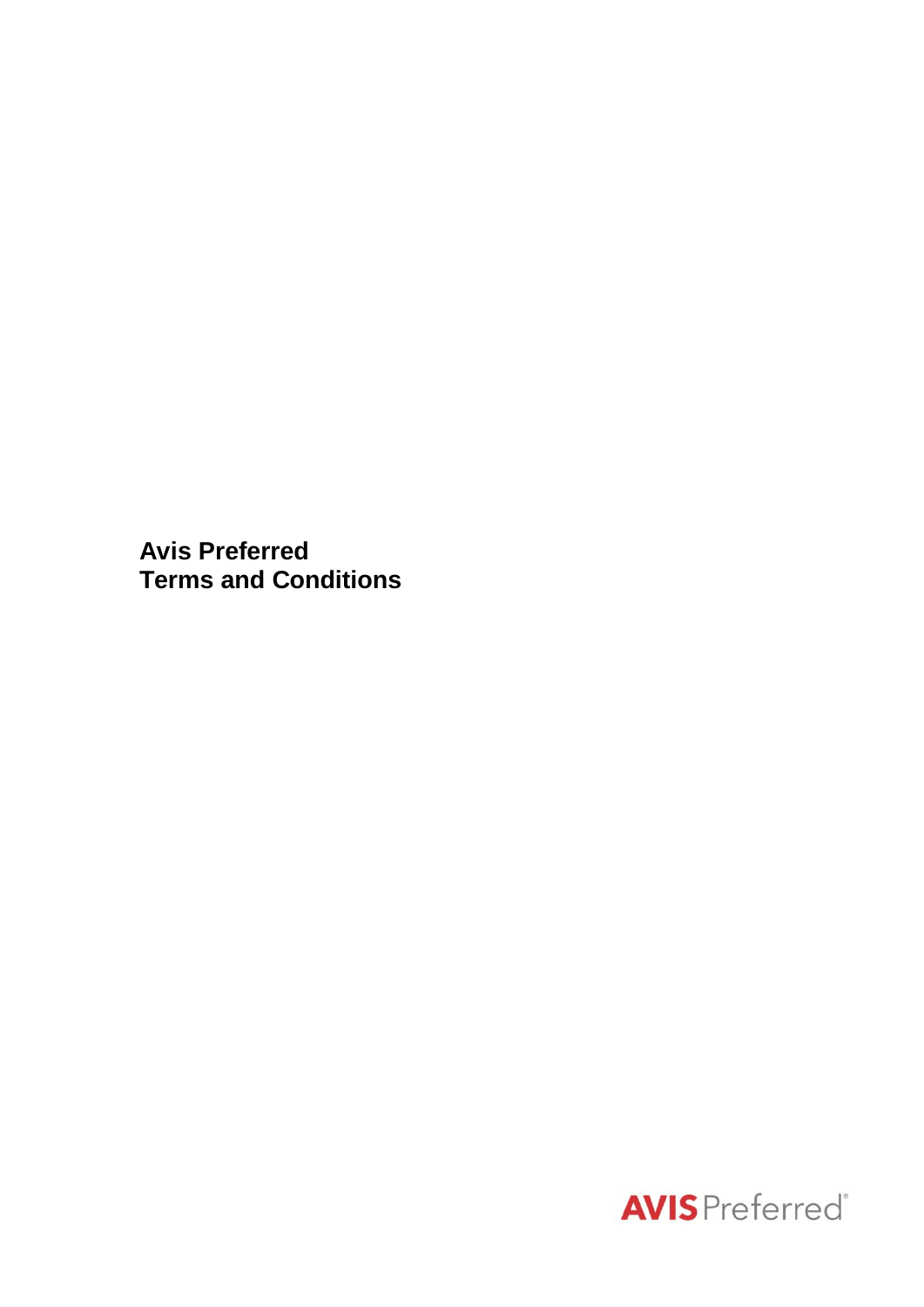### **Acknowledgments**

The following acknowledgments in respect of jurisdiction, preferences, insurance, waivers and rentals in the countries indicated below relate to particular clauses in the Terms and Conditions. It is important you read and understand these acknowledgments, as well as the Terms and Conditions which follow.

Please note that capitalised terms have the meaning given to them in the Terms and Conditions.

### **Jurisdiction (clause 1(d))**

You acknowledge that the Terms and Conditions of each Avis Preferred Rental Agreement shall be governed by and construed in accordance with the laws of the country in which the Avis Licensee gives possession of the Vehicle to you. You hereby submit to the exclusive jurisdiction of the courts of such country.

### **Changes to the Terms and Conditions (clause 7 and 16)**

You acknowledge that you have read, understood and accept that Avis may change these Terms and Conditions, Avis Preferred or the Loyalty Programme by publication on the Avis website in accordance with Clauses 7 and 16 of these Terms and Conditions.

### **Termination (clause 8, 17 and 27)**

Your attention is drawn to both your and Avis rights to terminate the Avis Preferred programme, the Loyalty Programme, the Avis Preferred Rental Agreement and/or any other services or offers in accordance with Clauses 8, 17 and 27.

### **Rental Preferences (clause 19)**

You acknowledge that every time you rent a Vehicle, the Avis Preferred Rental Agreement will incorporate the rental preferences you select in relation to matters such as car type. payment method, invoicing preference and the purchase of additional products or services. The preferences that will apply to each Vehicle rental will be as follows:

- (a) any preferences and terms specified in the relevant rate/product terms and conditions (which will be available when you book each rental - you will read and understand them before you enter into each Avis Preferred Rental Agreement); and
- (b) to the extent that preferences are not specified in the rate/product terms and conditions, the preferences you select whilst making your booking; and
- (c) to the extent that preferences are not specified in the rate/product terms and conditions or selected during booking, the preferences you select in your Customer Profile; and
- (d) any additional terms and conditions agreed by the Avis Licensee and you in relation to the purchase of additional products and services before or during the Avis Preferred rental, or on return of the Vehicle.

### **Debiting of Charges (clause 22)**

You hereby authorise all Avis Licensees with whom you enter into Avis Preferred Rental Agreements to debit all charges set out in Clause 22 of the Terms and Conditions from your debit, credit or charge card, details of which you have included in your Customer Profile.

### **Insurance/Waivers and Coverage Preferences (clauses 26)**

You hereby acknowledge that you have read, understood and accept the provisions of the Avis Preferred Rental Terms and Conditions relating to vehicle cover and insurance preferences.

You have read and you understand the Summary of Vehicle Cover and Insurance provided at the end of the Terms and Conditions. You hereby acknowledge that the coverage that will apply to each rental will be:

(a) any coverage included in the rate applicable to any rental or that is mandatory in the country of rental; and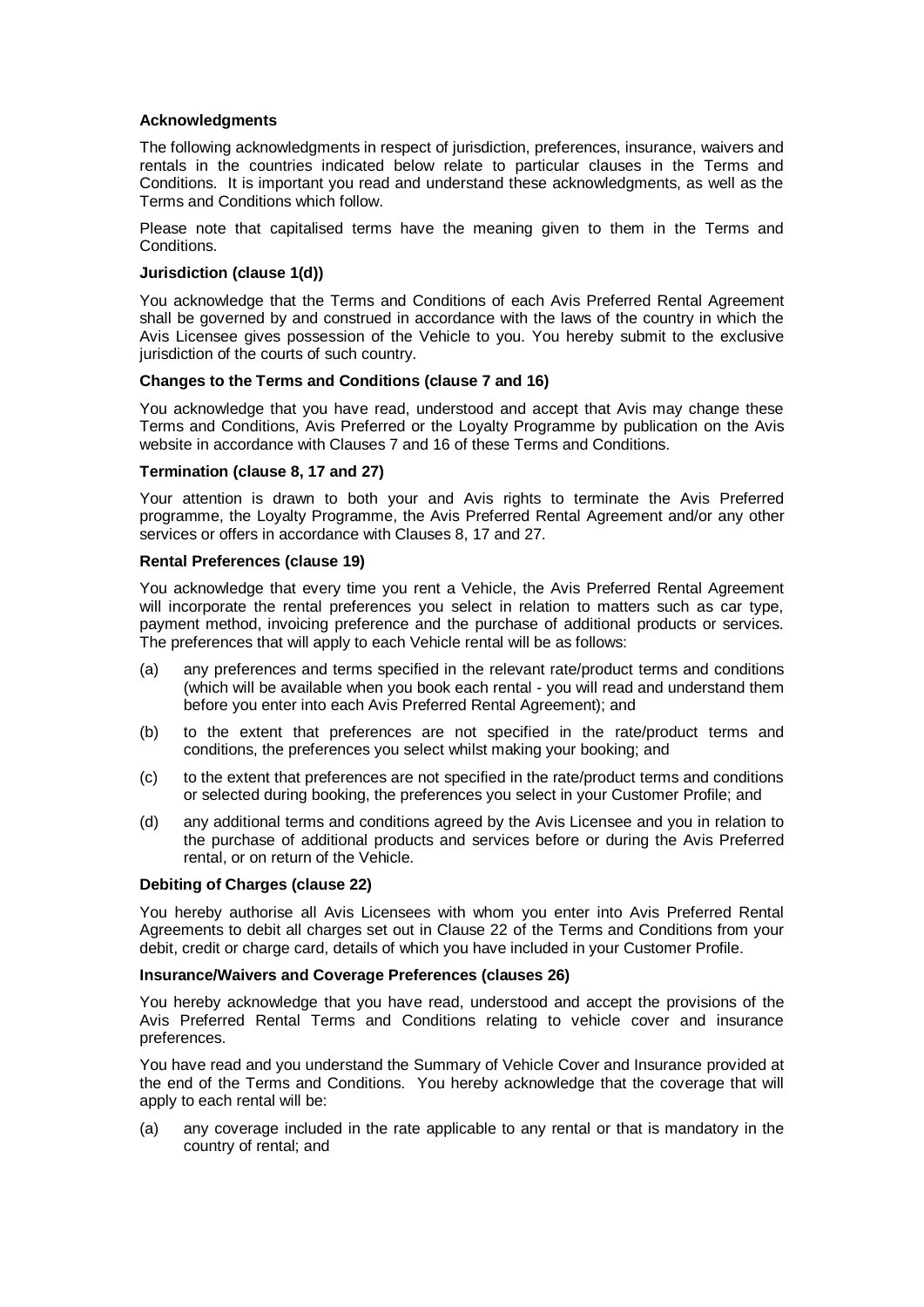- (b) if no coverage is included or mandatory, the coverage you select whilst making your booking; and
- (c) if no coverage is included or mandatory, nor selected during booking, the coverage you select in your Customer Profile.

### **Limitation of Liability (clause 28)**

You hereby acknowledge that you have read, understood and accept the provisions regarding limitation and exclusions of liability set out in Clause 28.

### **Rentals in Particular Countries**

The following additional acknowledgments apply for rentals in the country indicated:

### **Austria**

You hereby acknowledge that you have read, understood and accept the provisions of the Avis Preferred Rental Terms and Conditions, and in particular Clauses 4, 22, 27 and 28.

### **Italy**

Pursuant to Sections 33 to 38 of the Italian Consumer Code (Legislative Decree No. 206 of 6 September 2005) you hereby acknowledge that you have read, understood and accept the provisions of the Avis Preferred Rental Terms and Conditions, and in particular the following Clauses:

1(a) (Terms and Conditions incorporated by reference into Avis Preferred Rental Agreements); 1(d) (Jurisdiction); 4 (Indemnity regarding Membership Number); 4(d) (the Avis Licensee's right to terminate); 7 and 16 (Avis' unilateral right to vary the Terms and Conditions); 21(a) (The Avis Licensee may require early return of the Vehicle); 21(b) (Extension of your liability for collision damage and theft); 21(c) (Your obligations); 22 (Charges); 23 (Rental of equipment); 24 (Authorisation to charge costs to you); 25 (electronic invoicing); 26(a) (Extension of terms and conditions of insurance policy to you); 26(b) (Acceptance of Vehicle cover and insurance); 27 (termination); 28(a) (Your liability for property and persons transported by you); and 28(b) (limitation of the Avis Licensee's liability).

### **Finland**

You hereby acknowledge that you have read, understood and accept the provisions of the Avis Preferred Rental Terms and Conditions, and in particular Clauses 4, 7, 16 and 28.

### **Luxembourg**

Pursuant to Article 1135-1 of the Luxembourg Civil Code you hereby acknowledge that you have read, understood and accept the provisions of the Avis Preferred Rental Terms and Conditions, and in particular Clauses 8, 17, 21, 27, 28(a) and 28(b).

### **South Africa**

You confirm that you have been given prior notice in terms of both the Short Term Insurance Act, No. 53 of 1998 and the Long Term Insurance Act, No. 52 of 1998, of your entitlement to the freedom of choice:

- (a) as to whether you wish to enter into a new policy and make it available for the purpose of protecting the Avis Licensee's interests, or wish to make available an existing policy of the appropriate value for that purpose, or wish to utilise a combination of these options; and
- (b) if you wish to enter into a new policy, as to the insurer with which the policy is entered into and as to any person who is to render services as intermediary in connection with the transaction; and
- (c) if you wish to enter into a new policy, as to whether or not the value of the policy benefits to be provided in terms of that policy, when taken in the aggregate with the value of the policy benefits provided under any other policy which is also to be made available and used for that purpose, shall exceed the value of the Avis Licensee's interest.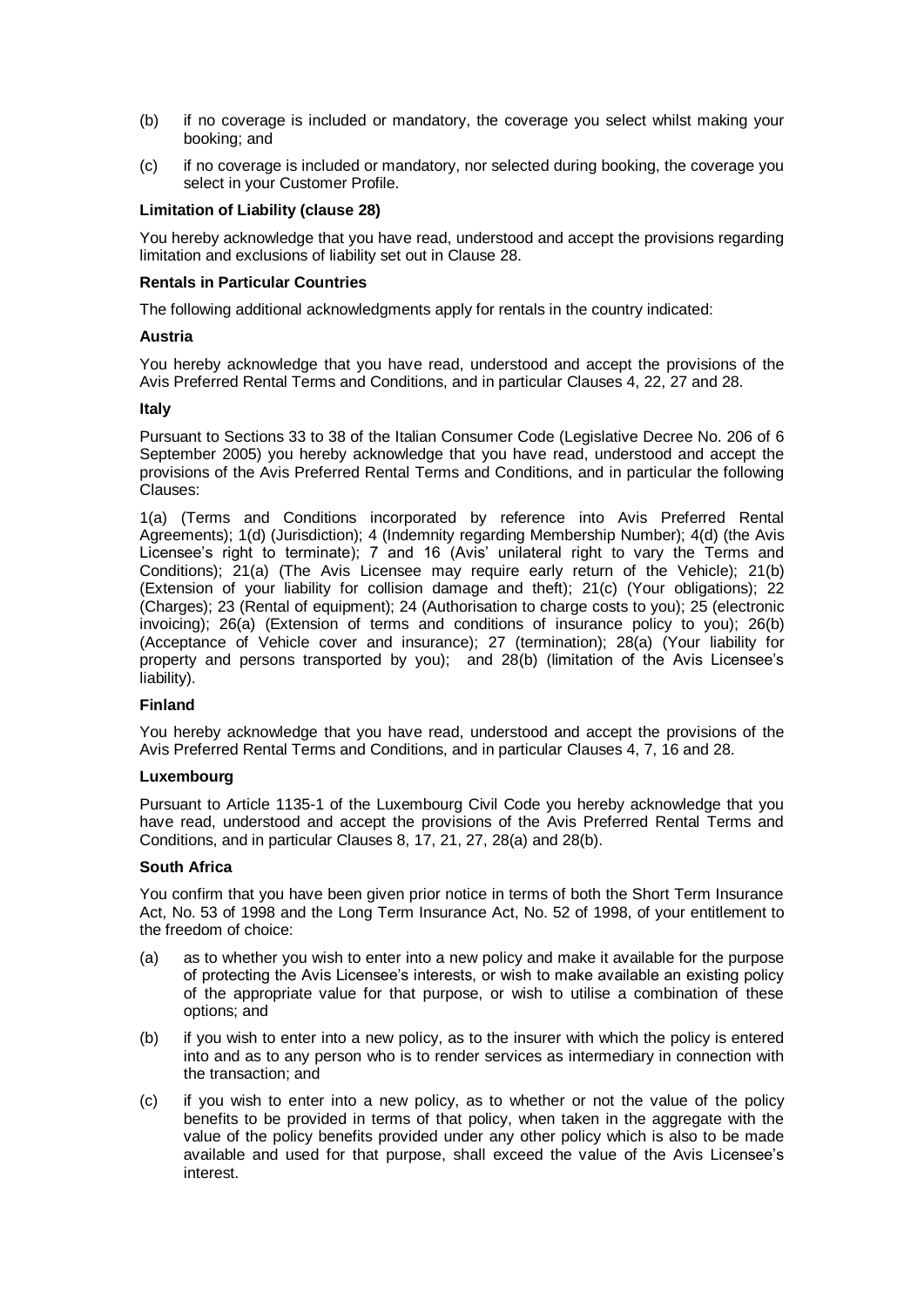You further confirm that you have exercised your freedom of choice and that you were not subject to any coercion or inducement as to the manner in which you exercised that freedom of choice.

#### **Spain**

You hereby acknowledge that each Avis Preferred Rental Agreement will not form until an Avis Licensee passes possession of the Vehicle to you.

#### **Switzerland**

You hereby acknowledge that you have read, understood and accept the provisions of the Avis Preferred Rental Terms and Conditions, and in particular Clauses 1(d), 4, 17, 22, 24, and 26(c). Furthermore, you expressly declare that for all rentals in Switzerland you accept the place of jurisdiction in Bulach/Switzerland.

### **Terms and Conditions**

### 1. **Effect of these Terms and Conditions**

- (a) By agreeing to these Terms and Conditions, using your Membership Number or Card to make reservations, you agree that Terms and Conditions set out herein (as amended from time to time) will apply to your Membership of Avis Preferred and to all Avis Preferred Rental Agreements worldwide.
- (b) Each time you rent a Vehicle using Avis Preferred, the Avis Licensee and you will automatically enter into an Avis Preferred Rental Agreement, which will incorporate these Terms and Conditions. The Terms and Conditions that will apply will be the relevant Terms and Conditions set out below in respect of the country in which the Avis Licensee gives possession of the Vehicle.
- (c) You will indicate your acceptance of these Terms and Conditions for each Avis Preferred Rental Agreement by leaving the rental premises of the Avis Licensee with the Vehicle.
- (d) Each Avis Preferred Rental Agreement will be governed by and construed in accordance with the laws of the country where the Avis Licensee gives possession of the Vehicle to you, and you and the Avis Licensee hereby submit to the exclusive jurisdiction of the courts of that country.

### 2. **Definitions**

"Avis" means the company to whom you submitted your Membership Form.

"Avis Licensee" means the company operating the Avis Rent A Car System in the location in which you take possession of a Vehicle.

"Avis Preferred Loyalty Programme" means the Avis Preferred loyalty programme which rewards members for frequent rentals based on number of rentals and the associated rental related revenue per twelve month period.

"Loyalty Programme Terms and Conditions" means the terms and conditions which are applicable to your participation in the Avis Preferred Loyalty Programme (to the extent that you have opted to participate).

"Avis Preferred Rental Agreement" means a separate contract between you and an Avis Licensee for rental of a Vehicle, which incorporates the Terms and Conditions.

"Card" means, where issued, a Avis President's Club , Avis Preferred Plus or Avis Preferred membership card.

"Customer Profile" means your general information and preferences relating to matters such as car type, insurance, invoicing and data protection that you entered on the Membership Form, as updated from time to time by notice to Avis via Avis' website or otherwise.

"Eligible Rental" means a completed rental eligible pursuant to Clause 13 to be taken into account to determine Rewards earned according the Loyalty Terms and Conditions.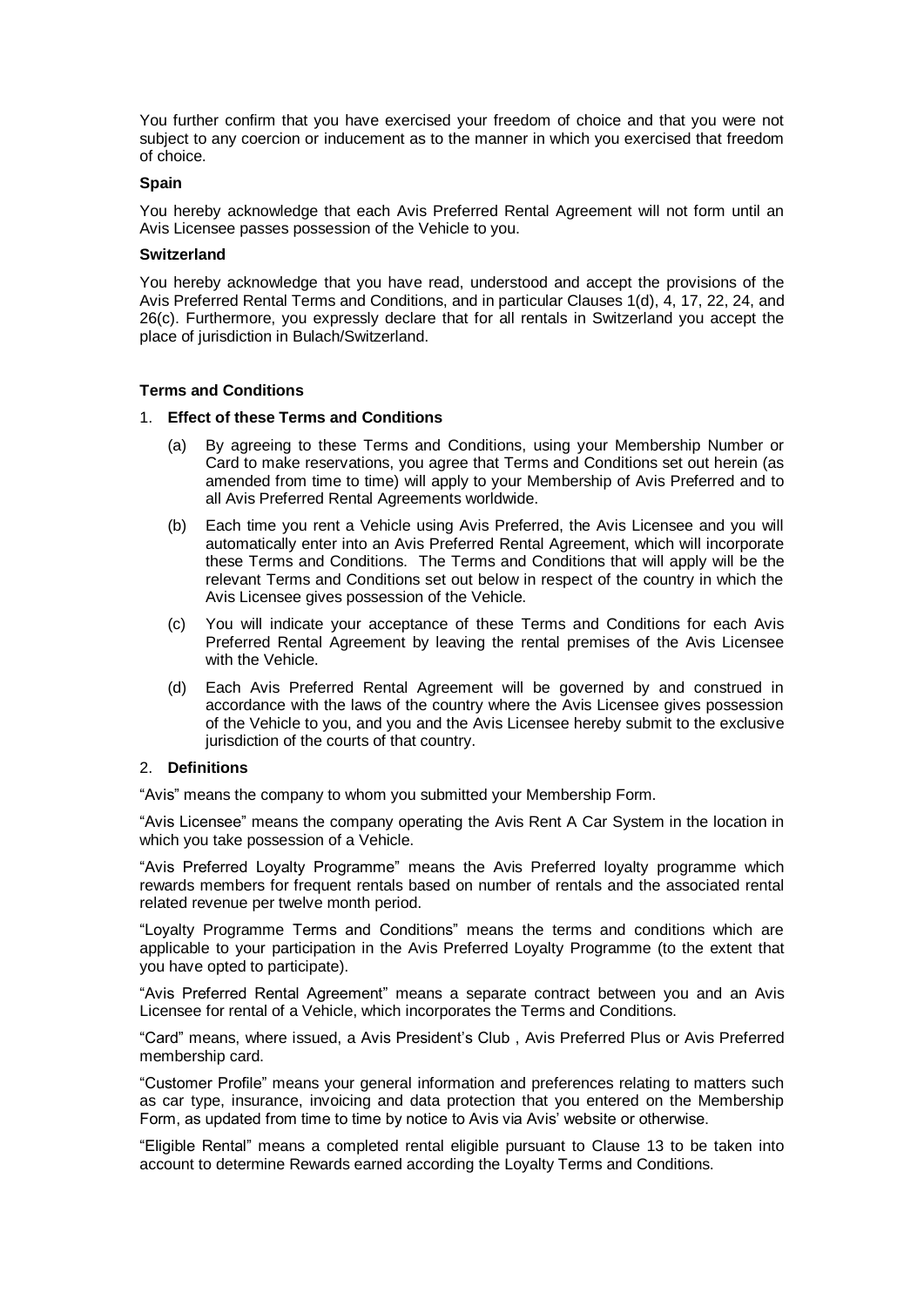"Membership Terms and Conditions" means the terms and conditions applicable to your membership of Avis Preferred.

"Membership" means membership of Avis Preferred.

"Membership Form" means the application form that you filled out in order to apply for membership of Avis Preferred.

"Membership Number" means the customer number provided by Avis to you upon Avis' acceptance of your application to become a Member.

"Membership Terms and Conditions" means the terms and conditions applicable to Membership.

"Rental Terms and Conditions" means the terms and conditions applicable to an Avis Preferred rental.

"Reward" means a voucher issued by Avis or an Avis Licensee, at their sole discretion, to recognise a customer's loyalty under the Avis Preferred Loyalty Programme.

"Terms and Conditions" means these Avis Preferred terms and conditions, including all Membership Terms and Conditions, Loyalty Programme Terms and Conditions and Rental Terms and Conditions.

"Tier" means either Avis Preferred, Avis Preferred Plus or Avis President's Club.

"Vehicle" means any vehicle to which an Avis Licensee grants you possession for the purposes of rental, even if such vehicle is different to that selected by you during booking or as part of your general preferences selected on your Customer Profile.

"Year" means the period of twelve months from the date of issue of a Card and each twelve month period thereafter.

"you" and "your" refer to the person whose name was entered in the Membership Form.

#### **Membership Terms and Conditions Europe, Africa, Middle East and Asia**

### 3. **Membership**

- (a) You must be an individual who is at least 21 years of age to apply for Membership.
- (b) Avis reserves the right not to enrol individuals with resident addresses in certain countries and/or regions, which are subject to change. Avis will give reasonable advance notice where the removal of a country and/or region will affect your Membership. Up to date information on countries and/or regions which are not open to Membership is available on the Avis website.
- (c) Membership becomes active upon acceptance by Avis of your application. Membership is offered at Avis' discretion and Avis may refuse Membership to any applicant.
- (d) Applicants accepted to Membership will be given a Membership Number and may be provided with a Card. You may only maintain only one Avis Preferred account and in the event of duplication, Avis reserves the right to cancel all Memberships (other than the first Membership approved by Avis).
- (e) Where you have opted to participate in the Avis Preferred Loyalty Programme, the Avis Preferred Loyalty Programme Terms and Conditions will apply to such participation in addition to the Membership Terms and Conditions and Rental Terms and Conditions.
- (f) Correspondence will be sent to your last preferred postal and/or the e-mail address provided on Membership Form. Avis reserves the right to provide information, including changes to the Terms and Conditions and/or Avis Preferred only to active members, that is, a person who has rented from Avis or an Avis Licensee using their Membership Number within the previous 12 month period.
- (g) Any correspondence should be sent to [preferred@bsc.avis-europe.com](mailto:preferred@bsc.avis-europe.com)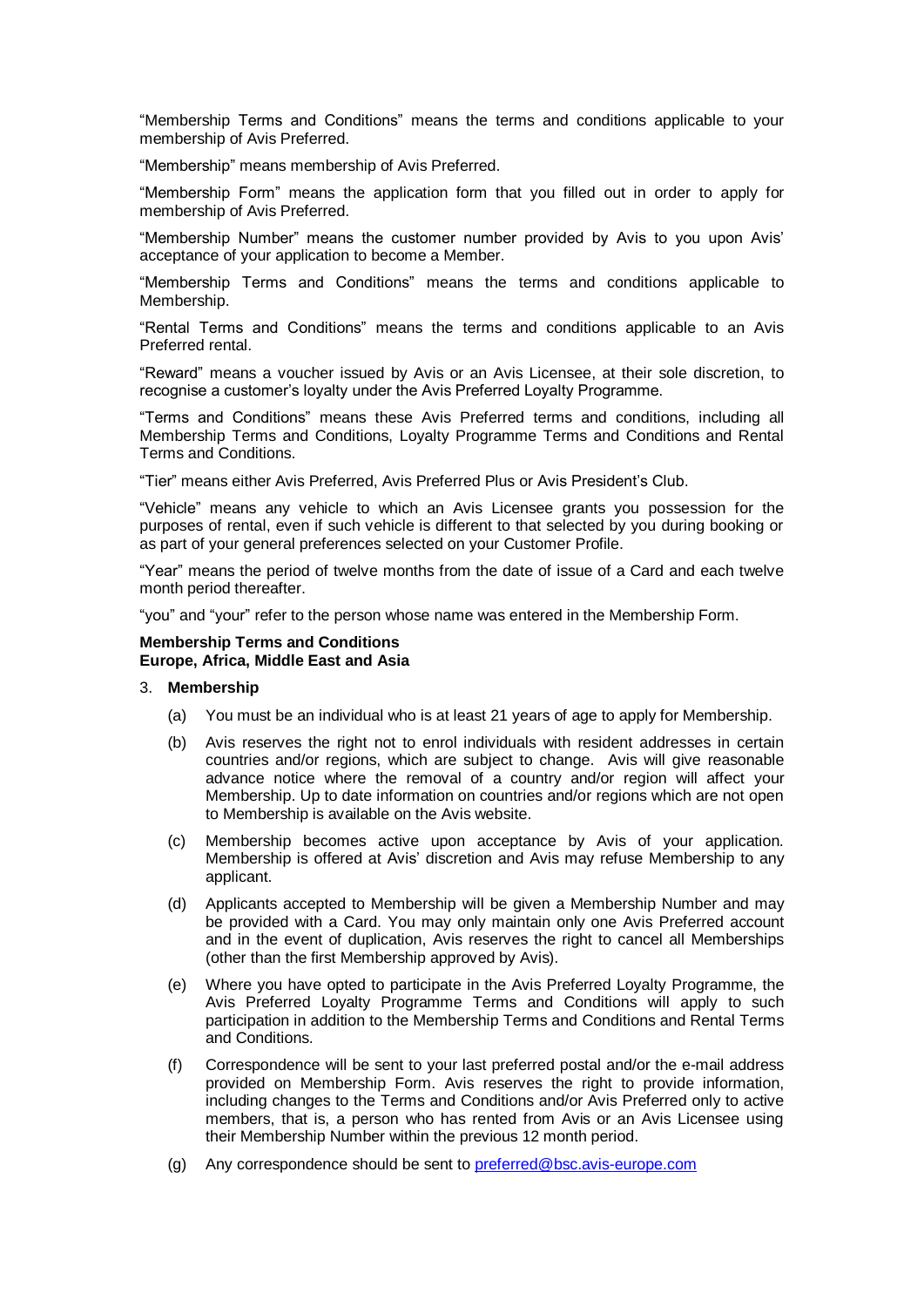## 4. **Your details**

- (a) You agree to keep secure your Membership Number, password and email account used to sign up to Avis Preferred or subsequently updated by you. You hereby release and indemnify the Avis Licensee from and against any liability for loss or for damage to any property (including costs relating thereto) including damage to any Vehicle resulting from any failure by you to keep secure your Membership Number, password or email account.
- (b) Applications must state your full name and preferred postal and email address for correspondence. The preferred postal mailing address determines the applicability of any local rules or restrictions and eligibility for local promotions.
- (c) You represent and warrant that the information provided on your Customer Profile is true, accurate and complete, and undertake to notify Avis of any changes to any of that information, including any changes relating to your driving licence or credit, debit or charge card details.
- (d) You may notify Avis of any changes to the information in your Customer Profile by updating your Customer Profile on the Avis website. If any such details change prior to or during an Avis Preferred rental, you must advise the Avis Licensee of such changes immediately.
- (e) Each time you enter into an Avis Preferred Rental Agreement, you are deemed to certify that you hold a valid driving licence and are legally entitled to drive in the country of rental.
- (f) If at any time any such information is not true, accurate or complete in any respect the Avis Licensee may immediately terminate any Avis Preferred Rental Agreement with or without notice. You further agree to indemnify and hold the Avis Licensee harmless from any loss, liability or expense arising out of any failure to so maintain the truth, accuracy or completeness of such information.

### 5. **Use of Cards**

- (a) Applicants accepted for Membership will be eligible to receive a Card upon completion of a set number of rentals. Cards will be valid until the expiry date shown on it.
- (b) Only the member named on the Card may use it or quote the Membership Number. Cards are not transferable in any circumstances.
- (c) The Card is not a credit card. It remains the property of Avis and must be returned if requested.
- (d) You should produce the Card or Membership Number at any time at the request of Avis. Members should add their Membership Number to all bookings at time of booking, or prior to arriving at the station.

### 6. **Data protection**

- (a) Consent to receive marketing materials by post and electronic means is taken at the time of enrolment. Avis or Avis Licensees may from time to time send you promotional materials by such means, setting out details of Avis services and offers from other companies which they believe may be of interest unless you have opted not to be contacted in this way. Any such promotional materials will be sent by the Avis Licensee or other companies operating the Avis Rent A Car System. The Avis Licensee will never release your personal details for marketing purposes to any company that is not a member of the Avis Rent A Car System.
- (b) The Avis Licensee maintains a record of your personal information to assist in the operation of the Avis Licensee's business. The Avis Licensee operates as part of the Avis Rent A Car System and from time to time may share the information provided with other companies (located inside and outside Europe) within the system for transaction processing purposes.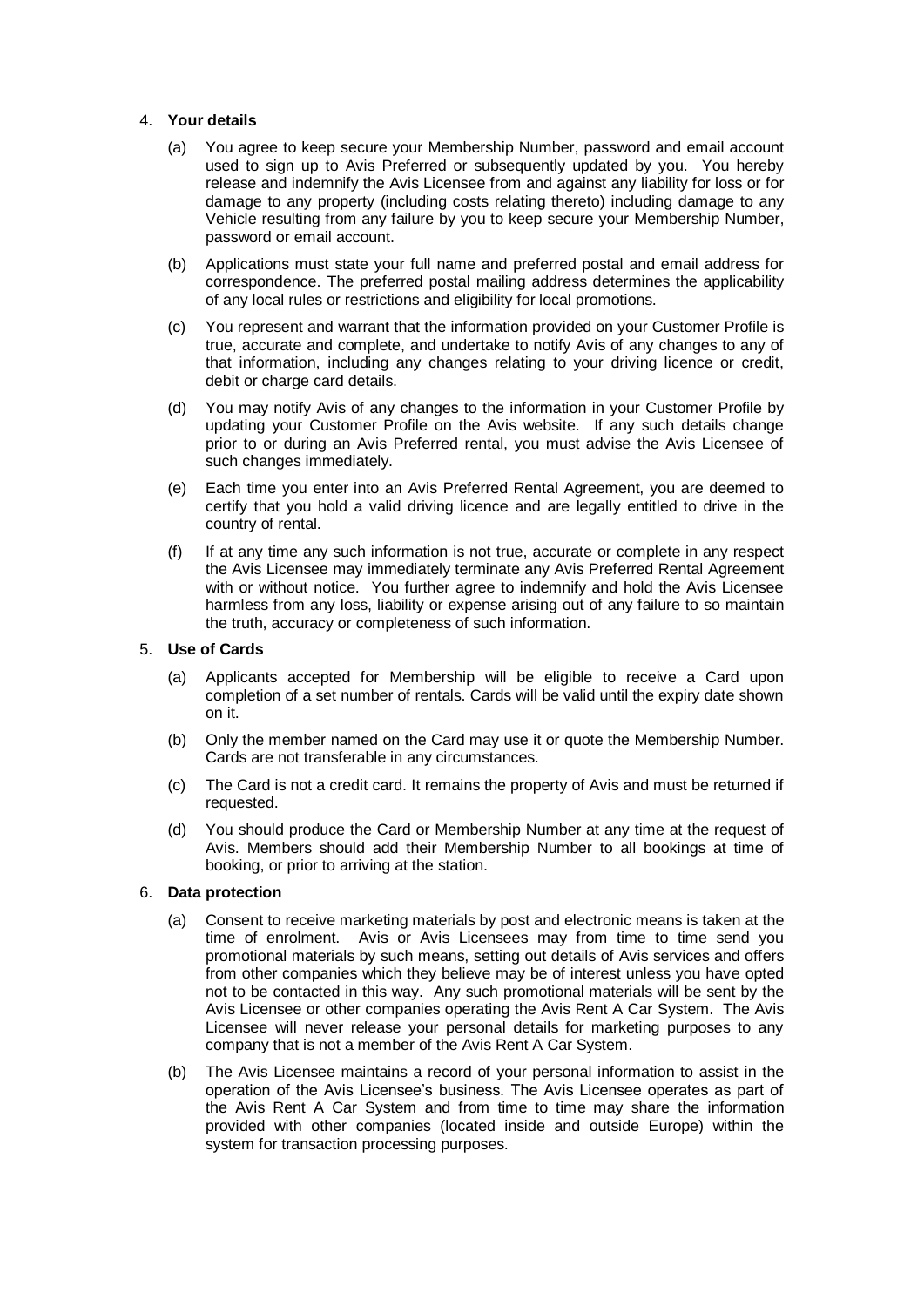- (c) The Avis Licensee will maintain electronic records of all rental agreements and other transactions that you enter into with the Avis Licensee.
- (d) You have the right to access your personal information, to ask for its rectification and to object (at any time without cost) to the use of personal information for direct marketing purposes. Details on how to do any of these things are set out in Avis' privacy policy on the Avis website.
- (e) The Avis Licensee may disclose your personal information if required by relevant legal authorities or for the purposes of debt collection.
- (f) Your personal information will be controlled primarily by Avis Europe plc (its successors and assigns), whose registered office is at 7 Welbeck Street, London, W1G 9YE , United Kingdom.

## 7. **Modification**

You accept that Avis shall have the right to vary these Terms and Conditions, the Avis Preferred service or other offers or arrangements including imposing additional requirements and restrictions related to the use of Avis Preferred from time to time by way of notification on the Avis website. The latest version of these Terms and Conditions and any other current information will be made available on the Avis website. If Avis varies these Terms and Conditions or Avis Preferred in such a way as to significantly vary your benefits or obligations, Avis will notify you of such changes by email (if given) or to the preferred postal address specified in your Customer Profile. Unless you give Avis written notice to the contrary within 30 days of notice from Avis, you shall be deemed to have accepted such variation in respect of all Avis Preferred Rental Agreements after such notice has been given by Avis. Notwithstanding the above, the Terms and Conditions that will apply to each Avis Preferred rental will be the Terms and Conditions in effect at the date you make the reservation for that rental.

### 8. **Termination**

- (a) You may terminate your Membership at any time by writing to [preferred@bsc.avis](mailto:preferred@bsc.avis-europe.com)[europe.com](mailto:preferred@bsc.avis-europe.com) stating that you no longer wish to be a member and (if applicable) enclosing your Card cut in half. Any such termination will result in a loss of all benefits associated with Avis Preferred and does not relieve you of any continuing obligations under these Terms and Conditions.
- (b) In addition to any other rights or remedies, Avis reserves the right at any time in its absolute discretion to terminate your Membership and/or if applicable your right to use the Card or make a booking using your Membership Number if you have committed fraud, misconduct, are given a driving ban or if you withdraw consent under Clause 6(b) PROVIDED THAT Avis must write to you stating you're your Membership is terminated and why.
- (c) Avis may terminate your Membership to the Avis Preferred programme without notice if you have not used Avis Preferred for at least 24 months.
- (d) Avis may terminate the Avis Preferred programme at any time but will use its reasonable endeavours to give you at least six months notice. You acknowledge that at the end of the period of notice your right to use Avis Preferred will cease.

#### **Loyalty Terms and Conditions Europe, Africa, Middle East and Asia**

### 9. **Effect of these terms and conditions**

- (a) By agreeing to the Terms and Conditions you agree that the terms and conditions set out in this section will apply to your participation in the Avis Preferred Loyalty Programme.
- (b) You must read these terms and conditions in conjunction with the Membership Terms and Conditions and Rental Terms and Conditions carefully before first quoting your Membership Number to Avis or an Avis Licensee. If you have any questions, telephone 08445 81 01 63.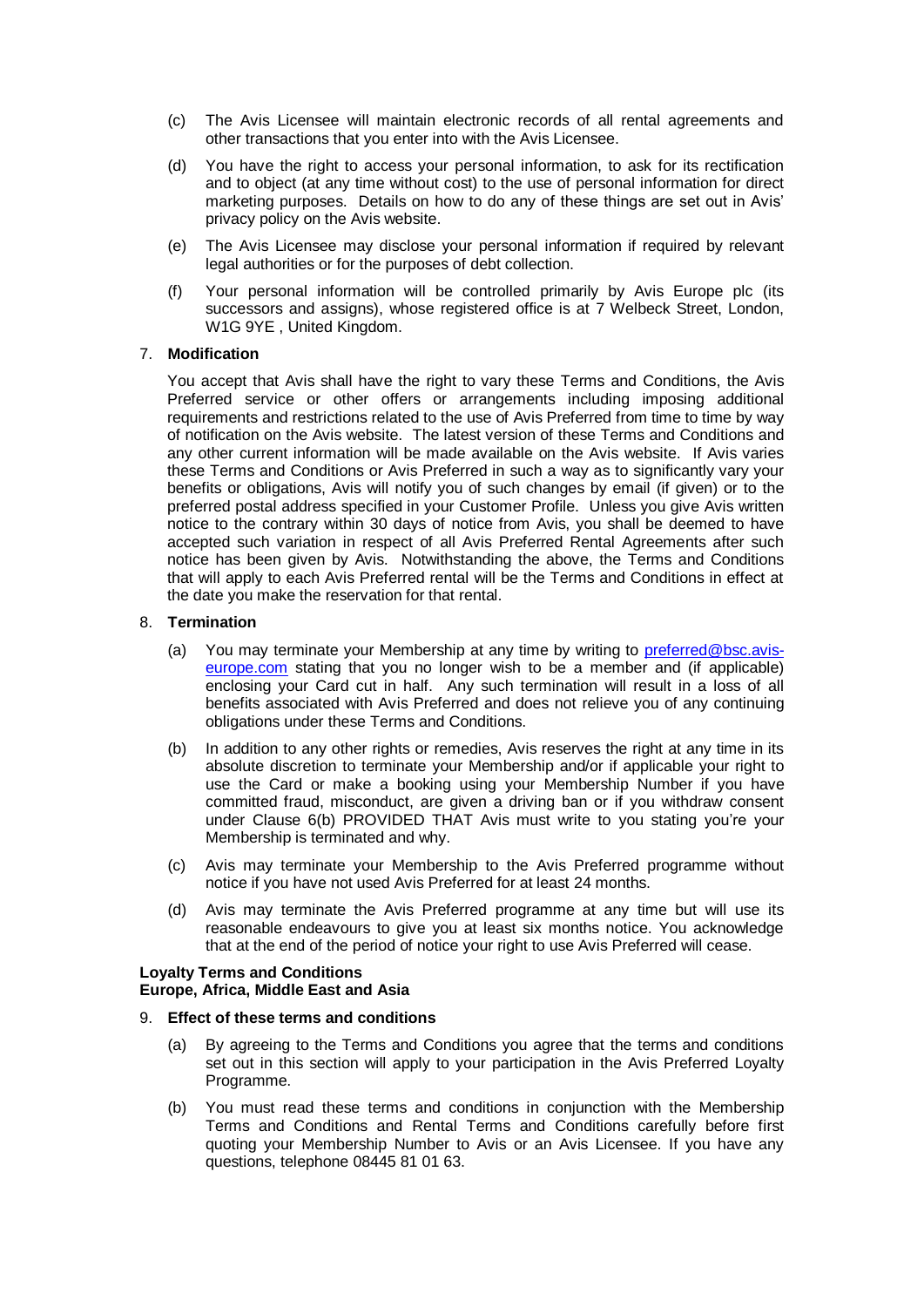## 10. **Membership**

- (a) To apply to participate in the Avis Preferred Loyalty Programme you must be a member of Avis Preferred and your Membership Form must state your full name and preferred postal and email address for correspondence.
- (b) The Avis Preferred Loyalty Programme is an online only programme and you must therefore provide a valid email address in order to be a member. Correspondence will only be sent to the e-mail address provided on Membership Form (as updated from time to time).

### 11. **Tiers**

- (a) The number of Eligible Rentals you complete in a Year together with the value of such Eligible Rentals (calculated in accordance with section 13(a)) will determine the applicable Tier. Each Tier will define the benefits that you will receive for the duration of you membership of that Tier. Full details are set out on the Avis website.
- (b) Card entitlement is based on the number of Eligible Rentals completed in a Year. Entitlement to a Avis President's Club, Avis Preferred Plus or Avis Preferred Card depends on the applicable Tier.
- (c) Your Card status will be reviewed at the end of each Year before the expiration of the current Card. At the end of each Year your Eligible Rental level and value returns to zero.
- (d) You will progress from Avis Preferred to Avis Preferred Plus and from Avis Preferred Plus to Avis President's Club. In order to achieve or retain Avis Preferred Plus status you must ensure you complete at least five Eligible Rentals each Year with a minimum value of 1.000 Euro. In order to achieve or retain Avis President's Club status you must ensure you make at least 10 Eligible Rentals each Year with a minimum value of 2.000 Euro. The value of an Eligible Rental will be calculated in accordance with section 13(a).
- (e) The Tier level may be reduced at Avis' discretion depending on the total number and value of Eligible Rentals completed in the previous Year. Eligible Rentals completed prior to the beginning of the relevant Year will not be counted for this purpose.

## 12. **Earning and Redeeming Rewards**

- (a) Rewards will be earned according to the number of Eligible Rentals completed in a Year.
- (b) Rewards will be valid for one year from the date of issue and may be subject to availability and blackout restrictions. Rewards may not be used in conjunction with any other Reward, promotion, coupons, vouchers, discounts or special offers.
- (c) Rewards are non-assignable and non-transferable and will be sent to your last notified e-mail address only. Specific Rewards may have additional terms and conditions which will be set out in the Reward.
- (d) Rewards are not redeemable for cash, refundable or exchangeable except in accordance with their terms and conditions. Under no circumstances may Rewards be purchased by, sold to, bartered or otherwise transferred to other persons. Any purported purchase, sale, transfer, unauthorised use, bartering, procurement or redemption of Rewards contrary to these terms and conditions will constitute a material breach by the member of these terms and conditions.
- (e) Further details of how Rewards are earned are contained on the Avis website.

### 13. **Eligible Rentals**

(a) Only rental related revenue for a completed rental for which Avis or the Avis Licensee has received payment will be taken into account when calculating Tiers and/or Rewards. Costs related to damages, fines, administrative charges and/or fuel charges will not be taken into account.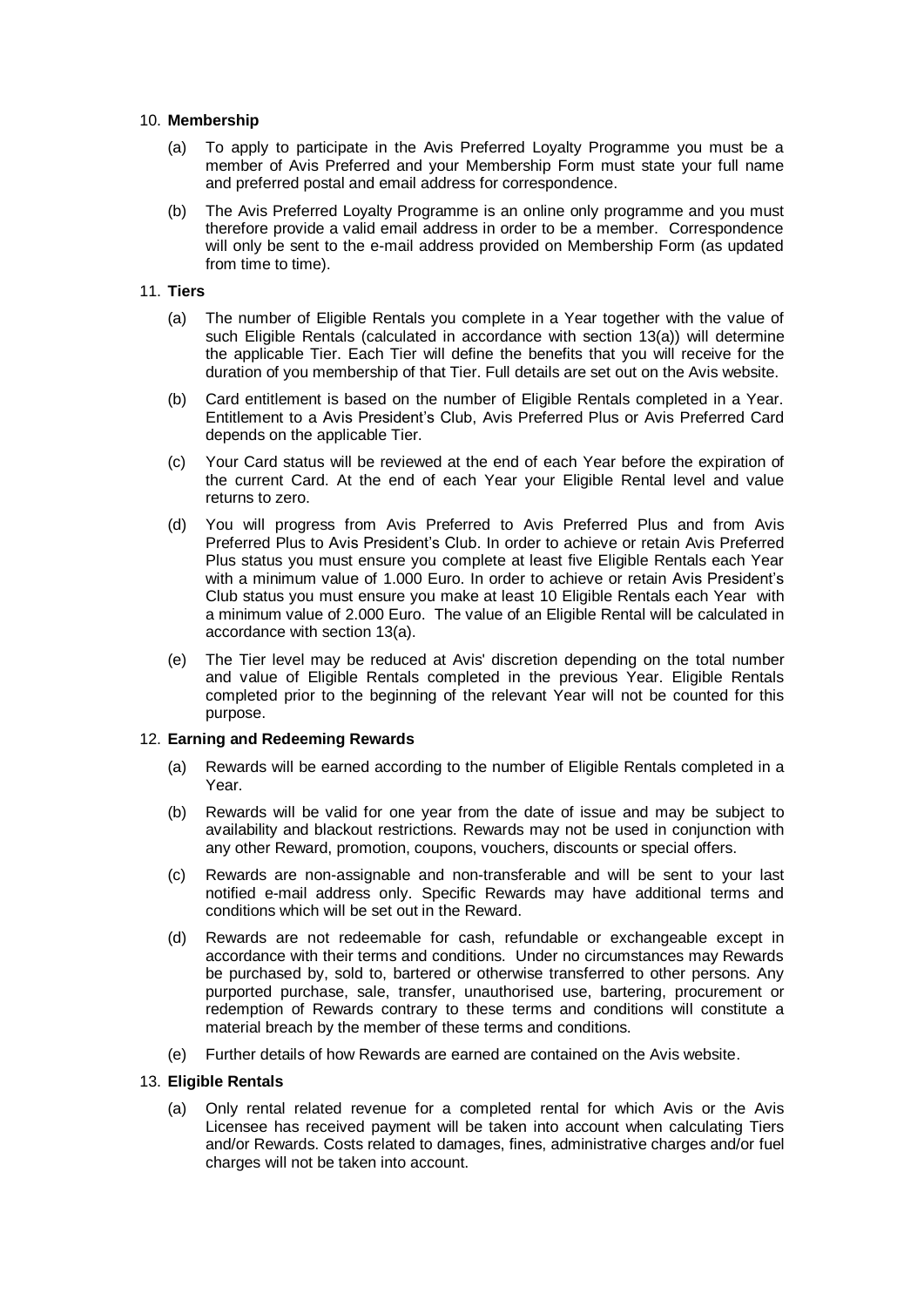(b) The following rentals will not be deemed an Eligible Rental for the purposes of the Avis Preferred Loyalty Programme and will not be taking into account when calculating Tiers or Rewards: airport transfers and chauffer drive, promotional rentals (such as competition prize winners, reward weekend vouchers), complimentary cars, Avis staff & family rentals, insurance and or leasing rentals, Budget Rent A Car rentals, tour operator or net rate rentals, rentals reserved through brokers.

# 14. **Retroactive Claims**

- (a) Rental related revenue attributable to Eligible Rentals which are not tracked automatically at the time of rental completion may be credited later. Any requests to retroactively claim rental related revenue must be submitted to [preferred@bsc.avis](mailto:preferred@bsc.avis-europe.com)[europe.com.](mailto:preferred@bsc.avis-europe.com)
- (b) You must have been a member of the Avis Preferred Loyalty Programme at the time of rental and when the claim is made and in any event any claim for credit of rental related revenue must be made within six months of the date of completion of the relevant rental.

### 15. **Disputes**

Any disagreements or disputes regarding your entitlement to claim Rewards, Tiers or benefits or related to the credit of rental related revenue to your Avis Preferred Loyalty Programme account must be lodged within six months of date of completion of the relevant rental and you may be required to submit your rental agreement, charge statement or invoice.

## 16. **Modification**

Avis may modify, withdraw, amend or add to any services or other offers or arrangements or impose additional requirements or restrictions related to participation in the Avis Preferred Loyalty Programme. Avis will give you as much advance notice as practicable. Relevant current information is set out on the Avis website. You are deemed to consent to such a change if you continue to quote your Membership Number or use your Card when making reservations. If you do not wish to accept such changes you may terminate participation in accordance with Clause 17 of the Avis Preferred Loyalty Programme Terms and Conditions or Membership of Avis Preferred in accordance with Cause 8 of the Membership Terms and Conditions.

## 17. **Termination**

- (a) Your participation in the Avis Preferred Programme will terminate automatically if your Membership of Avis Preferred is terminated in accordance with Clause 8.
- (b) You may terminate your participation in the Avis Preferred Loyalty Programme at any time by writing to **preferred@bsc.avis-europe.com** stating that you no longer wish to participate in the Avis Preferred Loyalty Programme and (if applicable) enclosing your Card cut in half. Any such termination will result in a loss of all benefits associated with the Avis Preferred Loyalty Programme and does not relieve you of any continuing obligations under these Terms and Conditions.
- (c) In addition to any other rights or remedies, Avis reserves the right at any time in its absolute discretion to terminate your right to participate in the Avis Preferred Loyalty Programme and/or if applicable your right to use the Card or make a booking using your Membership Number if you have committed fraud, misconduct, are given a driving ban or if you withdraw consent under Clause 6(b) or the email address given is no longer active. Avis must write to you stating your participation is terminated and why.
- (d) Avis may terminate your participation in the Avis Preferred Loyalty Programme at any time without notice if you have failed to use Avis Preferred for at least 24 months.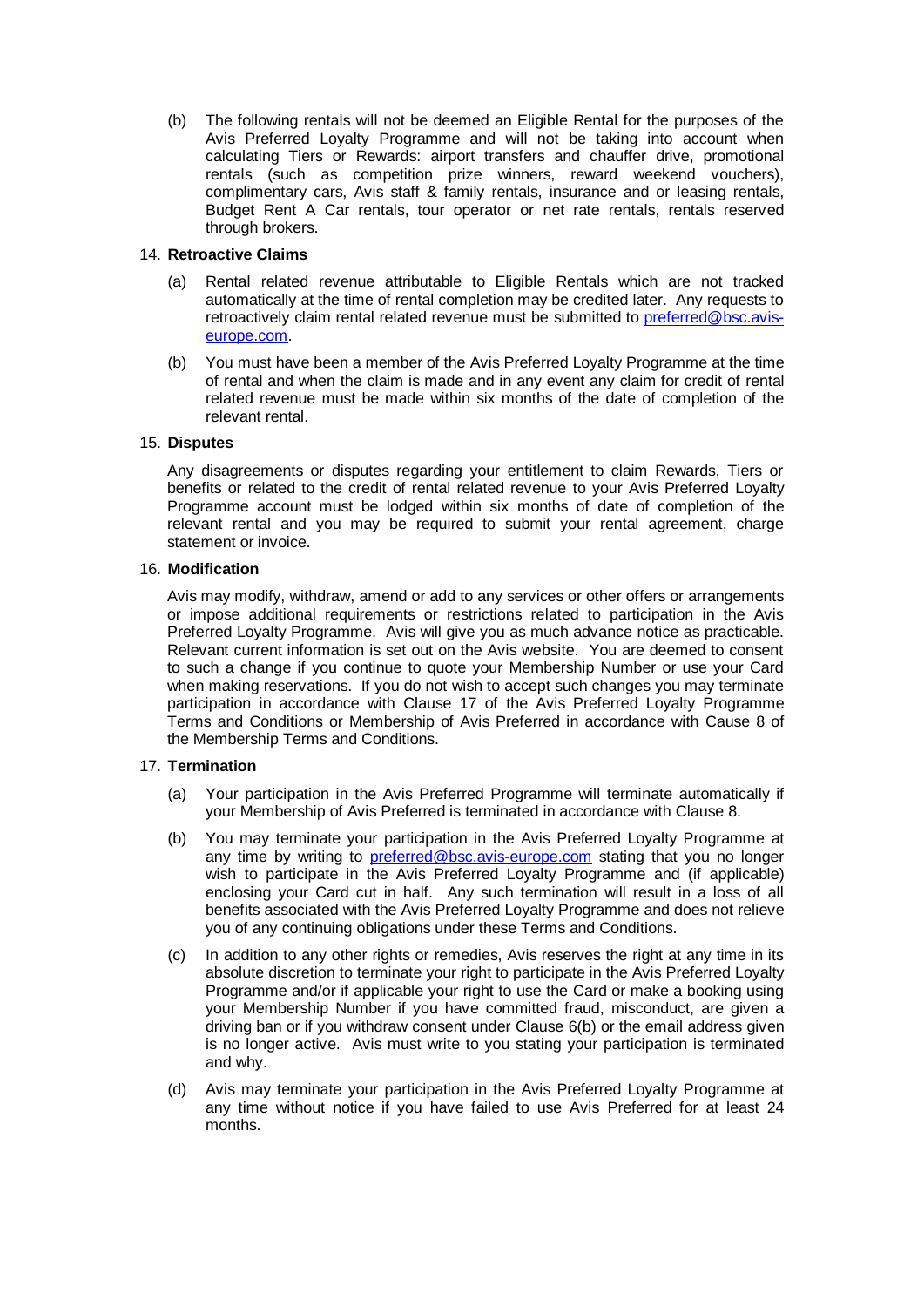- (e) Avis may terminate the Avis Preferred Loyalty Programme at any time but will use its reasonable endeavours to give you at least six months notice. You acknowledge that at the end of the period of notice your right to use Avis Preferred will cease.
- (f) Termination of your participation in the Avis Preferred Loyalty Programme will not terminate your Membership of Avis Preferred unless expressly stated in the notice of termination.
- (g) Any accumulated rental revenue spend will be zeroed on termination. Any Rewards issued prior to the effective of termination shall continue to be valid in accordance with their terms and conditions except where such Rewards are contingent on membership of Avis Preferred..

### **Rental Terms and Conditions Europe, Africa, Middle East and Asia**

### 18. **Reservations**

In order for a rental to qualify as an Avis Preferred rental you shall make a reservation for rental of a Vehicle at least 24 hours prior to the time of rental and shall at the time of reservation confirm that the rental will be an Avis Preferred rental.

### 19. **Terms that apply to each rental**

The terms and conditions of each Avis Preferred Rental Agreement will incorporate (in the following order of priority):

- (a) these Rental Terms and Conditions;
- (b) any preferences in relation to matters such as car type, payment method, invoicing preference and the purchase of additional products or services, along with any terms and conditions specified in the relevant rate/product terms and conditions and made available to you at time of reservation (including restrictions on refunds and changes to bookings, and additional charges);
- (c) to the extent that preferences are not specified in the rate/product terms and conditions, the preferences you select whilst making your booking;
- (d) to the extent that preferences are not specified in the rate/product terms and conditions or selected during booking, the preferences you select in your Customer Profile; and
- (e) any additional terms and conditions agreed by the Avis Licensee and you in relation to the purchase of additional products and services before or during the Avis Preferred rental, or on return of the Vehicle.

### 20. **Picking up the Vehicle**

- (a) At the commencement of each rental you will be required to show your current driving licence to an employee of the Avis Licensee prior to leaving the rental premises with the Vehicle. In the event that you are unable to comply with this requirement, no rental shall take place and no Avis Preferred Rental Agreement shall be entered into.
- (b) The Avis Licensee may refuse to give possession of the Vehicle if you do not meet the Avis Licensee's standard conditions as to capacity and entitlement to drive applicable at the time and place of rental.
- (c) In some Avis locations there may be regulatory requirements that require a separate rental agreement to be signed for each rental. If you sign a local rental agreement, only the terms and conditions of that local rental agreement will apply to that rental.

## 21. **Using the Vehicle**

(a) You must inspect the Vehicle, and advise the Avis Licensee if there are any defects in the Vehicle, before leaving the rental premises. In removing the Vehicle from the rental premises you acknowledge and agree that you received the Vehicle in good order and will return the same together with all keys, tyres, tools, car documents, accessories and equipment in the same condition (ordinary wear and tear excepted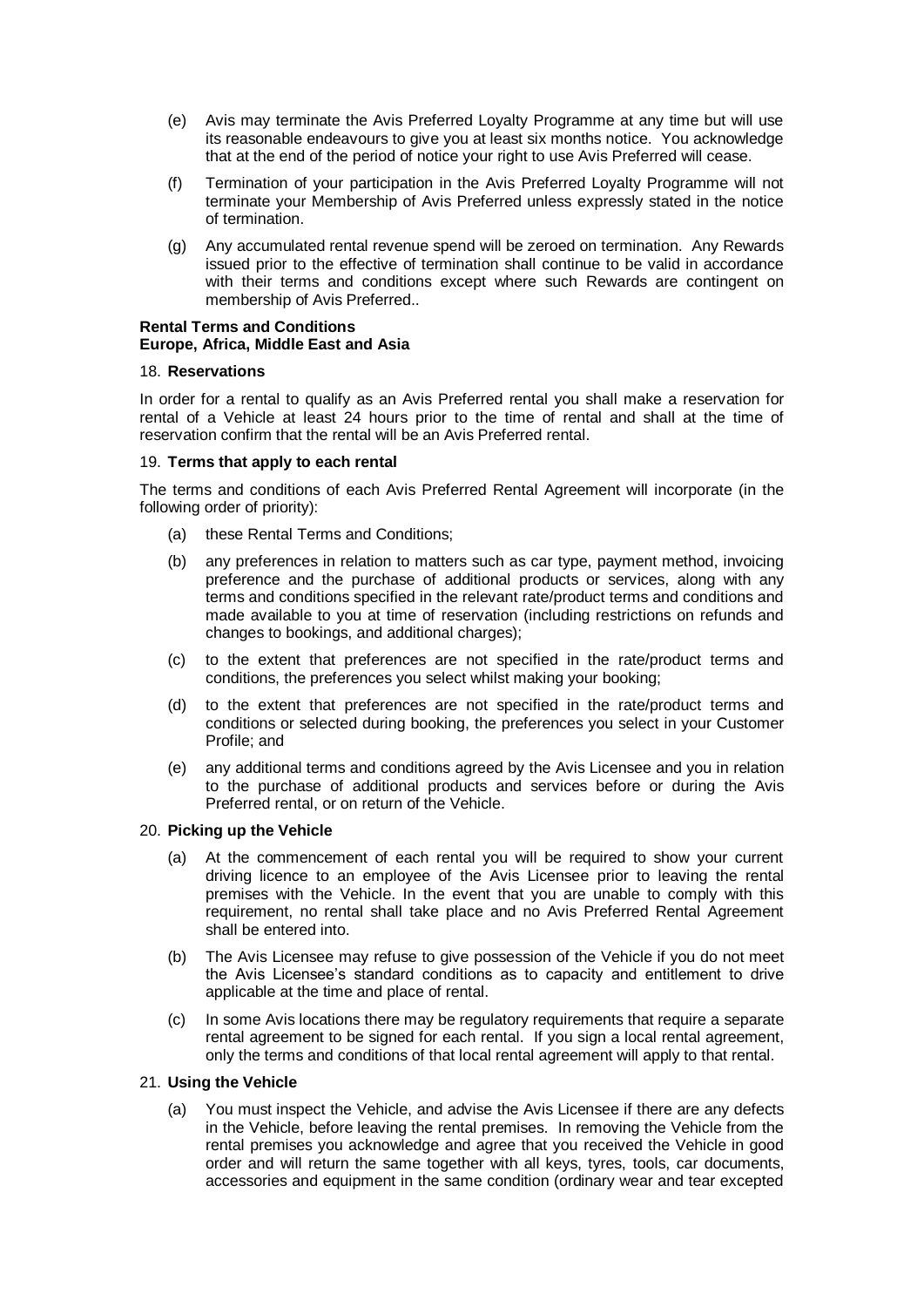but excepting undue wear and tear by reason of abuse), to the agreed return location on the agreed date, unless you request and the Avis Licensee agrees to an extension, or sooner upon demand of the Avis Licensee.

- (b) In the event of you having requested collection of the Vehicle, your liability for collision damage and theft shall (subject to any waiver thereof being applicable) extend to midday of the first working day following the requested collection time (working day is defined as Monday to Friday, 8 am to 6 pm).
- (c) During the term of the rental you shall be the legal custodian of the Vehicle and the Vehicle shall not be operated:
	- (i) to transport goods in violation of customs regulations or any other applicable regulations or in any other illegal manner, or to transport any dangerous, harmful, flammable, explosive or noxious substances of any description, or goods which are in any way likely to damage the Vehicle;
	- (ii) to carry passengers or property for any consideration express or implied;
	- (iii) to propel or tow any vehicle or trailer without the consent of the Avis Licensee;
	- (iv) in motor sport events (including racing, pacemaking, rallying, reliability trials and speed testing);
	- (v) by any person driving when unfit through drink or drugs or with blood alcohol concentration above the limit prescribed by applicable laws and regulations;
	- (vi) by any person other than:

you or any person(s) nominated by you who is approved by the Avis Licensee at the time of rental, is at least 23 years of age (or such other age limit stated on the Avis Licensee's tariff for the type of vehicle rented), is duly qualified and holds and has held a current valid full driving licence for at least one year, or

in the case of breakdown or accident, a motor vehicle repairer provided that he is duly qualified and licensed; and

(vii) outside of the country in which the location it is collected from is situated without the express agreement of the Avis Licensee, unless the rental booking provides for return of the Vehicle outside that country.

#### 22. **Charges**

Avis Preferred rentals will be charged to you by the relevant Avis Licensee, except to the extent of any payment made at the time of booking. You agree that you shall be personally liable to pay the Avis Licensee on demand the rental rate confirmed during booking, and to pay the following charges to the extent such charges are not already included in such rental rate:

- (a) Standard charges
	- (i) a mileage charge computed at the rate specified on the completed statement of charges for the mileage covered by the Vehicle until the Vehicle is returned (the number of miles over which the Vehicle is operated shall be determined by reading the odometer installed by the manufacturer; if the odometer fails the mileage charge shall be calculated from the road map distance of the journey travelled);
	- (ii) the airport surcharge (if any) as specified on the completed statement of charges;
	- (iii) Value Added Tax and all other taxes (if any) payable on the charges specified in this clause 22;
	- (iv) all fees charged by the Avis Licensee due to your or an additional driver's age;
	- (v) all road fund and similar charges;
- (b) Optional charges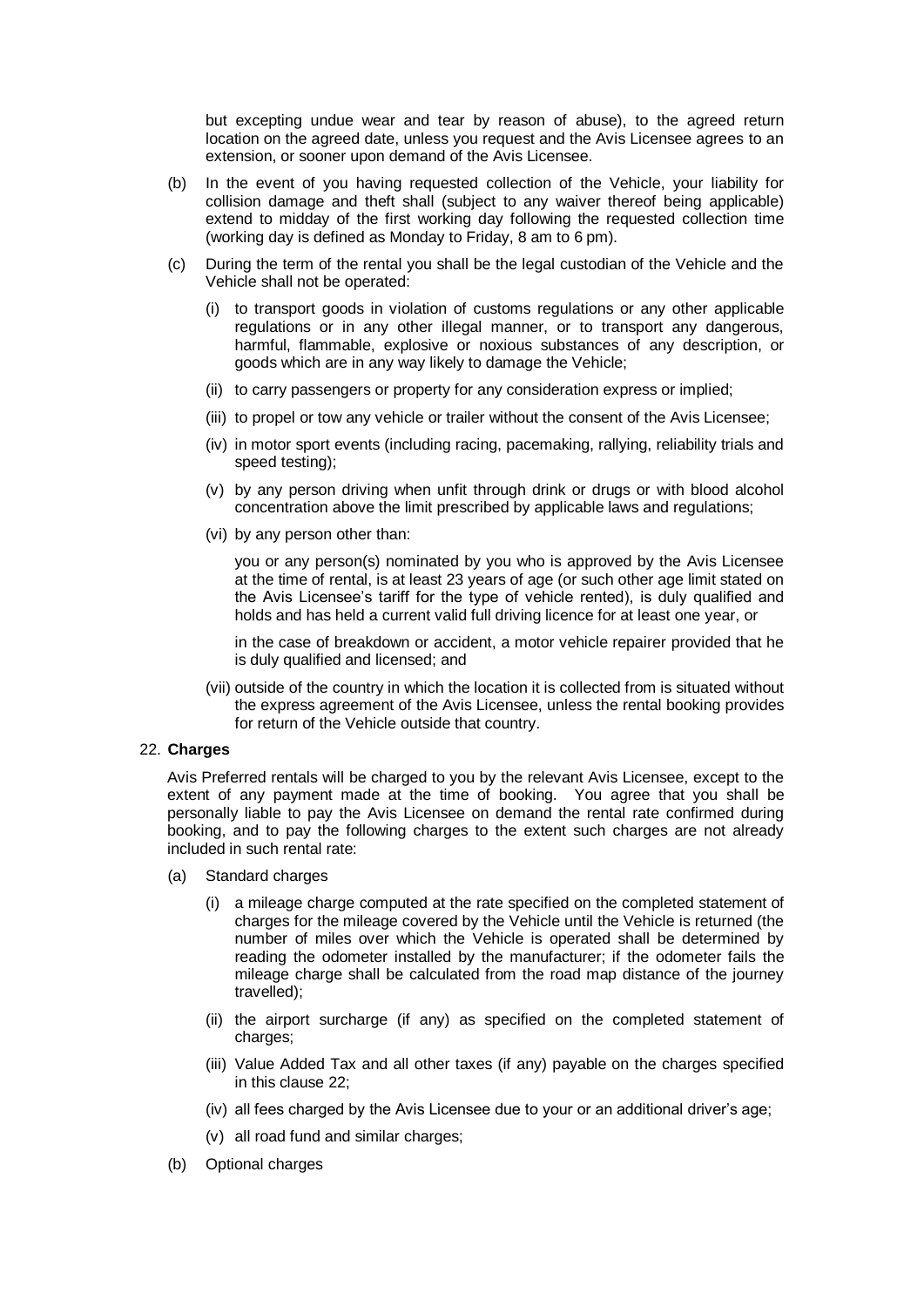- (i) Collision Damage Waiver (if any), Personal Accident Insurance (if any), Theft Protection (if any) and miscellaneous charges at the rate specified on the completed statement of charges;
- (ii) the Additional Driver's Charge (if any) as specified on the completed statement of charges;
- (iii) charges for additional products or services (if any) that you rent or purchase along with the Vehicle;
- (c) Additional charges
	- (i) refuelling service charge (if any) in respect of fuel consumed during rental as operated by the Avis Licensee at the date of rental;
	- (ii) certain Avis Licensees charge an "EZ Fuel Fee" requiring you to provide a refuelling receipt from a petrol station to demonstrate that the tank is full when you have driven under a specified mileage. Full details of the charge will be communicated to you by the applicable Avis Licensee prior to commencement of your rental.
	- (iii) the additional fee for one-way rental service, if any, as specified on the completed statement of charges, if the Vehicle is left elsewhere than at the agreed return location without the Avis Licensee's written consent a fee per mile, as determined by the Avis Licensee from time to time, from the renting location to the location where it is left;
	- (iv) all fines and court costs for parking, traffic or other violations assessed against the Vehicle, you, another driver or the Avis Licensee until the Vehicle is returned, except where caused through fault of the Avis Licensee;
	- (v) the Avis Licensee's reasonable administrative fee for processing any fines pursuant to 22(c)(iii) above;
	- (vi) the Avis Licensee's reasonable costs for cleaning the interior of the Vehicle upon return for excessive stains, dirt or soilage attributable to your use of the Vehicle during the rental period;
	- (vii) the Avis Licensee's reasonable costs, including reasonable legal fees where permitted by law, incurred collecting payment due from you hereunder; and
	- (viii)the Avis Licensee's reasonable costs of repairing damage howsoever caused to the actual Vehicle or any accessories supplied, irrespective of the group of vehicle requested, plus loss of revenue at the daily rate shown on the completed statement of charges based on the Avis Licensee's loss of use of the Vehicle and the Avis Licensee's reasonable cost of replacing the Vehicle in the event of theft. However if you comply with all the provisions of these Rental Terms and Conditions, your liability for such costs shall (subject to Clause 23 below):
		- not exceed the responsibility amount as shown in the completed statement of charges for each occurrence;
		- be limited to the non-waivable excess, if any, for each occurrence in respect of theft of all or part of the Vehicle if you have purchased in advance Theft Protection as evidenced by the indication in the "accept" space on your Customer Profile or by acceptance during the rental reservation process; and
		- be limited to the non-waivable excess, if any, for each occurrence in respect of damage if you have purchased in advance Collision Damage Waiver as evidenced by the indication in the "Yes" box on your Customer Profile or by acceptance during the rental reservation process. Notwithstanding the foregoing provisions or any other terms of these Terms and Conditions your liability shall not be limited in the instances where the Avis Licensee suffers loss by reason of its insurance policy or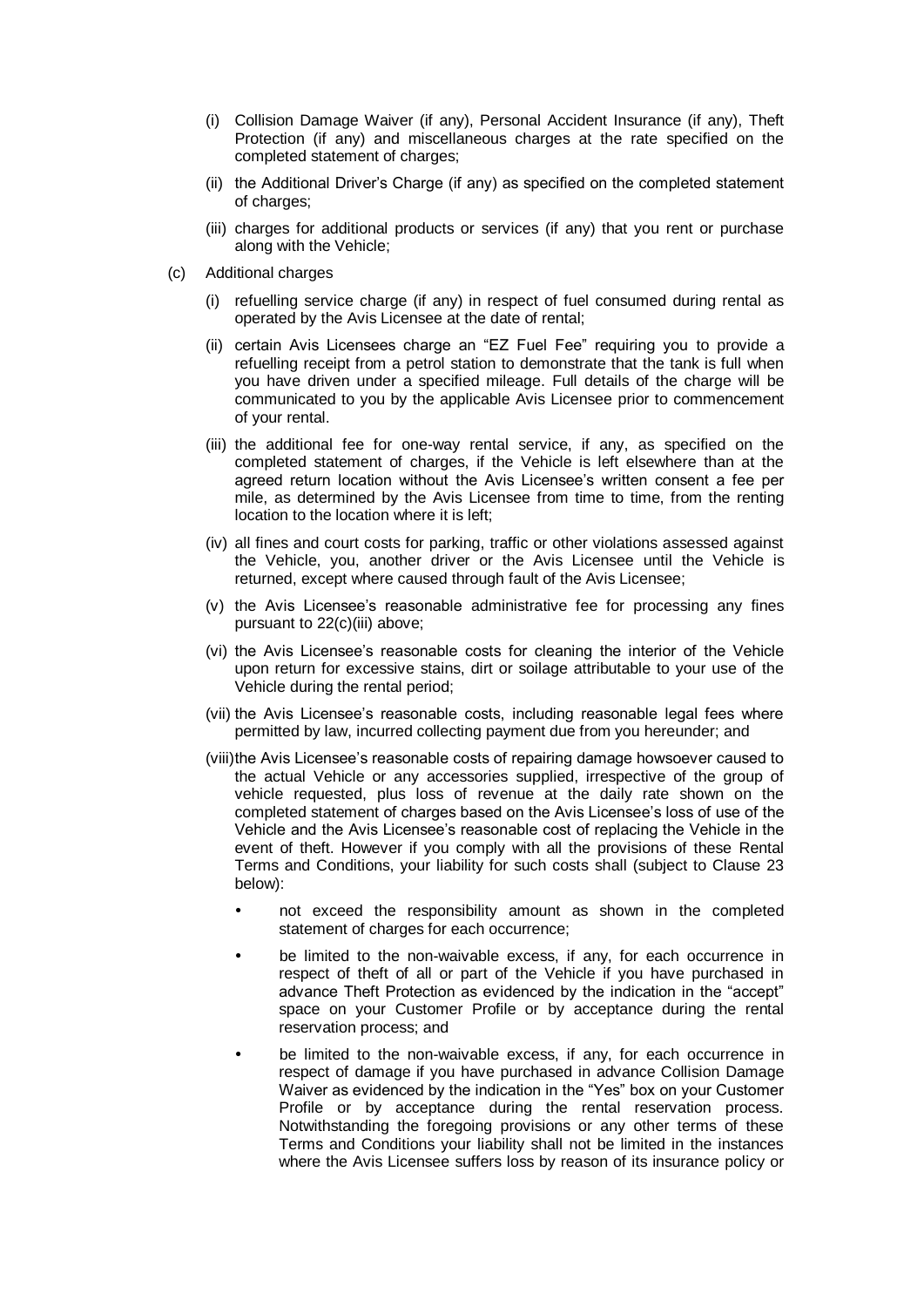any relevant waiver conditions being invalidated as a result of your acts or failures to act .

(d) At the conclusion of each rental you will be provided with a statement of charges detailing the charges made in accordance with this clause.

### 23. **Rental of Equipment**

These Rental Terms and Conditions, to the extent that the same are relevant, apply to the rental of equipment (including but not limited to mobile telephones and satellite navigation systems) with or without a Vehicle. You agree that you shall be personally liable to pay the Avis Licensee on demand the Avis Licensee's reasonable costs (together with any applicable Value Added Tax or other taxes) of repairing damage or the replacement value in the event of loss or theft of such equipment.

### 24. **Payment**

- (a) You accepting these Rental Terms and Conditions hereby constitutes authority for the relevant Avis Licensee to compute and debit the total charges under each Avis Preferred Rental Agreement against your account with the specified card issuing organisation, on completion of the rental. Any terms and conditions notified to you at the time of reservation relating to the payment method chosen by you for any rental will be incorporated into the terms and conditions of that Avis Preferred Rental Agreement. If you have chosen to pay in a currency other than that used by Avis or the Avis Licensee when the quote was prepared, the exchange rate used is based on the Citibank wholesale rate plus 4%, with this currency conversion service being provided by the Avis Licensee.
- (b) Unless stated otherwise in any invoice issued by the Avis Licensee, you must pay all invoices for Avis Preferred rentals within 30 days from the date of invoice.

### 25. **E-Billing and electronic correspondence**

- (a) Provided the necessary consent has been obtained from you, the Avis Licensee may issue invoices in respect of any Avis Preferred Rental Agreement electronically or otherwise, and you hereby agree to receive and pay such invoices.
- (b) The Avis Licensee may, at its option and on notice to you, decide to cease issuing electronic invoices or vary any aspect of the electronic invoices to be issued and the method of delivery.
- (c) You understand that where an electronic invoice is provided in respect of a particular rental, no paper invoice will be provided.
- (d) You will be responsible for verifying all electronic invoices in accordance with the instructions provided with each invoice.
- (e) You consent to receiving all correspondence, notices and invoices related to the Avis Preferred Rental Agreement from Avis Licensees by email at the email address listed in your Customer Profile.

### 26. **Vehicle cover and insurance**

- (a) It is agreed that you and any authorised user, as described in Clause 21(c) above, participate as an insured under an automobile insurance policy, a copy of which is available at any rental office. You should read and understand that document before entering into any Avis Preferred Rental Agreement, as it contains important information and terms. By accepting these Rental Terms and Conditions you acknowledge that you have read and understand the policy. You are bound by and agree to the terms and conditions thereof.
- (b) You agree further to protect the interests of the Avis Licensee and its insurance company in case of loss or damage to the Vehicle by:
	- (i) obtaining names and addresses of parties involved, and of witnesses;
	- (ii) not admitting liability or guilt or giving money to any person or persons involved;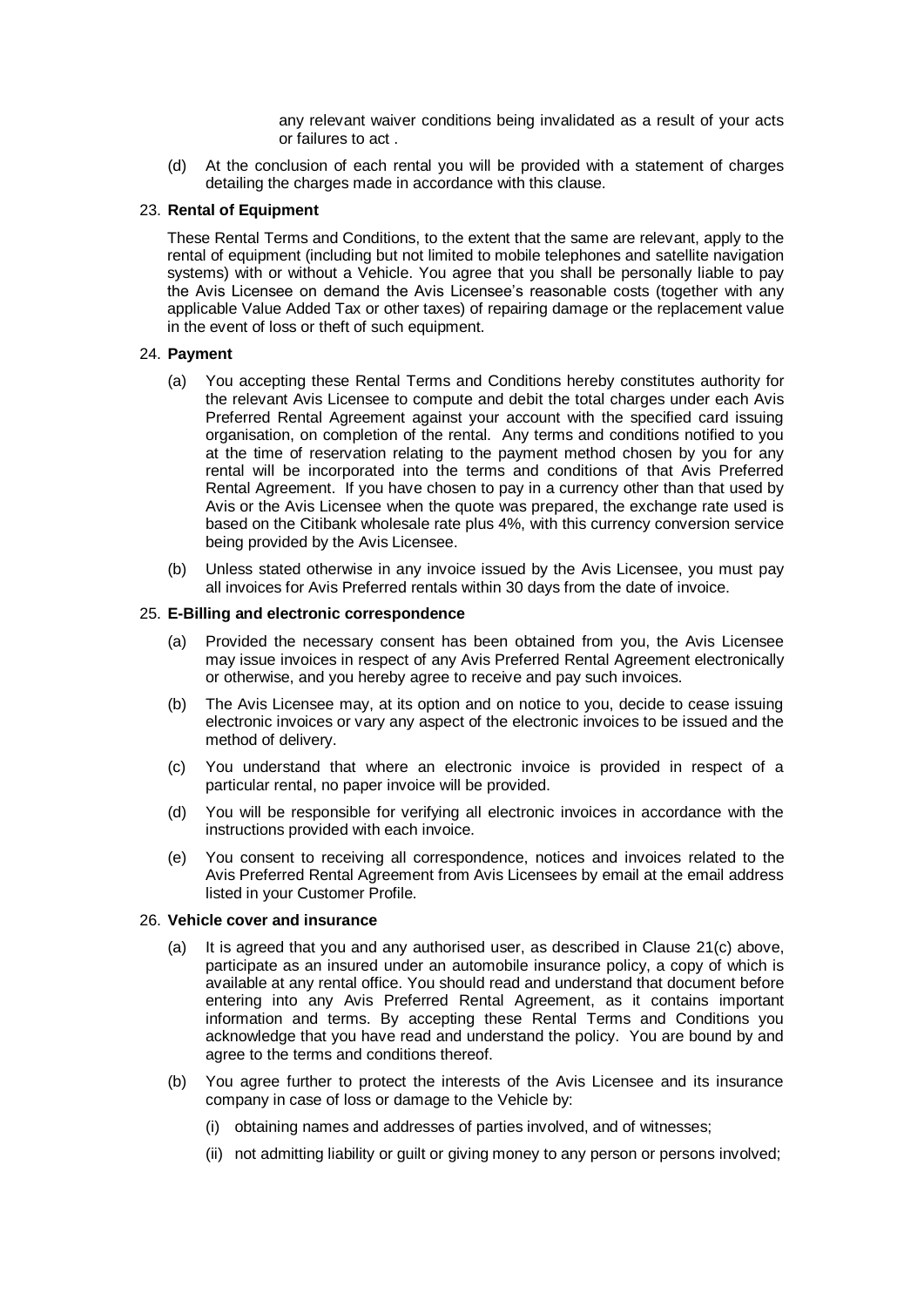- (iii) not abandoning the Vehicle without adequate provision for safeguarding and securing the same;
- (iv) calling the nearest Avis station by telephone (transfer charge) even in case of slight damage; further completing Avis's accident report form as soon as practically possible;
- (v) notifying the police immediately if another party's guilt has to be ascertained or if any person is injured, and delivering to the Avis Licensee a copy of any police accident report form as soon as the same is available;
- (vi) ensuring that the Vehicle is always locked when unattended.
- (c) You agree to read the Summary of Vehicle Cover and Insurance, which forms part of these Rental Terms and Conditions and is available at the end of these Terms and Conditions. The coverage that will apply to each rental will be:
	- (i) any coverage included in the rate applicable to any rental or that is mandatory in the country of rental; and
	- (ii) if no coverage is included or mandatory, the coverage you select whilst making your booking; and
	- (iii) if no coverage is included or mandatory, nor selected during booking, the coverage you select in your Customer Profile.

### 27. **Termination of an Avis Preferred Rental Agreement**

In the event of material breach by you of any Avis Preferred Rental Agreement the Avis Licensee may immediately terminate that Avis Preferred Rental Agreement without notice, repossess the Vehicle and for such purpose may enter any premises where the Vehicle may be and remove the same and you shall be responsible for and indemnify the Avis Licensee against all actions, claims, costs and damages consequent upon or arising from such repossession and removal.

#### 28. **Liability**

- (a) You hereby release and indemnify the Avis Licensee from and against any liability for loss or for damage to any property (including costs relating thereto) left, stored or transported by you or any other person in or upon the Vehicle before or after return of the Vehicle to the Avis Licensee.
- (b) The Avis Licensee, whilst taking all precautions and using its best efforts to prevent such happening, shall not be liable for any loss or damage arising from any fault or defect in or from mechanical failure of the Vehicle or any equipment, satellite navigation equipment, telephone or cellular network system, or any consequential or indirect loss or damage, including but not limited to third party claims or loss of profit, turnover, savings, business, clientele or data.
- (c) Nothing in this clause or otherwise in these Terms and Conditions shall exclude or in any way limit the Avis Licensee's liability to you for (i) fraud, (ii) death or personal injury caused by the Avis Licensee's negligence or (iii) any liability to the extent the same may not be excluded or limited as a matter of law.

#### **Provisions applying in specific countries**

Notwithstanding anything to the contrary appearing elsewhere in these Terms and Conditions the following provisions shall apply to any Avis Preferred Rental Agreements in the following countries:

### **Austria**

1. If a Vehicle rented from any Avis location has no Austrian licence plate number you shall, in order to comply with customs regulations, not give custody of the Vehicle to any other person in Austria. If a Vehicle rented in Austria has no Austrian licence plate number and you have no domicile in Austria, you shall leave Austria with the Vehicle within four days of the commencement of the rental.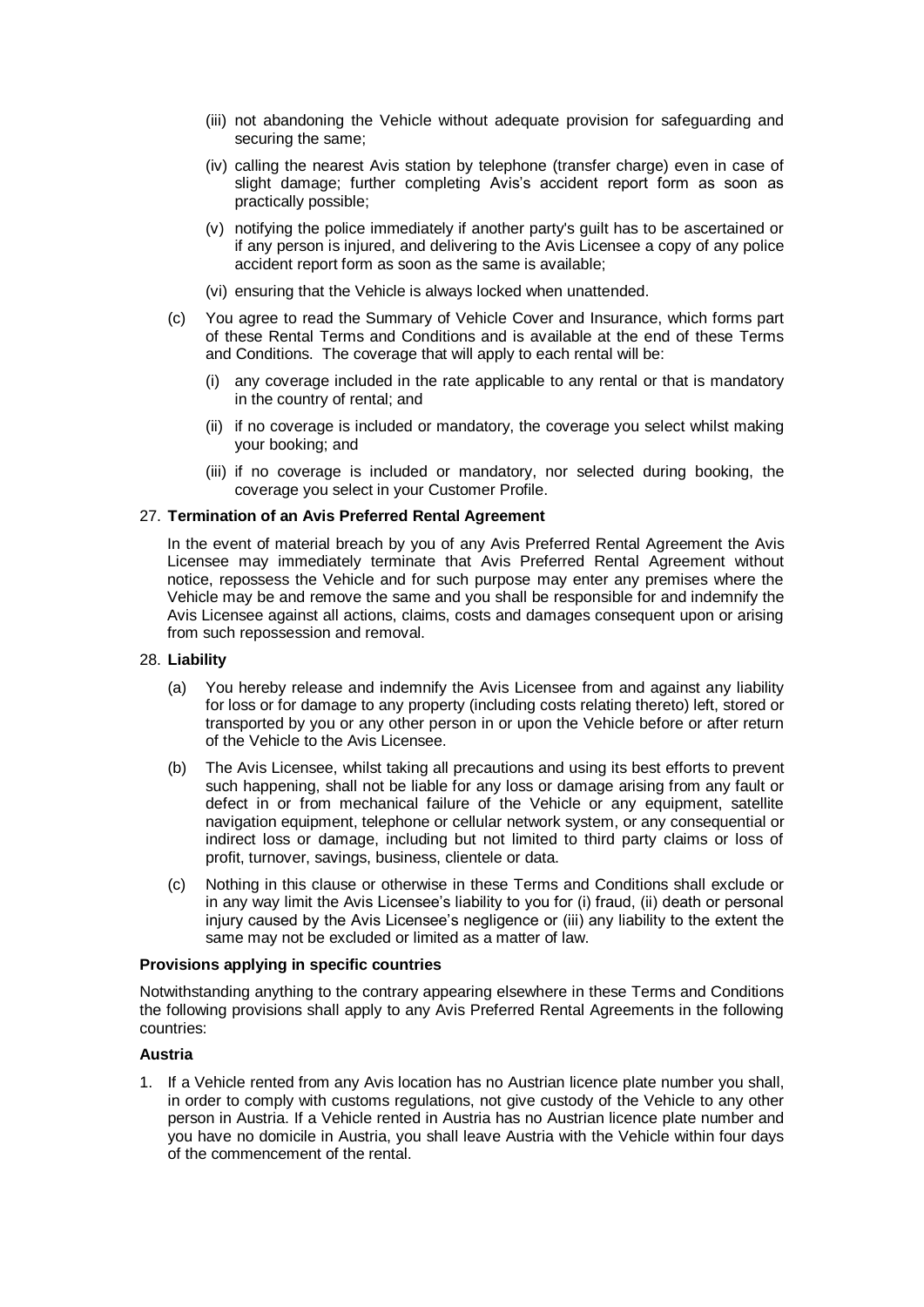- 2. You hereby submit to the extent legally permitted for all disputes against any Avis Licensee situated in Austria which arise out of these Terms and Conditions or any Avis Preferred Rental Agreement to the exclusive jurisdiction of the court locally competent for the first district of Vienna.
- 3. Clause 28(a) and (b) shall be replaced with the following:
	- (a) The Avis Licensee, whilst taking all precautions and using its best efforts to prevent such happening, shall not be liable for any loss or damage arising from any fault or defect in or from mechanical failure of the Vehicle or any equipment, satellite navigation equipment, telephone or cellular network system, or any consequential or indirect loss or damage, including but not limited to third party claims or loss of profit, turnover, savings, business, clientele or data, unless caused by the Avis Licensee intentionally or through gross negligence.
	- (b) Nothing in this clause or otherwise in these Terms and Conditions shall exclude or in any way limit the Avis Licensee's liability to you for (i) fraud, (ii) death or personal injury caused by the Avis Licensee's negligence or (iii) any other damage caused by the Avis Licensee intentionally or through gross negligence.

### **Belgium**

- 1. You agree that the entry into these Terms and Conditions and all Avis Preferred Rental Agreements, along with all communications relating to Avis Preferred Rental Agreements (including reservation confirmations), by way of electronic communication (including email and telephone) will comply with all written evidence rules (to the extent they are applicable). The Avis Licensee will be entitled to rely on its electronic records to prove the contents of the agreements you enter into with Avis and Avis Licensees, even if this requires deviation from any applicable written evidence rules.
- 2. Clause 28(b)(iii) shall be amended to read:

any other damage caused by the Avis Licensee through gross negligence, or as a result of latent or hidden defects.

### **France**

- 1. You are advised that a relatively low level of authentication, based on your email address and Wizard number (if any), is required in order to sign up to Avis Preferred, and to make rental reservations in your name that incorporate these Terms and Conditions. You acknowledge that such a level of authentication carries with it the risk that your identity may be "borrowed" by third parties should they gain access to your email account, Wizard number and/or password. This may result in your credit card being used fraudulently to make rental reservations.
- 2. You agree that the entry into these Terms and Conditions, and all communications relating to future rental agreements (including reservation confirmations), may be made by way of electronic communication (including email and telephone).
- 3. The costs covered in Clause 22(c)(iii) of these Terms and Conditions (expenses linked to damage to the Vehicle or its accessories) may be invoiced to you, whether the damage to the vehicle or its accessories is repaired or not. These costs will be invoiced based on the price list table available in the office of the Avis Licensee.
- 4. It is agreed that you or any other authorised user, as described in Clause 21(c) of these Terms and Conditions, are entitled to unlimited third party legal liability cover in accordance with French laws and regulations.

## **Germany**

1. Clause 28 shall be replaced with the following:

(a) Subject to the provisions in Clause 28(b), the Avis Licensee's statutory liability for damages shall be limited as follows: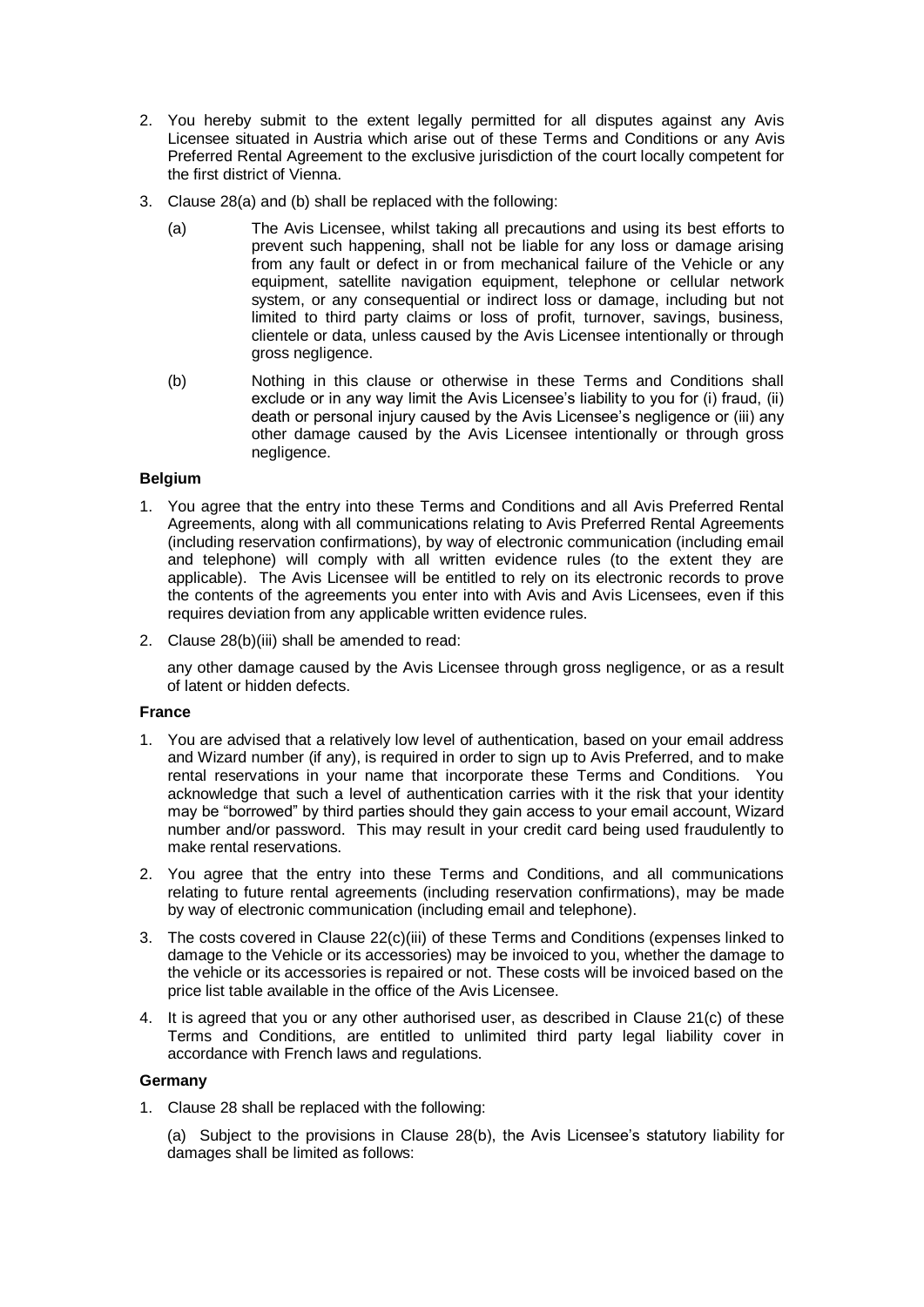(i) The Avis Licensee's strict liability for defects in the Vehicle or equipment, satellite navigation equipment, telephone or cellular network which are in existence at the time of entering into an Avis Preferred Rental Agreement (cf. section 536a para. 1, 1. alt. of the German Civil Code – "BGB") is excluded, unless

– such defect affects the material contractual obligations of the Avis Licensee and you could reasonably rely on the absence of such defect; or

– the Avis Licensee has fraudulently concealed such defect.

(ii) The Avis Licensee shall only be liable up to the amount of the typically foreseeable damages at the time of entering into the Avis Preferred Rental Agreement for damages caused by a negligent breach of material contractual obligations;

(iii) The Avis Licensee shall not be liable for damages caused by a negligent breach of non-material contractual obligations.

(b) The aforesaid limitation of liability shall not apply to any mandatory statutory liability (in particular to liability under the German Product Liability Act), liability for assuming a specific quarantee or liability for culpably caused personal injuries.

(c) You shall take all reasonable measures to mitigate damages.

### **Greece**

- 1. For the evaluation of any disputes which arise out of these Terms and Conditions or any Avis Preferred Rental Agreement in Greece, you expressly declare that you accept the place of jurisdiction in Athens, Greece.
- 2. Clause 28(b)(ii) shall be amended to read:

any other damage caused by the Avis Licensee intentionally or through gross negligence, or resulting from any offence against life, honour, health or freedom.

#### **Luxembourg**

1. You agree that the entry into these Terms and Conditions and all Avis Preferred Rental Agreements, along with all communications relating to Avis Preferred Rental Agreements (including reservation confirmations), by way of electronic communication (including email and telephone) will comply with all written evidence rules (to the extent they are applicable). The Avis Licensee will be entitled to rely on its electronic records to prove the contents of the agreements you enter into with Avis and Avis Licensees, even if this requires deviation from any applicable written evidence rules.

### **Netherlands**

1. Clause 28(a) shall be amended as follows:

The Avis Licensee, whilst taking all precautions and using its best efforts to prevent such happening, shall not be liable for any loss or damage arising from any fault or defect in or from mechanical failure of the Vehicle or any equipment, satellite navigation equipment, telephone, GSM-network or cellular network system, or for any consequential or indirect loss or damage, including, but not limited to, third party claims or loss of profit, turnover, savings, business, clientele or data, unless the Avis Licensee was aware or should have been aware of the defect or fault. A situation preventing you from receiving the expected use of any leased item, other than consisting of a defect or fault of the Vehicle or of an other leased items, shall not be considered a defect or fault of the leased item.

You shall not be entitled to compensation for any changes or additions made by you, even if the Avis Licensee has agreed to such changes or additions.

Avis Autoverhuur B.V. is considered an Avis Licensee referred to in these Terms and Conditions. These Terms and Conditions are provided to you on behalf of Avis Autoverhuur B.V. and the other Avis Licensees.

### **Poland**

1. The Avis Licensee will enter into a separate rental agreement written in Polish with you if you so request.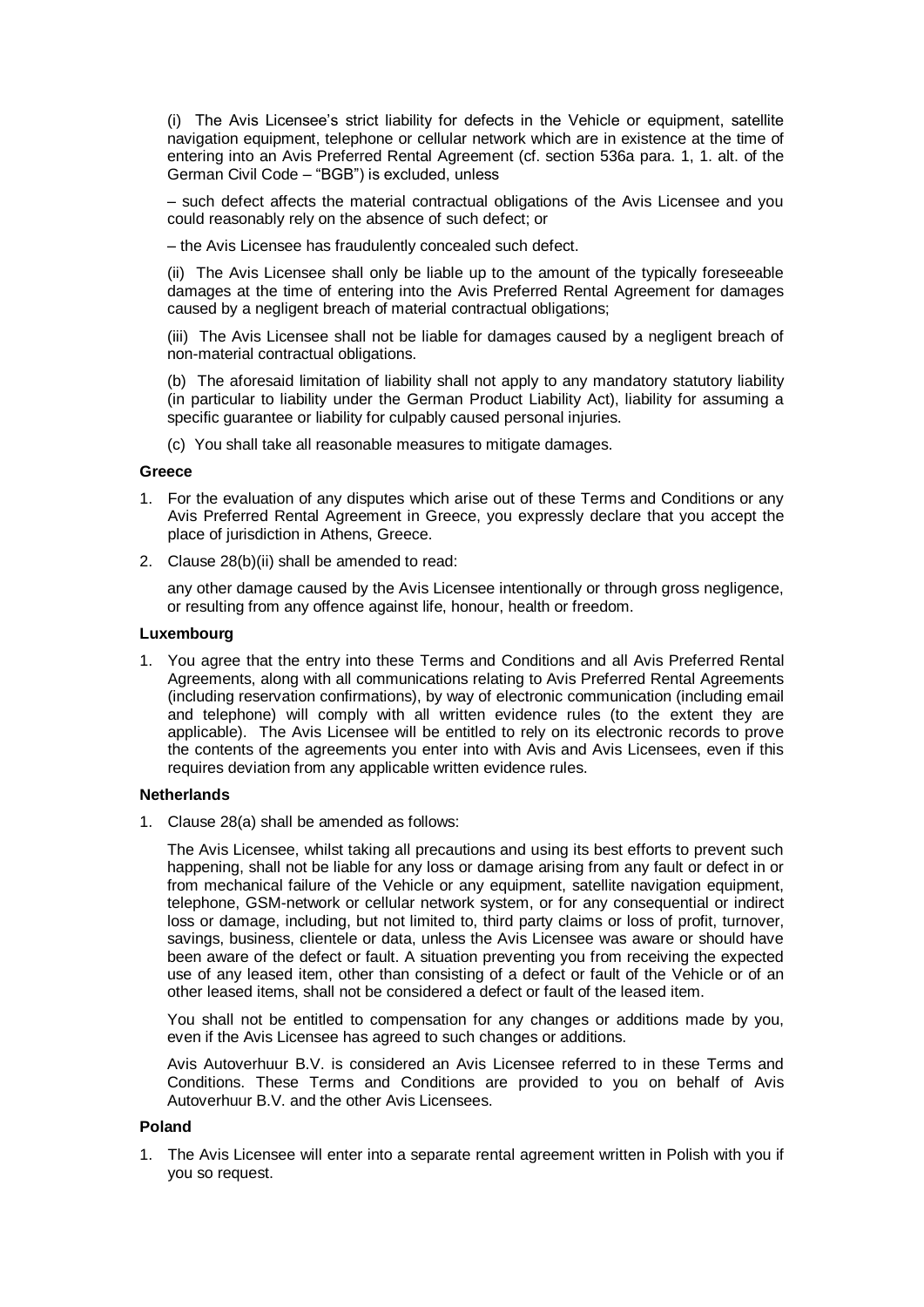2. Clause 28(a) shall be replaced with the following:

The Avis Licensee, whilst taking all precautions and using its best efforts to prevent the happening of such occurrence, shall not be liable for any loss or damage arising from any fault or defect in or from mechanical failure of the Vehicle or any equipment, satellite navigation equipment, telephone or cellular network system, or any consequential or indirect loss or damage, unless caused by the Avis Licensee intentionally.

## **Portugal**

1. Clause 28(b)(iii) shall be amended to read:

any other damage caused by the Avis Licensee intentionally or through gross negligence.

### **Republic of Ireland**

- 1. Section 39 of the Sale of Goods and Supply of Services Act, 1980 (the "1980 Act") is hereby excluded with respect to the supply of any service by the Avis Licensee to you.
- 2. The contractual rights which you enjoy by virtue of Section 39 of the 1980 Act are in no way prejudiced by anything contained in these Terms and Conditions save to the extent permitted by law.
- 3. Nothing in these Terms and Conditions is intended to nor shall be interpreted so as to restrict or exclude in any manner whatsoever the rights which you, if dealing as a consumer, enjoy by virtue of Sections 13, 27, 28, 29 or 38 of the 1980 Act.

### **South Africa and Namibia**

- 1. In accordance with Section 61(1) of the National Road Traffic Act of 2000 you must report any accident to the Police or at any office set aside by a competent authority for use by a traffic officer within 24 hours of the accident's occurrence.
- 2. The Avis Licensee hereby notifies you in terms of both the Short Term Insurance Act, No. 53 of 1998 and the Long Term Insurance Act, No. 52 of 1998, of your entitlement to the freedom of choice:
	- (a) as to whether you wish to enter into a new policy and make it available for the purpose of protecting the Avis Licensee's interests, or wish to make available an existing policy of the appropriate value for that purpose, or wish to utilise a combination of these options; and
	- (b) if you wish to enter into a new policy, as to the insurer with which the policy is entered into and as to any person who is to render services as intermediary in connection with the transaction; and
	- (c) if you wish to enter into a new policy, as to whether or not the value of the policy benefits to be provided in terms of that policy, when taken in the aggregate with the value of the policy benefits provided under any other policy which is also to be made available and used for that purpose, shall exceed the value of the Avis Licensee's interest.

### **Spain**

- 1. The "damages howsoever caused" referred to in Clause 22(o) expressly include damages caused by unforeseeable events and by "force majeure".
- 2. Clause 28(b) shall be replaced with the following:

Nothing in this clause or otherwise in these Terms and Conditions shall exclude or in any way limit the Avis Licensee's liability to you for (i) fraud, (ii) death or personal injury caused by the Avis Licensee's negligence, (iii) wilful misconduct or gross negligence, (iv) in the event you are considered as a consumer under Spanish law, any liability that, according to Spanish consumer law cannot be excluded, or (v) any liability to the extent the same may not be excluded or limited as a matter of law.

You hereby authorise the Avis Licensee to take possession of all property left in the Vehicle when the Avis Licensee retakes possession (either owned by you or any third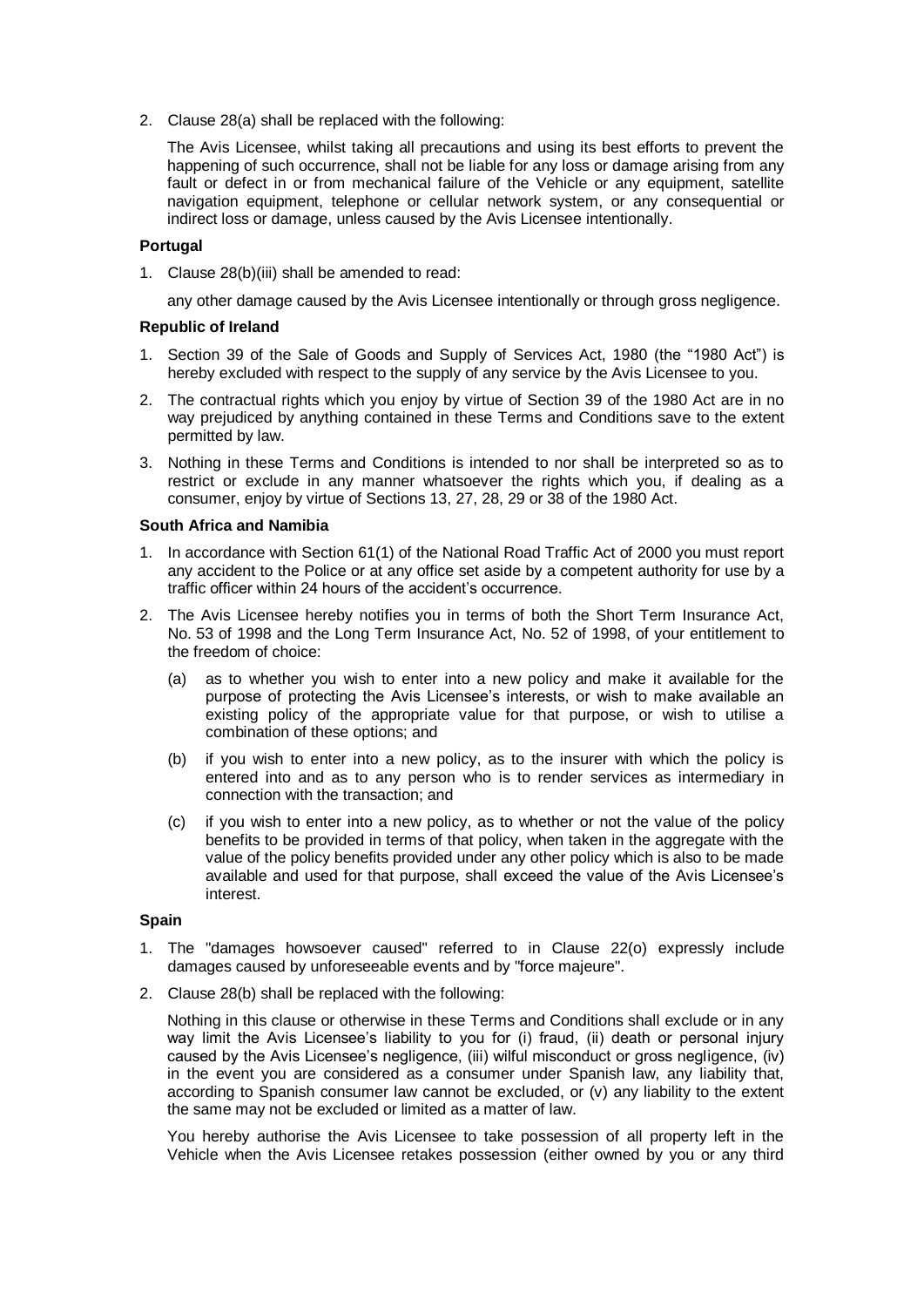party), and indemnify the Avis Licensee against all liability for any loss or damage to such property.

3. The following provisions shall be added to Clause 6:

According to Organic Law 15/1999 of 13 December on the Protection of Personal Data and Act 34/2002 of 11 July on Services of Information Society and Electronic Commerce and other applicable regulations, the data you provide us with through the Membership Form will be kept in a file at Avis Alquile Un Coche S.A., Avenida de Manoteras, 32, Edificio C, 28050 Madrid, in order to deal with the cancellation of the Avis Preferred service as well as with the benefits corresponding to this service and other Avis services or related to the car hire service, and/or linked to the transport, automobile and/or accommodation sectors that we consider may be of interest to you. In the case of commercial correspondence by email or equivalent medium, you consent in writing to receive advertisements by this medium, unless otherwise stated.

In order to render the service, in certain cases, Avis may need to share your data with third parties. You are thus advised that Avis works within the Avis Rent a Car System, whereby you expressly accept the transfer of the personal data on the Membership Form to companies within the Avis Rent A Car System, nationwide and worldwide, as well as to suppliers and agents that may collaborate with Avis in the car-hire service. This aims at offering you our best customer service as well as keeping you up-to-date with Avis products and services and products and services related to car hire, and/or linked to the transport, automobile and/or accommodation sectors that we consider may be of interest to you.

Avis Alquile Un Coche S.A. advises you that your data may be disclosed to the competent authorities if requested.

Avis Alquile Un Coche S.A. advises you that electronic files of all hire contracts and other transactions with Avis will be kept on file.

You may exercise your right of access, rectification, cancellation and opposition by means of a petition in writing directed to Avis Alquile Un Coche S.A., Avda. de Manoteras, 32, Edificio C, 28050 Madrid.

## **Sweden**

4. Clause 28(b)(iii) shall be amended to read:

any other damage caused by the Avis Licensee intentionally or through gross negligence.

### **Switzerland**

- 1. For the evaluation of any disputes which arise out of these Terms and Conditions or any Avis Preferred Rental Agreement in Switzerland, you expressly declare that you accept the place of jurisdiction in Bulach/Switzerland.
- 2. Clause 28(b)(iii) shall be amended to read:

any other damage caused by the Avis Licensee through gross negligence or wilful misconduct.

### **United Kingdom**

- 1. You shall be liable as owner of the Vehicle in respect of:
	- (a) any fixed penalty offence (which may be committed with respect to that vehicle) under the Traffic Acts; and
	- (b) any excess charge which may be incurred in pursuance of an order under Section 45 and 46 of the Road Traffic Regulation Act 1984 (Parking on highways for payment).
- 2. Where you decline optional coverages on your Customer Profile then, notwithstanding anything to the contrary in these Terms and Conditions, you shall:
	- (a) insure the Vehicle (including any additional or replacement vehicle which may be provided under the Avis Preferred Rental Agreement) on a comprehensive basis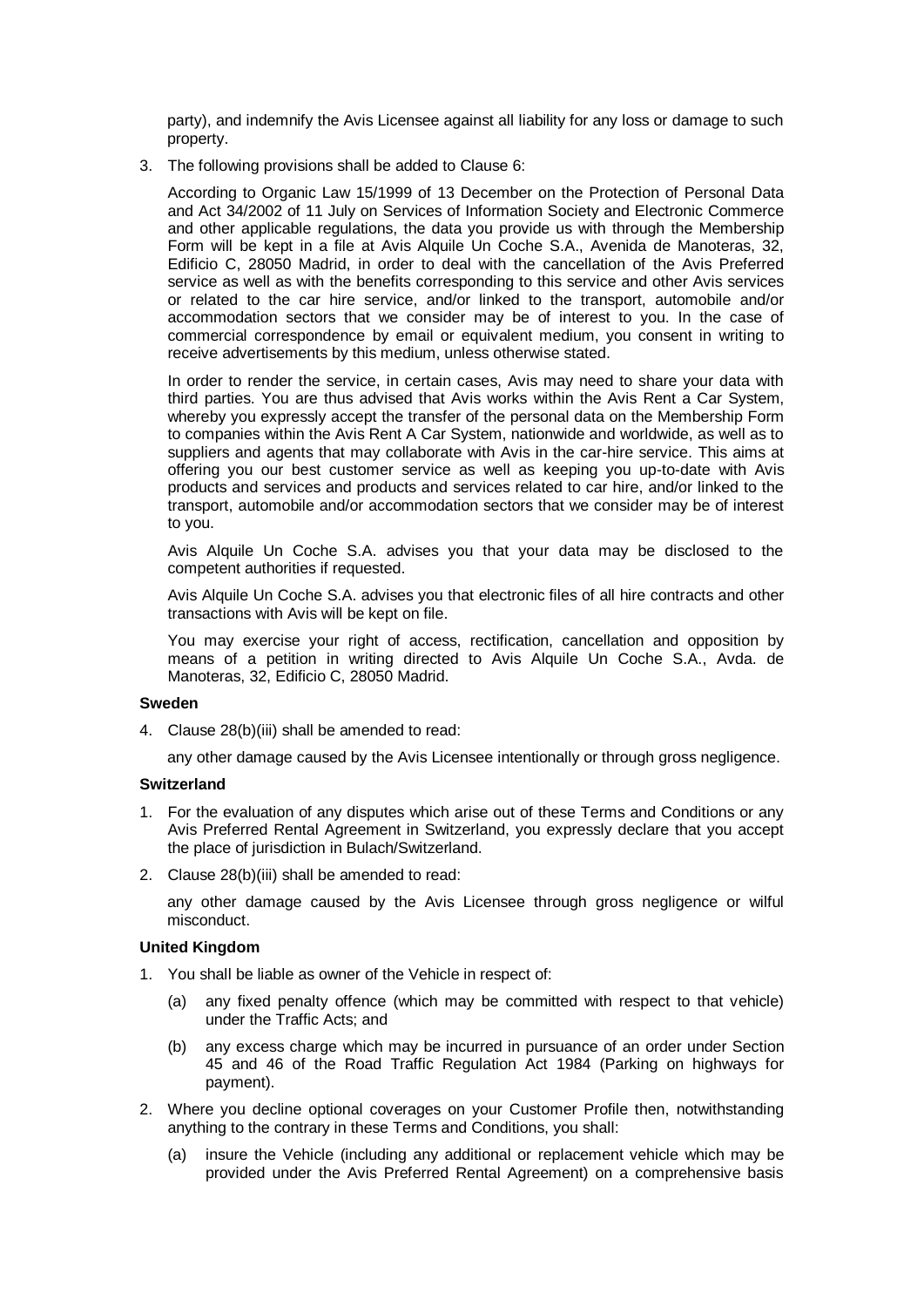with a first-class insurance company approved by the Avis Licensee in the full replacement value thereof to the Avis Licensee;

- (b) maintain such insurance throughout the duration of every Avis Preferred Rental Agreement and any extension thereof and ensure that the Avis Licensee's name is endorsed on the policy as the owner of the Vehicle;
- (c) comply with the terms and conditions of the insurance policy and pay to the Avis Licensee any excess in the event of a claim;
- (d) call the nearest Avis station by telephone (transfer charge) even in case of slight damage; further complete the Avis Licensee's incident report as soon as practically possible;
- (e) in the event of any exclusion under the policy, or the insurers withholding or refusing indemnity, indemnify the Avis Licensee in respect of all loss or damage to the Vehicle and all claims from third parties which may arise;
- (f) not effect repairs or modifications to the Vehicle. The Avis Licensee shall have the sole right and responsibility to repair damage to the Vehicle; and
- (g) if any claim is made against the insurers, allow the Avis Licensee to conduct any negotiations and effect any settlement with insurers and agree to abide by any settlement or arrangement with the insurers by the Avis Licensee. Any monies payable by the insurers shall be paid to the Avis Licensee or as the Avis Licensee shall direct.
- 3. Clause 28 of the Terms and Conditions is deleted and replaced with the following:

The Avis Licensee will be responsible if someone is injured or dies as a result of its act or omission. The Avis Licensee will also be responsible for losses suffered by you as a result of the Avis Licensee breaching these Terms and Conditions where such losses are a foreseeable consequence of the breach in the circumstances of the case. Losses will be foreseeable where they are in the Avis Licensee's and your contemplation at the time you enter into the Avis Preferred Rental Agreement. The Avis Licensee is not responsible for indirect losses which happen as a side effect of the main loss or damage and which you may suffer which are not foreseeable by the Avis Licensee or you (such as loss of profits or loss of opportunity).

Nothing in this clause or otherwise in these Terms and Conditions shall exclude or in any way limit the Avis Licensee's liability to you for (i) fraud, (ii) death or personal injury caused by the Avis Licensee's negligence or (iii) any liability to the extent the same may not be excluded or limited as a matter of law.

Nothing in these Terms and Condition reduces your statutory rights including relating to a refund and/or the Avis Licensee's breach of these Terms and Conditions. For further information about statutory rights you should contact your local authority, Trading Standards Department or Citizens' Advice Bureau.

- 4. The following additional charges apply in the UK and clause 22 shall be read accordingly:
	- (a) **Premium Location Fee** Where the Avis Licensee operates from locations for which the Avis Licensee is charged a fee or surcharge by a third party to provide services to customers at such locations ("Premium Locations"), you acknowledge that you will be charged a "Premium Location Fee" of 16% of the stated booking price;
	- (b) In addition to the charges set out in Clause  $22(c)$ (vii), the Avis Licensee may charge an administration fee of up to £50 plus VAT to compensate it for the costs incurred in repairing or replacing a damaged or stolen vehicle;
	- (c) Clause 22(d) shall be amended with the addition of the following:
		- (i) Avis will endeavour to make all charges at the close of each rental. However, you remain responsible for (and Avis reserves the right to make) any charges following the close of the rental should this not be possible.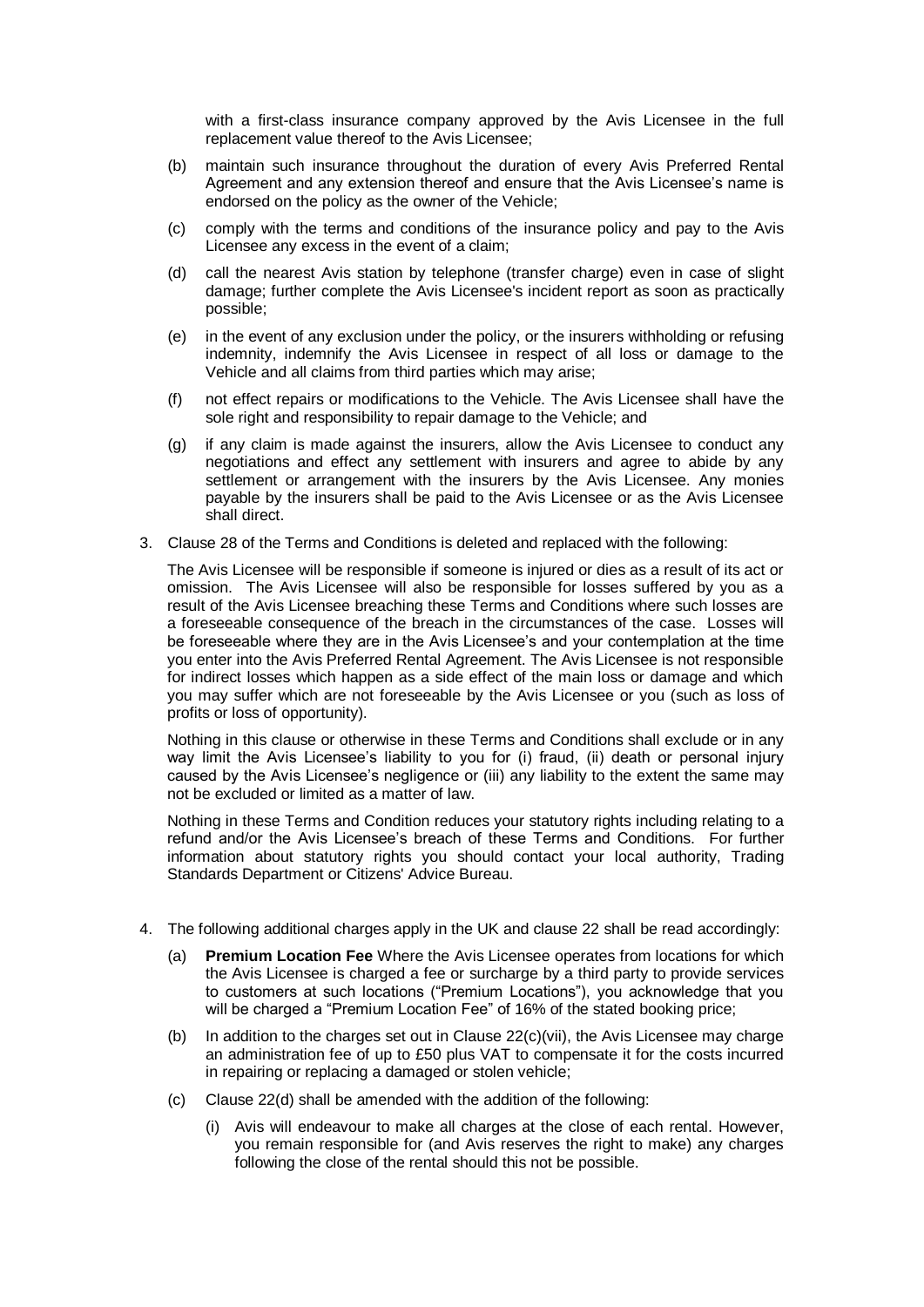- (d) Should the Avis licensee have to call you to extend the rental of a Vehicle, due to you not notifying the Avis licensee of changes to the reservation, then an extension fee of £10 plus VAT will be applied;
- (e) If you do not bring the Vehicle back at the agreed time you are breaching these Terms an Conditions. The Avis Licensee will allow a grace period of 29 minutes from the date and time of delivery, after which you shall be charged a full days rental as compensation to the Avis Licensee.
- 5. The following Clauses shall be added to Clause 21:
	- (d) Where you elect to add additional drivers to your rental you acknowledge and agree that you shall remain liable for any costs incurred by such additional drivers. Provided that, Avis shall use it's reasonable endeavours to ensure that fines, claims and court costs for parking, traffic or other offences (including any costs which arise if the vehicle is clamped) are directed to the additional driver where possible.
	- (e) Where you exceed the stated mileage limit of any Vehicle without the express consent of the Avis Licensee, the Avis Licensee may terminate the rental immediately in addition to charging for the additional mileage as set out in Clause 22(a)(i).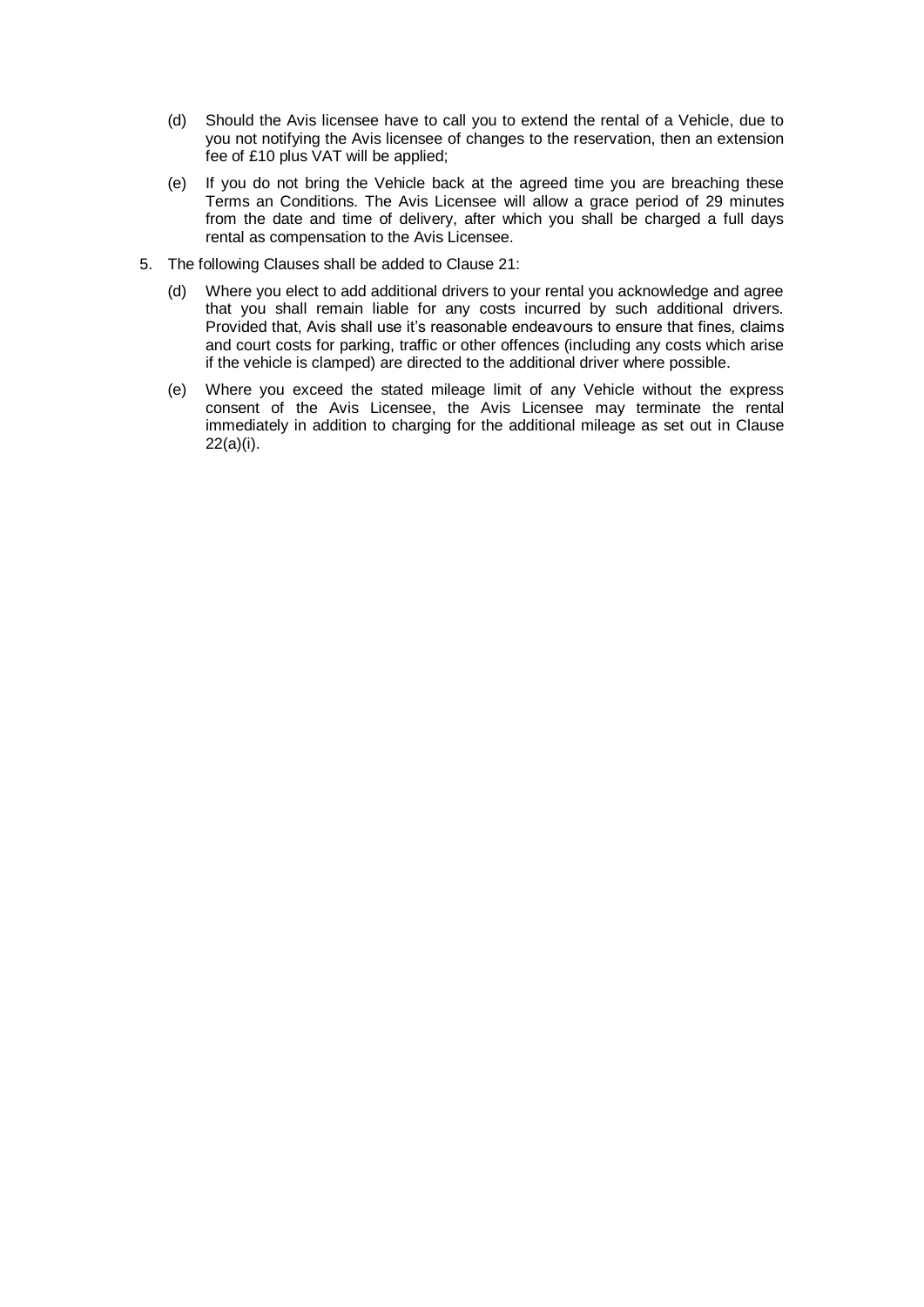### **Rental Terms and Conditions United states and Canada**

United States / Canada Notices about Loss Damage Waiver (LDW) Updated June 7, 2011

### **1. General**

A. These Terms and Conditions form a part of the Rental Agreement (described hereinafter at times as the/this "Agreement"), which consists of the following parts: the car renter's Enrollment Profile for use in enrolling the car renter into Avis Preferred Service, the rental document issued at the time of rental ("rental document"), a return document in a paper or electronic form with final charges, and the Terms and Conditions stated below.

B. This Agreement is between the person signing it, or otherwise indicating assent as the car renter ("you," "your" or "yours") and Avis Rent A Car System, LLC; or Aviscar Inc.; or an independent Avis Rent A Car System licensee ("we," "us," "our" or "ours") and covers the rental of each car by us to you under Avis Preferred Service ("rental"). You understand that these Terms and Conditions will apply to each rental of a car to you by us using Avis Preferred Service, as fully as if contained in a separate agreement signed by you. You agree and understand that your obligations under this Agreement are personal and are not assignable or transferable by you. Except as may be otherwise explicitly stated in a particular provision of this Agreement, if your Enrollment Profile indicates a United States address, then the terms of this Agreement are governed by the law of the State of New Jersey, without regard to its conflicts of law principles. Except as may be otherwise explicitly stated in a particular provision of this Agreement, if your Enrollment Profile indicates a Canadian address, then the terms of this Agreement are governed by the law of the Province of Ontario, without regard to its conflicts of law principles. You understand that each rental is solely a bailment for mutual benefit and that you are not our agent for any purpose. If any term or condition of this Agreement is prohibited or restricted by the law of a jurisdiction in which a rental commences, for that rental such law controls.

C. You further agree that we have the right to change these Terms and Conditions from time to time either upon written notice to you, in paper or electronic form, or upon our posting such changes on the Avis web site. Such changes will apply to rentals that you reserve after such notice has been given, as indicated by the date of such notice, if sent in written form, or the date such changes are posted on the Avis web site, which date will be indicated therein. Changes to the Terms and Conditions will be posted as they occur on the Avis web site at avis.com/terms.

D. You must keep your Enrollment Form information current by notifying Avis of any changes to such information including, not limited to your mailing address, drivers license and charge card. You are encouraged to update your profile at avis.com or you may call 1-866-842-5552. For your convenience, if your profile indicates a U.S. address, Avis will access the National Change of Address registry administered by the United States Postal Service ("USPS") to update your address from time to time. Only exact customer matches will be updated. Avis is not responsible for errors resulting from USPS processing.

## **2. Meaning of Car**

The word "car" means the vehicle rented to you or its replacement and includes tires, tools, equipment, accessories, plates and car documents.

## **3. Who May Drive the Car**

A. You represent that you are a capable and validly licensed driver. You agree that we have the right to verify that your license has been validly issued and is in good standing; and that we may refuse to rent to you if your license has been suspended, revoked, otherwise restricted in any way, or if your driving record is unsatisfactory to us.

B. We reserve the right to deny rentals based upon information about your license status or driving record provided by the Motor Vehicle Department of the State/Province, which issued your license.

C. Except where otherwise specifically authorized by applicable law, only you, your spouse or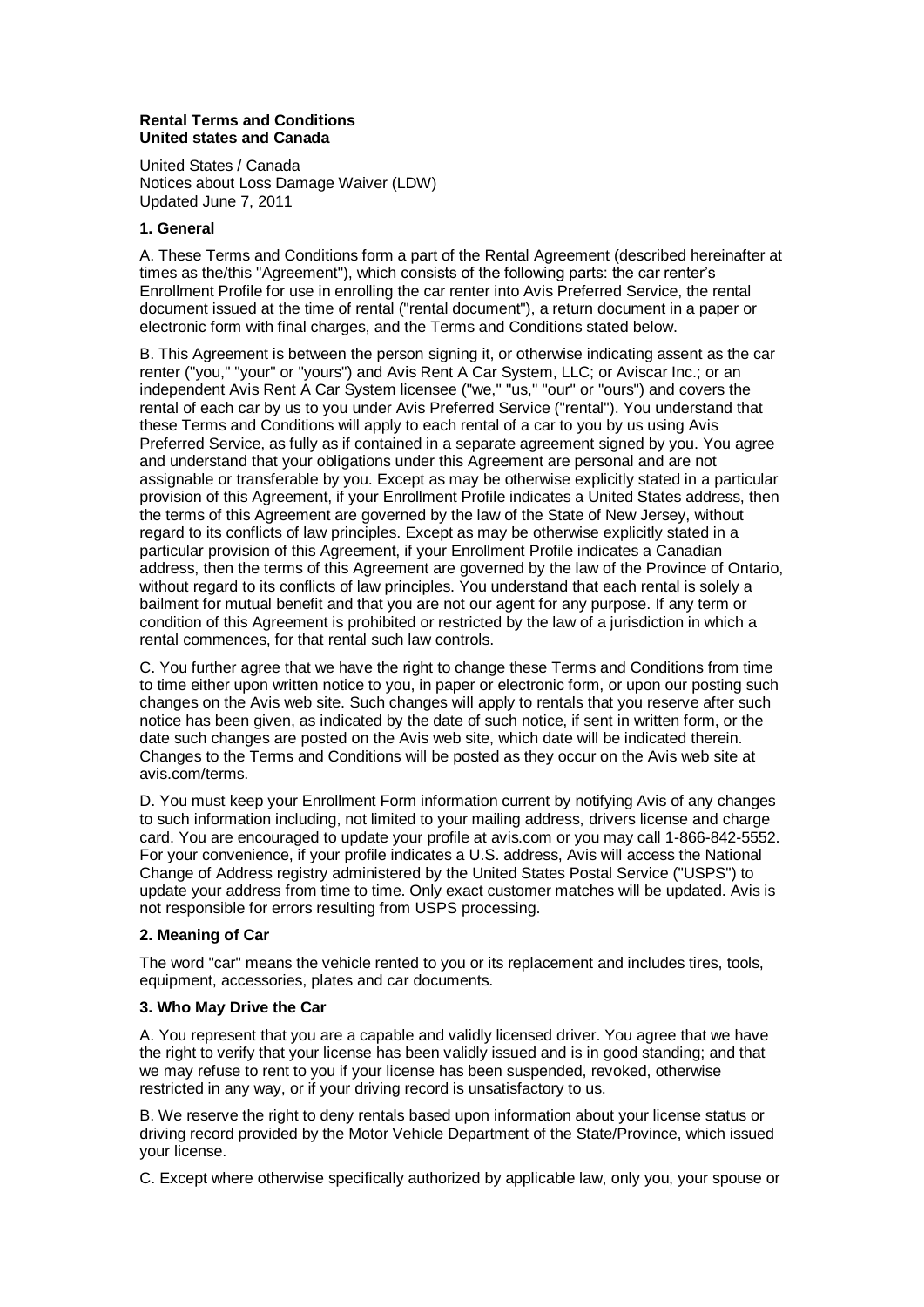domestic partner, or, if you rent from us under your employer's corporate account agreement, your employer or a regular fellow employee incidental to business duties may drive the car, but only with your prior permission. The other driver must be at least 25 years old and must be a capable and validly licensed driver.

## NOTICE FOR RENTALS IN QUEBEC AND ONTARIO, CANADA

As the renter or signatory of this Agreement, you certify that you hold a valid driver's license for the appropriate class authorizing you to drive the vehicle or vehicles described in the contract and you undertake to ensure that any person called upon to drive the said vehicle or vehicles also holds a valid driver's license for the appropriate class.

## **4. Return of the Car**

A. You agree to return the car to us in the same condition you received it, ordinary wear and tear excepted, on the due date and at the time and to the location specified by you at the time of reservation. You must return it sooner on our demand. If you return it earlier or later, a different or higher rate may apply and, if returned later, you may be charged a late return fee. You may not return the car at a time when we are closed. If you do, your responsibility for damage to or loss of the car will continue; and all charges stated on the rental document as a periodic rate will continue to accrue until the return location reopens and we retake actual possession of the car. If we do not find the car when that location reopens, your responsibility for all charges and for damage to or loss of the car will continue until the car is actually returned or recovered and possession is returned to us.

B. If you represent in your reservation that you will return the car to a location other than the location where your rental commences, you may have to pay a "one way service fee." If you return the car to a different location from the agreed return location without our written permission, you agree to pay the unauthorized return location fee specified by us, which is a minimum of \$45. If this fee is higher by multiplying normal mileage rate by the distance between the renting location and the actual return location, as specified on the return document/return record, you'll pay a higher fee. You also understand that a different or higher rate may apply.

C. If you wish to extend any rental you must contact us at 1-888-897-8448 to request it before your return date. We may or may not grant an extension or decline to grant it for the entire period you request in our sole discretion. If we do grant an extension a different or higher rate may be applied to the extension period; and a service fee may also apply.

### **5. Reservation**

You agree that you must make a reservation for each rental at least 24 hours prior to the scheduled time of rental; and must inform the reservation agent, or if made electronically, indicate that this will be a Preferred Service rental.

### **6. Rental Charges**

You will pay for the number of miles/kilometers you drive and the period of time you rent the car at the rate provided to you by the reservation agent or reservation system at the time of reservation, or your applicable corporate rate. The minimum charge is one day (24 hours) plus mileage/kilometerage, or a fixed fee. We will determine the miles/kilometers by reading the factory-installed odometer. The daily charge applies to consecutive 24-hour periods starting at the hour and minute the rental begins. If you fail to comply with any conditions for special rates specified on the rental document our otherwise applicable rates will be charged. You'll pay all charges that apply to the rental for miscellaneous services and, where permitted, airport facility fees and/or concession recovery fees, vehicle license recovery fees, other fees and surcharges. If you present any rewards certificates, coupons or vouchers associated with a loyalty rewards program, you may be charged a redemption fee. If you use a car with automatic toll payment capability, you will pay for all tolls incurred during your rental and all related service charges. You will also pay a reasonable fee for cleaning the car's interior upon return for excessive stains, dirt or soilage attributable to your use. We maintain a non smoking fleet. You will pay an additional charge if you return the car and it smells of smoke. You and any third party to whom any rental charges are billed, such as an insurer or employer, are jointly and severally responsible for payment of all such charges. If you direct us to bill any such charges to a third party, you represent that you are authorized to do so.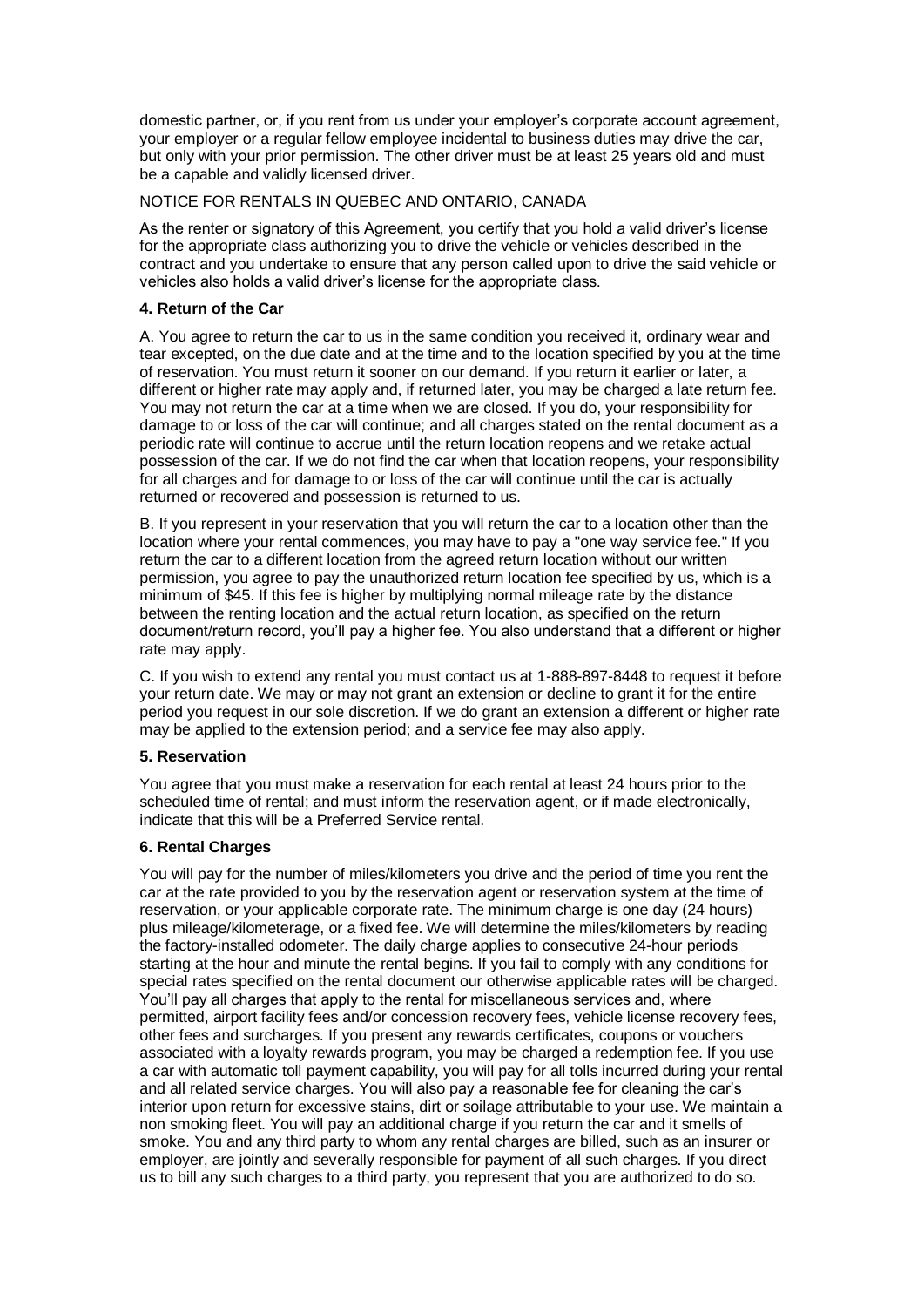### **Unauthorized use of discount codes**

**Avis issues discount codes to individuals or authorized entities for their sole use. By entering into this enrolment profile you represent you have the express authorization of Avis to use such code(s). Any other use will be viewed as an unlawful use and theft of services for which Avis reserves the right to remove any discount code information from your profile(s) and/or rental(s), in addition to refusal to rent to you and can pursue legal remedies including but not limited to reasonable attorney's fees and costs.**

### **7. Start of Rental**

The rental commences when you receive the keys to the designated car from us or when you drive the designated car to the gate and show your valid driver's license to the gate attendant. You understand that in some states it may be required that we do a driver's license signature comparison at the time of rental.

# **8. Repossessing the Car**

We may repossess the car anytime it is found illegally parked, being used to violate the law or this Agreement, or appears to be abandoned. We may also repossess the car anytime we discover you made a misrepresentation to obtain the car. You agree that we needn't notify you in advance. If the car is repossessed, you agree to pay the actual and reasonable costs incurred by us to repossess the car and agree that such costs will be charged to the card you used to rent the car.

### **9. Prohibited Use of the Car**

Certain uses of the car and other things you or a driver may do, or fail to do, will violate this Agreement and, in addition to anything else may cause us to cancel your enrolment in Avis Preferred Service. A VIOLATION OF THIS PARAGRAPH 9, WHICH INCLUDES USE OF THE CAR BY AN UNAUTHORIZED DRIVER, WILL AUTOMATICALLY TERMINATE YOUR RENTAL, VOID ALL LIABILITY PROTECTION AND ANY OPTIONAL SERVICES THAT YOU HAVE ACCEPTED, INCLUDING ADDITIONAL LIABILITY INSURANCE, PERSONAL ACCIDENT INSURANCE, PERSONAL EFFECTS PROTECTION AND LOSS DAMAGE WAIVER. IT ALSO MAKES YOU LIABLE TO US FOR ALL PENALTIES, FINES, FORFEITURES, LIENS AND RECOVERY AND STORAGE COSTS, INCLUDING ALL RELATED LEGAL EXPENSES, FEES AND COSTS.

### It is a violation of this paragraph 9 if:

A. You use or permit the car to be used: 1) by any one other than an authorized driver, as defined in paragraph 3 above; 2) to carry passengers or property for hire; 3) to tow or push anything; 4) to be operated in a test, race or contest, or on unpaved roads; 5) while the driver is under the influence of alcohol or a controlled substance; 6) for conduct that could properly be charged as a felony or misdemeanor, including the transportation of a controlled substance or contraband; 7) recklessly or while overloaded; 8) if rented in the United States, outside of the United States, or with our permission, Canada; or 9) if rented in Canada, outside of Canada, or with our permission, the United States: or

B. You or an additional driver, authorized or not: 1) fail to report any damage to or loss of the car when it occurs, or when you learn of it but, barring physical incapacity, in no event delayed more than 24 hours; 2) fail to promptly provide us with a written accident/incident report or fail to cooperate fully with our investigation; 3) obtained the car through fraud or misrepresentation; 4) leave the car and fail to remove the keys or close and lock all doors, close all windows and the trunk and the car is stolen or vandalized; or 5) return the car after hours and the car is damaged, stolen or vandalized.

## **10. Avis Roadside Assistance Plus**

Depending on the nature of the incident you may be accessed a service charge. Avis offers Roadside Assistance Plus which provides assistance at no charge in addition to the daily fee for: lost keys, lockouts, flat tire service, towing, jump starts, and emergency fuel delivery (up to 3 gallons). Avis Roadside Assistance Plus is optional and available at select locations for an additional fee. Roadside Assistance Plus Service is available at all participating Avis locations. Void if the situation requiring Roadside Assistance Plus Service was caused by the authorized driver's violation of the rental agreement. In such a case, emergency road hazard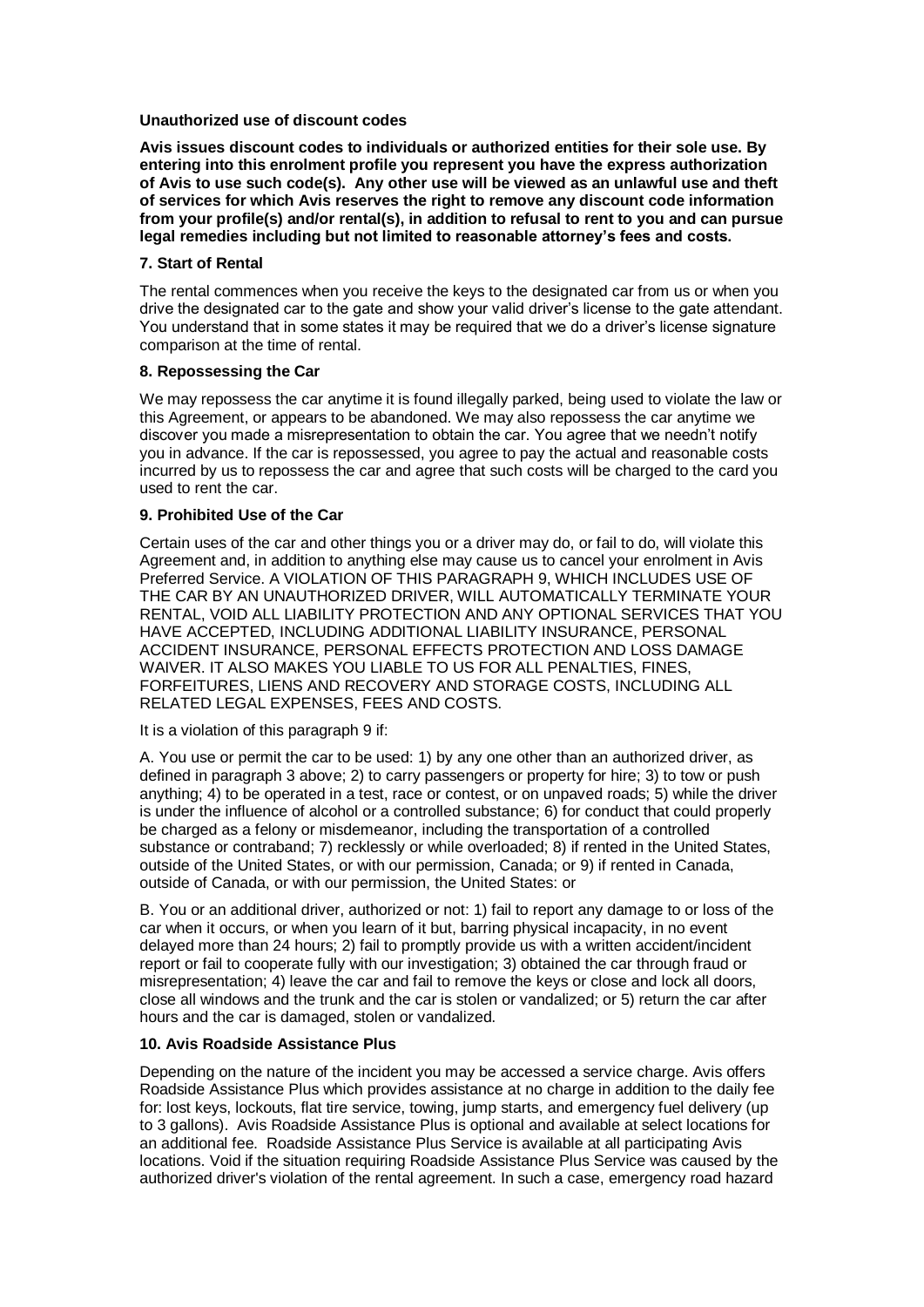assistance will be delivered, but standard charges for services such as lost keys, fuel delivery, etc. may apply. The daily service charge for Roadside Assistance Plus Service is subject to change.

## **11. Loss Damage Waiver (LDW)**

You understand that you may choose to accept or decline the LDW option by so indicating on your Enrolment Profile. You understand that LDW is not insurance and is not mandatory. You agree that your choice will apply to each rental you make using Preferred Service, unless and until you change your choice for all future rentals by sending us a new Enrolment Profile indicating the changed choice in writing. On any rental for which you have chosen to accept LDW, you'll pay the applicable additional daily LDW fee in effect at the time of rental for each full or partial day that the car is rented to you. In that case if the car is used and operated in accordance with this agreement, we assume responsibility for the loss of or damage to the car except, if permitted by law, for lost, damaged or stolen keys or remote entry devices and except for your amount of "responsibility", if any specified on the rental document at the time of rental. You understand that we have the right to change the LDW fee from time to time; and that you can be informed of the LDW fee that will apply at the time of your rental by requesting this information from the reservation agent, or checking the Avis web site at the time you reserve.

In Canada, if you accept LDW, there may nevertheless be a non-waivable amount for which you will be responsible in the event of loss or damage to the car, which amount will be specified on the rental document at the time of rental. Currently this amount is a maximum of CA \$500.

## **Notices About Loss Damage Waiver (LDW)**

The following section meets certain state requirements for disclosure.

**Indiana**: Avis offers an option, for an additional daily charge, to relieve your responsibility for loss or damage to the car. If you chose not to purchase the optional LDW, you are responsible for loss or damage, including loss of use, at Avis' repair cost for parts, paint and labor (inclusive of discounts extended to Avis), up to the current fair market value if the car is stolen or Avis determines the car is beyond repair. Even if you elect to purchase the LDW option, you may be responsible for loss or damage under certain prohibited events. Check paragraph 11 below entitled "Damage to/Loss of the Car." Read the list of prohibited events in paragraph 9 of these Terms and Conditions, including exclusions from LDW. Determine if your own insurance affords coverage for loss or damage, the limit of coverage and a deductible. Your own insurance may cover all or part of your financial responsibility for collision damage and the amount of the deductible. You should check with your insurance carrier to find out about your coverage.

**Connecticut and Texas:** The renter's personal automobile insurance policy may cover collision, damage, fire, theft and personal injury incurred while using a rental motor vehicle. The annualized rate for the LDW is the daily rate times 365 days. Read the list of prohibited events in paragraph 9 of these Terms and Conditions, including exclusions from LDW. In Texas, the Texas personal automobile insurance policy may or may not provide coverage for the legal liabilities of the policyholder in connection with the loss of or damage to a rented vehicle or may otherwise exclude or restrict such coverage. Loss damage waiver is not insurance. In Texas and in Connecticut, the purchase of loss damage waiver is not mandatory.

**Hawaii**: LDW Notice: Avis offers an option for an additional daily charge (\$11.99—\$15.99, depending on car group, rented in Hawaii) to relieve your responsibility for loss of or damage to the car. If LDW is not accepted, you are responsible for loss or damage, including loss of use, at Avis' repair costs for parts, paint and labour up to a maximum of the current fair market value if the car is stolen or Avis determines the car is beyond repair. Even if you accept LDW, you may be responsible for loss or damage under certain prohibited events. Check your Rental Agreement or paragraph 11 below entitled "Damage to/Loss of the Car." Read the list of prohibited events in paragraph 9 of these Terms and Conditions, including exclusions from LDW. Determine if your own insurance affords coverage for loss or damage, the limit of coverage and a deductible. Your own insurance may cover all or part of your financial responsibility for collision damage and the amount of the deductible. You should check with your insurance carrier to find out about your coverage.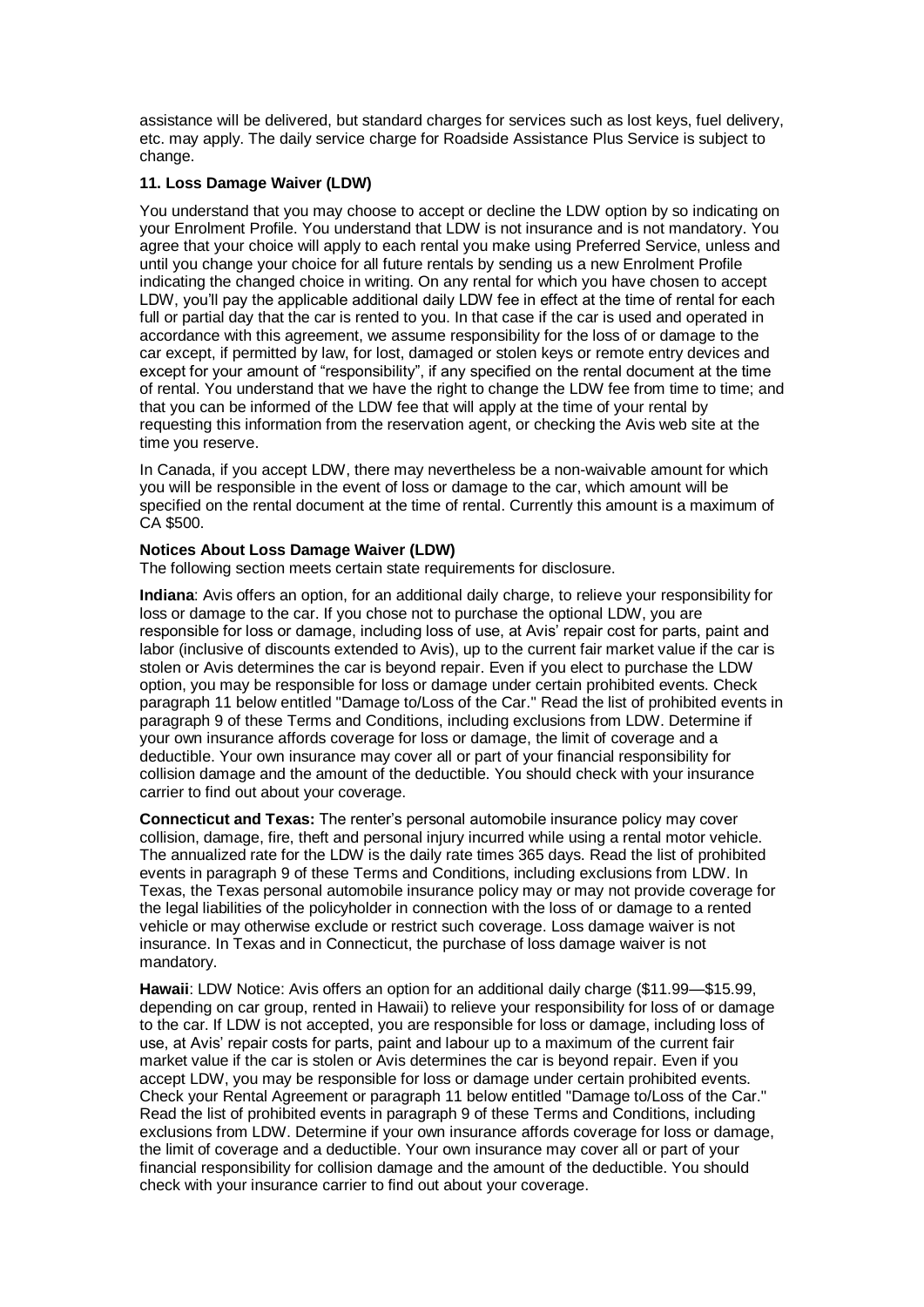**California and Nevada**: You are responsible for loss or damage to the rented vehicle even if someone else caused it or the cause is unknown. You are responsible for the cost of repair up to the value of the vehicle, loss of use where allowed by law, and towing, storage and impound fees. Your own insurance may cover all or part of your financial responsibility for the rented vehicle. Check with your insurance company to find out about your coverage. Avis will not hold you responsible if you buy LDW, but LDW will not protect you for loss or damage under certain prohibited events. Read the list of prohibited events in paragraph 9 of these Terms and Conditions, including exclusions from LDW. The daily cost of optional LDW in California is either \$9.00 or \$15.00 or a fair market rate based expressly upon the MSRP of the vehicle as set forth by California law and \$15.00 in Nevada, per day. In California and Nevada, the purchase of LDW is not mandatory.

**Virginia, Maryland and Kansas**: This contract offers, for an additional charge, an LDW to cover your responsibility for loss or damage to the vehicle. Before deciding whether to purchase LDW, you may wish to determine whether your own vehicle insurance affords you coverage for loss or damage to the rental vehicle and amount of the deductible under your own insurance coverage. The purchase of this loss damage waiver is not mandatory and may be declined. Maryland residents holding auto insurance covering collision damage have automatic coverage for collision damage to rental cars rented for 30 days or less.

**Missouri and Iowa**: **Collision Damage Waiver and Car Rental Insurance Notice**: This contract offers for an additional charge collision damage and car rental insurance products. Before deciding whether to purchase any of these optional products, you may wish to determine whether your personal insurance or credit card provides you coverage during the rental period. The purchase of any of these optional products is not required to rent a vehicle.

**Colorado**: This contract offers, for an additional charge, an LDW to cover your responsibility for loss of or damage to the vehicle. You are advised not to accept this waiver if you have rental vehicle coverage provided by certain gold or platinum credit cards or insurance on your own vehicle. Before deciding whether to purchase the LDW, you may wish to determine whether your own vehicle insurance affords you coverage for loss or damage to the rental vehicle and the amount of the deductible under your own insurance coverage. The purchase of this LDW is not mandatory and may be declined.

**Louisiana**: If you have collision coverage under your own automobile insurance policy written in Louisiana, your collision coverage automatically extends to rental motor vehicles pursuant to R.S.22:1406(F). Even if you are not a Louisiana insured renter, the purchase of loss damage waiver is not mandatory and may be declined. This contract offers, for an additional charge, a loss damage waiver to cover your responsibility for damage to the vehicle. Before deciding whether to purchase the loss damage waiver, you may wish to determine whether your own automobile insurance affords you coverage for damage to the rental vehicle and the amount of the deductible under such coverage.

**Minnesota Consumer Protection**: Under Minnesota law, a personal automobile insurance policy must: (1) cover the rental of this motor vehicle against damage to the vehicle and against loss of use of the vehicle; (2) extend the policy's basic economic loss benefits, residual liability insurance, and uninsured and underinsured motorist coverage to the operation or use of a rented motor vehicle. Therefore, purchase of any collision damage waiver or similar insurance affected in this rental contract is not necessary. In addition, purchase of any additional liability insurance is not necessary if your policy was issued in Minnesota unless you wish to have coverage for liability that exceeds the amount specified in your personal automobile insurance policy.

NOTICE: THIS CONTRACT OFFERS, FOR AN ADDITONAL CHARGE, A COLLISION LOSS DMAGE WAIVER (LDW) TO COVER ALL OR PART OF YOUR RESPONSIBILITY FOR DAMAGE TO THE RENTAL VEHICLE. BEFORE DECIDING WHETHER TO PURCHASE THE COLLISION LOSS DAMAGE WAIVER, YOU MAY WISH TO DETERMINE WHETHER YOUR WON AUTOMOBILE INSURANCE AFFORDS YOU COVERAGE FOR DAMAGE TO THE RENTAL VEHICLE AND THE AMOUNT OF THE DEDUCTIBLE UNDER YOU OWN INSURANCE COVERAGE. THE PURCHASE OF THIS COLLISION LOSS DAMAGE WAIVER IS NOT MANDATORY AND MAY BE DECLINED.

**Massachusetts**: This contract offers, for an additional charge, a collision damage waiver to cover your financial responsibility for damage to the rental vehicle. Your personal automobile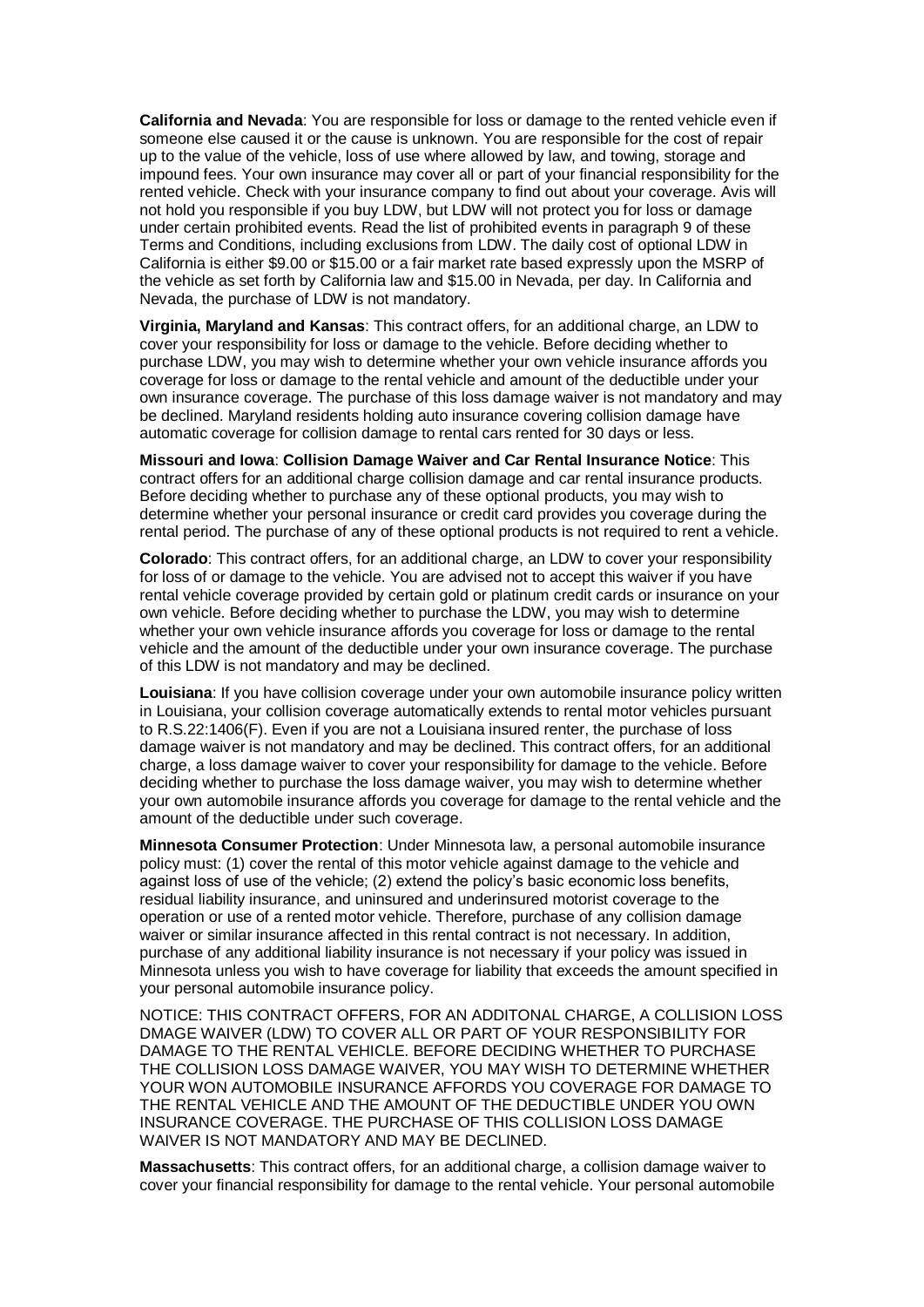insurance may already cover you for damage to a rental car. The purchase of a collision damage waiver is optional and may be declined. For Massachusetts drivers: If the commonwealth adopts a law, regulation or legally binding policy that requires private passenger automobile insurance policies approved for sale in the commonwealth to extend comprehensive coverage to rental vehicles, then the disclosure notice which follows shall apply. If you have an automobile policy on your personal vehicle with coverage for collision, your policy will cover collision damage to a rental vehicle less the deductible on your policy. Drivers who hold policies in other states should check with their insurance agents to determine whether their policies extend to rental vehicles.

**Illinois**: This contract offers, for an additional charge, a collision damage waiver to cover your financial responsibility for damage to the rental vehicle. The purchase of a collision damage waiver is optional and may be declined. You are advised to carefully consider whether to sign this waiver if you have rental vehicle collision coverage provided by your credit card or collision insurance on your own vehicle. The additional daily fee for LDW is \$10.50 per full or partial rental day for vehicles with an MSRP of \$30,000 or less and \$13.50 per full or partial rental day for vehicles with an MSRP over \$30,000. Before deciding whether to purchase the collision damage waiver, you may wish to determine whether your own vehicle insurance affords you coverage for damage to the rental vehicle and the amount of deductible under your own insurance coverage. In the event you elect not to purchase the Loss Damage Waiver, you may be held responsible for actual damage to the rental vehicle not to exceed \$12,500 from 6/1/06 through 5/31/2007 and an additional \$500 each year thereafter, with the year running from 6/1 and ending 5/31. If the vehicle is stolen, you may be responsible for up to \$2,000 unless you failed to exercise ordinary care while the vehicle was in your control, or if you aided or abetted in the theft of the vehicle, in which case you will be responsible for the fair market value of the vehicle.

**New York**: This contract will offer, for an additional charge, optional vehicle protection to cover your financial responsibility for damage or loss to the rental vehicle. The purchase of optional vehicle protection is optional and may be declined. You are advised to carefully consider whether to purchase this vehicle protection if you have rental vehicle collision coverage provided by your credit card or your vehicle insurance affords you coverage for damage to the rental vehicle and the amount of deductible under such coverage. The additional daily charge for the optional vehicle protection is either \$9.00 per day or \$12.00 per day based on the manufacturer's suggested retail price of the car. If you rent the car for 2 days or more, you may void the optional vehicle protection within the first 24 hours by personally bringing the car back to an Avis location for inspection and signing a cancellation notice.

## **Right To Inspect**

Failure to completely and accurately fill out and return an incident report within 10 days of receipt of notice may make the authorized driver liable for damages sustained to the rental vehicle. EXCEPT where the damaged vehicle is deemed to be a total loss and subject to salvage, the authorized driver or his or her insurer has 72 hours from the return of the vehicle to notify the rental vehicle company that he/she wishes to inspect the damaged vehicle. The inspection must be completed within 7 business days of the return date of the vehicle. If the authorized driver or his/her insurer does not request this inspection within the 72-hour period, the authorized driver or his/her insurer will be deemed to have waived this right. If the rental vehicle company determined the damaged vehicle to be a total loss and subject to salvage, such 72-hour period for notification or waiver of the wish to inspect the damaged vehicle shall not apply, and such right to inspect the damaged vehicle shall expire 10 business days from the authorized driver's receipt of this notice from the rental vehicle company at the return of the vehicle or receipt of the first mailing of this notice in the event of return of the vehicle by automation or after hours. Upon request of the authorized driver or his/her insurer, we will provide a copy of our estimate of the costs of repairing the damaged motor vehicle.

## **Prohibited Practices**

New York State law prohibits the following practices by rental vehicle companies based on race, color, ethnic origin, religion, disability, sex, marital status or age:

1. Refusal to rent;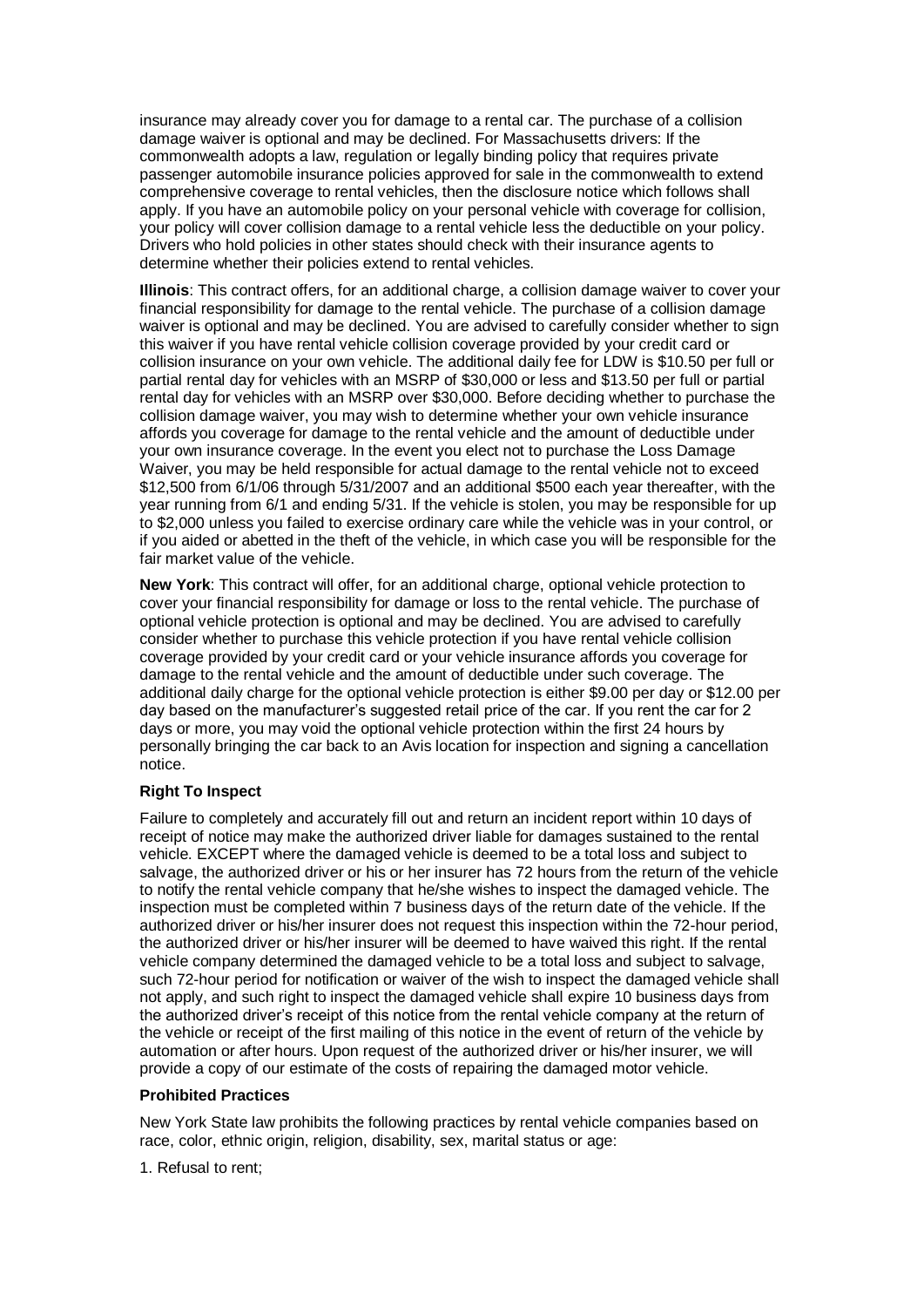2. The imposition of any additional charge (except where the renter is under the age of 25). In addition, it is unlawful for any rental vehicle company to refuse to rent a vehicle solely on the requirement of ownership of a credit card.

**Rhode Island**: This contract offers, for an additional charge, a collision damage waiver to cover your responsibility for damage to the vehicle. Before deciding whether to purchase the collision damage waiver, you may wish to determine whether your own automobile insurance affords you coverage for damage to the rental vehicle and the amount of the deductible under your own insurance coverage. Read the collision damage waiver disclosure provision contained in the rental agreement before signing the rental agreement. The purchase of collision damage waiver is not mandatory under this contract. **Notice about Liability for Damage to the Rental Car:** The State of Rhode Island requires us to provide the following information about your liability for damage to the rental car and the purchase of a damage waiver. **Insurance or Credit Card Coverage**: Liability for any damage to the rental vehicle may be covered by your personal insurance policy or credit agreement. Check your insurance policy or credit card agreement about coverage. **Damage Waiver Coverage**: A damage waiver is not insurance coverage. You do not have to purchase the Collision Damage Waiver. You can decline it. If you purchase a damage waiver, we will waive our right to hold you or any authorized driver liable for damage. Even if you buy the damage waiver, you and any authorized driver will remain liable for damage if any of the following apply: (1) damage or loss caused intentionally, willfully or wantonly by an authorized driver; (2) damage or loss occurring while an authorized driver operates the rental vehicle while legally intoxicated or under the influence of any illegal drug or chemical as defined or determined under the law of the state in which the damage occurred; (3) damage or loss caused while an authorized driver is engaging in any speed contest; (4) damage or loss caused while an authorized driver is using the vehicle to push or tow anything or using the vehicle to carry persons or property for hire, unless expressly authorized in the rental agreement; (5) damage or loss incurred while an authorized driver is driving outside the United States or Canada, unless expressly authorized in the rental agreement; (6) damage or loss incurred while the vehicle is driven, with the renter's permission or accession, by anyone other than an authorized driver; (7) damage or loss incurred after the private passenger automobile was rented or an authorized driver was approved as a result of fraudulent information provided to the rental company; and (8) damage or loss incurred as a result of commission of a felony by an authorized driver.

### **12. Damage to/Loss of the Car**

If you do not accept LDW, or if the car is lost or damaged as a direct or indirect result of a violation of paragraph 9, you are responsible and will pay us for all loss of or damage to the car regardless of cause, or who, or what caused it. If the car is damaged, you will pay our estimated repair cost, or if, in our sole discretion, we determine to sell the car in its damaged condition, you will pay the difference between the car's retail fair market value before it was damaged and the sale proceeds, except in California, New York, Illinois and Canada. In California, New York and Illinois you will pay the lesser of the difference between the car's retail fair market value before it was damaged and the sale proceeds, or our estimated repair cost. If the car is stolen and not recovered you will pay you the car's fair market value before it was stolen. In Canada, you will pay the greater of the car's retail fair market value or its value on our books of account (also known as depreciated book value) before theft or, in the case of damage, the sale proceeds. Depreciated book value may be higher than retail fair market value.

As part of our loss, you'll also pay for loss of use of the car, without regard to our fleet utilization, plus an administrative fee, plus towing and storage charges, if any ("Incidental Loss"). On our request, you will provide us with the name of your insurer and policy number, or if the insurance is provided by your card issuer, its insurer. You authorize us to process any or all of our Incidental Loss to the card you use to pay for the rental. You also authorize us to collect any or all or of our loss from any third party that is responsible for it. If we collect our loss from a third party after we have collected our loss from you, we will refund the difference, if any, between what you paid and what we collected from the third party. If the law of a jurisdiction covering this rental requires conditions on LDW that are different than the terms of this agreement, such as if your liability for ordinary negligence is limited by such law, that law prevails. You understand that you are not authorized to repair or have the car repaired without our express prior written consent. If you repair or have the car repaired without our consent,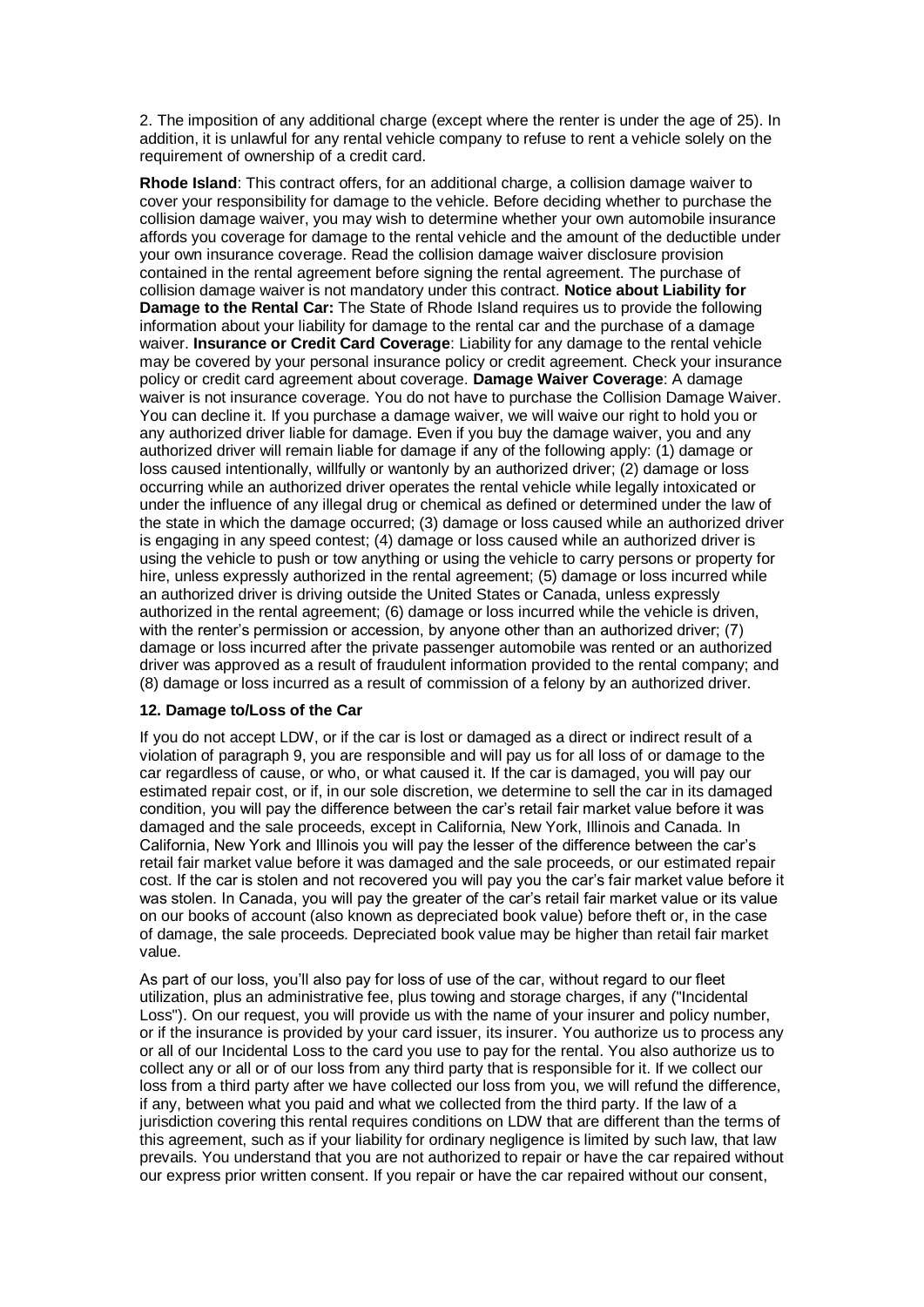you will pay the estimated cost to restore the car to the condition it was in prior to your rental. If we authorize you to have the car repaired, we will reimburse you for those repairs only if you give us the repair receipt.

## **13. Personal Accident Insurance (PAI)**

You acknowledge that you have read and understand the summary in this Agreement, which describes your option to purchase Personal Accident Insurance (PAI) in connection with each car rental from us, where such coverage is available, and the terms and conditions of such insurance. You understand that a copy of the policy is available for your inspection at the rental counter and that you may choose the PAI option by so indicating on your Enrollment Profile. You agree that your choice will apply to each rental that you make using Preferred Service, unless and until you change your choice for all future rentals by sending us a new Enrollment Profile indicating the changed choice in writing. On any rental for which you have chosen to accept PAI, you agree to pay the PAI fee in effect at time of rental for each full or partial day that the car is rented to you. You understand that we have the right to change the PAI fee from time to time and that you can be informed of the PAI fee in effect at the time of your rental by requesting this information from the reservation agent or checking the Avis web site at the time you reserve the car. You also understand that we reserve the right to offer PAI and PEP (see below) as a combined option only. In such event, you agree that if you have chosen either option on your Enrollment Profile you will be provided both options on each Preferred Service rental that you make at the fee then in effect for the combined option, unless and until you notify us, as provided above, of a change of your choice to decline both optional services.

# **14. Personal Effects Protection (PEP)**

You acknowledge that you have read and understand the summary in this Agreement, which describes your option to purchase Personal Effects Protection Insurance (PEP) in connection with each car rental from us, where such coverage is available, and the terms and conditions of such insurance. You understand that a copy of the policy is available for inspection at the rental counter and that you may choose the PEP option by so indicating on your Enrollment Profile. You agree that your choice will apply to all rentals that you make using Preferred Service, unless and until you change your choice for all future rentals by sending us a new Enrollment Profile indicating the changed choice in writing. On any rental for which you have chosen to accept PEP, you agree to pay the PEP fee in effect at the time of rental for each full or partial day that the car is rented to you. You understand that we have the right to change the PEP fee from time to time and that you can be informed of the PEP fee in effect at time of your rental by requesting this information from the reservation agent, or by checking the Avis web site at the time you reserve the car. You also understand that we reserve the right to offer PAI and PEP as a combined option only. In such event, you agree that if you have chosen either option on your Enrollment Profile you will be provided both options on each Preferred Service rental that you make at the fee then in effect for the combined option unless and until you notify us, as provided above, of a change of your choice to decline for both optional services.

## **15. Liability Protection and Your Indemnity**

## **United States**

A. **Except in California and Texas**, anyone driving the car who is permitted to drive it by this Agreement will be protected against liability for causing bodily injury or death to others or damaging the property of someone other than the driver and/or you up to the minimum financial responsibility limits required by the law of the jurisdiction in which the accident occurs. Although we comply with the requirements of the financial responsibility laws applicable to vehicle owners, in California and Texas, this Agreement does not afford you, or any other driver, any insurance or protection against liability in those two states. The limit for bodily injury sustained by any one person includes any claim for loss of that person's consortium or services. Where the law extends this protection to a non-permitted driver, the same limits will apply. Except where required by law to be primary, any protection provided by us will be secondary to, not excess over, any applicable insurance available to you or any other driver from any other source, whether primary, excess, secondary or contingent in any way. Otherwise, any such protection will be provided by us according to the terms, and subject to all of the conditions, of a standard automobile liability insurance policy issued in the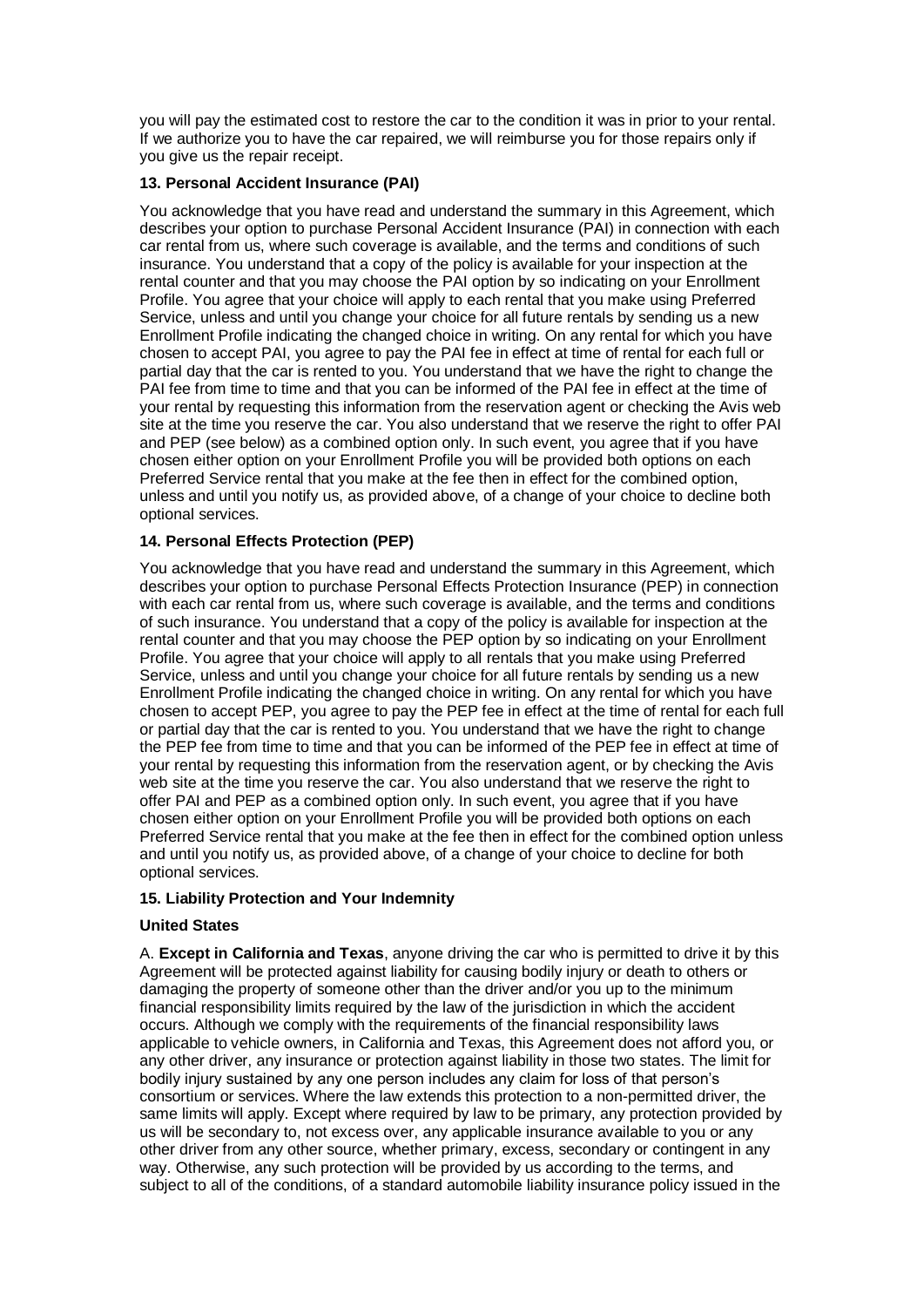jurisdiction in which the accident occurs, including all requirements as to notice and cooperation on your part, which are hereby made a part of this Agreement. If this protection is extended by operation of law to anyone not permitted by this Agreement to drive the car, or to any person or instance where coverage is not intended to be afforded by this Agreement, the financial responsibility limits of the jurisdiction in which the accident occurred will apply. You agree that we can provide coverage under a certificate of self-insurance or an insurance policy, or both, as we choose. In any case, a copy of the policy and/or certificate will be available for your inspection at our main office. You understand that unless required by applicable law, we will not provide (a) coverage for fines, penalties, punitive or exemplary damages; (b) coverage for bodily injury to you, or your death while not a driver, or any member of your family or the driver's family; (c) defense against any claim, unless we are required to provide primary protection but in such event not after the applicable limits of protection that we furnish are tendered; (d) supplementary no fault, noncompulsory uninsured or underinsured motorist coverage, and any other optional or rejectable coverage. Where any of these coverages are required or implied by law, the limits will be the minimum required under the applicable statute. There is no coverage in Mexico, and the car may not be taken into Mexico under any circumstances unless special arrangements are made at the renting location for separate Mexican insurance, where such insurance is available.

B. You also agree to indemnify us, our parent and affiliated companies for any loss, liability or expense arising out of the use of the car that exceeds the limits of liability protection provided above, or which results from any unauthorized use or prohibited operation of the car. You waive any claim against us for incidental, special or consequential damages in connection with the rental. Where the law extends protection to a person or instance where no coverage is intended to be afforded by this Agreement, anyone so protected will be responsible to indemnify us for all amounts that we are thus required to pay.

C. Where and to the extent permitted by law, you and we are rejecting uninsured or underinsured motorist and all optional or rejectable automobile insurance coverages for all rentals; and under any policy of insurance or certificate of self-insurance in connection with this Agreement, for you and all other passengers in the car. You understand that uninsured and underinsured motorist coverage protects you and other passengers in a car for losses and damages suffered if injury is caused by the negligence of a driver who does not have any insurance or insufficient insurance to pay for losses and damages.

D. **Florida**: In Florida, the renters/authorized driver's insurance is primary: pursuant to Florida Statute 627.7263 (2), the valid and collectible liability insurance and personal injury protection insurance of any authorized rental or leasing driver is primary for the limits of liability and personal injury protection coverage required by Sec. 324.021 (7) and 6327.736 Florida Statutes.

E. **Pennsylvania**: REJECTION OF UNINSURED MOTORIST PROTECTION: You are rejecting uninsured motorist coverage under this rental or lease agreement, and any policy of insurance or self-insurance issued under this agreement, for yourself and all other passengers of this vehicle. Uninsured coverage protects you and other passengers in the vehicle for losses and damages suffered if injury is caused by the negligence of a driver who does not have any insurance to pay for losses and damages.

F. **Michigan**: Under Michigan law, Avis is liable for an injury caused by the negligent operation of the rented vehicle only up to the maximum amounts of \$20,000 because of bodily injury to or death of one (1) person in any one (1) accident and \$40,000 because of bodily injury or death of two (2) or more persons in any one accident, and only if the vehicle was being operated by the renter or other authorized driver or by the renter's spouse, domestic partner, father, mother, brother, sister, son, daughter or other immediate family member. The renter may be liable to Avis up to those amounts, and to injured persons for amounts awarded in excess of those amounts.

G. **Texas**: Under Texas law, Avis is obliged to notify renters that their personal automobile liability insurance may provide coverage.

### **Liability Protection**

**Canada**: Anyone driving the car who is permitted to drive it by this Agreement will be protected against liability for causing bodily injury or death to others or damaging the property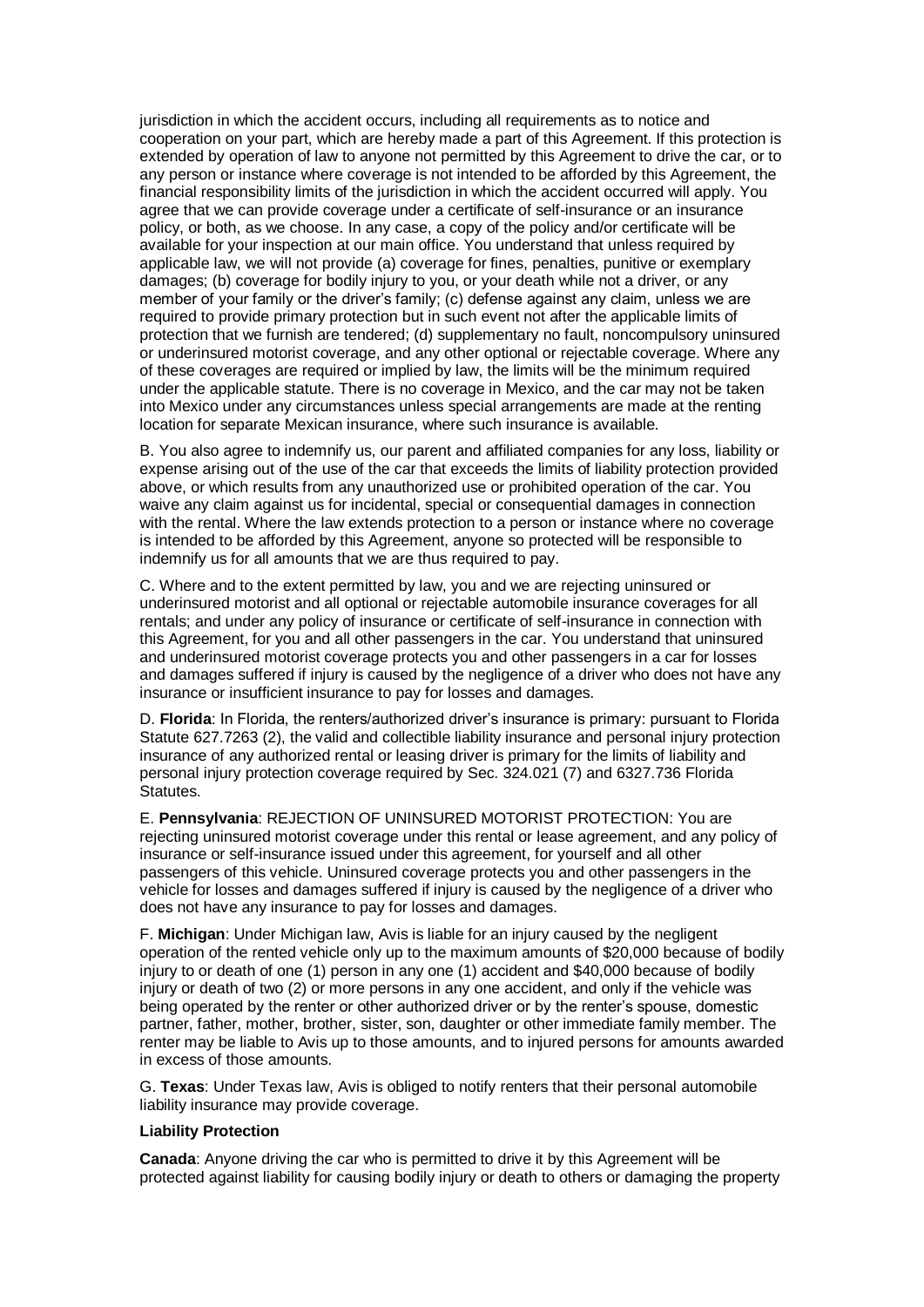of someone other than the driver and/or the renter up to the minimum financial responsibility limits required by the law of the jurisdiction in which the accident occurs. The limit for bodily injury sustained by one person includes any claim for loss of that person's consortium or services. Where the law extends this protection to a non-permitted driver, the same limits apply. Except where required by law to be primary, any protection provided by us shall be secondary to any applicable insurance available to you or any other driver from any other source, whether primary, excess, secondary or contingent in any way. Such protection will be provided by us according to the terms and subject to all of the conditions of a standard automobile liability insurance policy, issued in the jurisdiction in which the accident occurs, including all requirements as to notice and cooperation on your part, which are hereby made a part of this Agreement. You agree that we can provide this protection under a certificate of self-insurance or an insurance policy or both as we choose. In any case, a copy of the policy and/or certificate will be available for your inspection at our main office. You understand and agree that unless required by applicable law we will not provide:

a. coverage for fines, penalties, punitive or exemplary damages;

b. coverage for bodily injury to you, or your death, while not a driver, or any member of your family or the driver's family;

c. defense against any claim after applicable limits or coverage that you furnish have been tendered;

d. supplementary no fault, non-compulsory uninsured or undersigned motorist coverage, and any other optional or rejectable coverage, and you and we reject all such coverages where and to the extent permitted by law. Where any of these coverages are required or implied by law, the limits shall be the minimum required under the applicable statute.

There is no coverage in Mexico and the car may not be taken into Mexico under any circumstances.

### **16. Additional Liability Insurance (ALI)**

**UNITED STATES**: You acknowledge that you have read and understand the summary in this Agreement, which describes your option to purchase Additional Liability Insurance (ALI) in connection with each car rental from us, where such coverage is available, and the terms and conditions of such insurance. You understand that a copy of the policy is available for inspection at the rental counter and that you may choose the ALI option by so indicating on your Enrollment Profile. You agree that your choice will apply to each rental you make under this using Preferred Service, unless and until you change your choice for all future rentals by sending us a new Enrollment Profile indicating the change of your choice in writing. On any rental for which you have chosen to accept the ALI option, the coverage provided in paragraph 14 above shall be primary; and you agree to pay the ALI fee in effect at the time of rental for each full or partial day that the car is rented to you. You understand that we have the right to change the ALI fee from time to time and that you can be informed of the ALI fee in effect at time of rental by requesting this information from the reservation agent or by checking the Avis web site at the time you reserve the car.

### **Summary of Optional Coverages**

### **UNITED STATES**

The following are the summaries only of these optional coverages and are subject to all of the terms, conditions, limitations and exceptions of the applicable insurance policies and this Agreement.

### **Additional Liability Insurance (ALI) Coverage**

Primary coverage is provided to you and authorized operators for third party automobile liability claims in excess of the limits ordinarily provided under the Rental Agreement. Coverage is subject to the Terms and Conditions described under paragraph 14., above, of these Terms and Conditions, including all requirements of notice and cooperation. The provisions of the policy itself shall control at all times.

### **Limits**

ALI will provide coverage for the difference between the liability limits provided under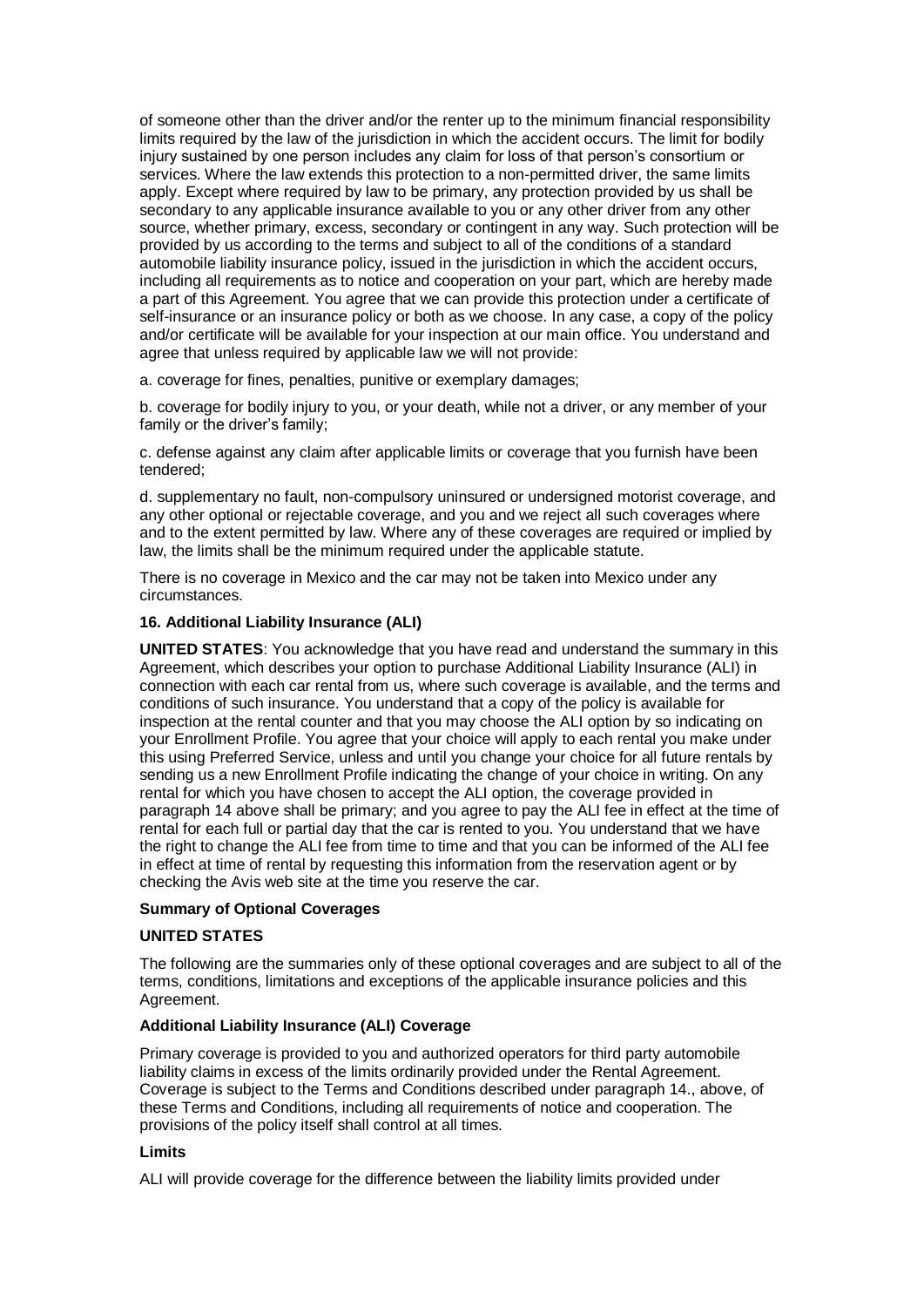paragraph 14 of these Terms and Conditions and a maximum combined single limit of \$1,000,000 per occurrence for bodily injury, including death, and property damage. In no event, where ALI applies, shall the combined limit of coverage provided by you and by ALI either exceed or be less than that amount.

## **Exclusions**

All exclusions are set forth in the policy. These include violating paragraph 9, above, of these Terms and Conditions; and coverage excluded under paragraph 14.A. of these Terms and Conditions heretofore stated. Coverage does not apply in Mexico.

## **Obtaining Coverage**

If you indicate "Accept" in the ALI box when completing the Avis Preferred Service Master Rental Agreement Enrollment Profile, coverage will be provided for the rental vehicle. The daily fee currently charged for this optional coverage varies between US\$10.95 per day and US\$12.95 per day depending upon the state of rental, and is subject to change. Such daily fee is due for each full or partial rental day.

### **Personal Accident Insurance (PAI) and Personal Effects Protection (PEP)**

### **Personal Accident Insurance Coverage (PAI)**

PAI is provided for accidental death, medical expenses and ambulance expenses for injuries due to an accident. The renter is covered during the entire rental period. Passengers are also covered, but only for accidents occurring while they are riding or driving with the renter in the enclosed portion of the rental car.

| <b>BENEFITS</b>                                       | <b>RENTER</b>  | <b>EACH PASSENGER</b>     |  |  |  |
|-------------------------------------------------------|----------------|---------------------------|--|--|--|
| Loss of Life:                                         | US\$175,000*   | US\$17,500<br>US\$2,500** |  |  |  |
| <b>Medical Expenses:</b>                              | US\$2,500**    |                           |  |  |  |
| Ambulance Expense:                                    | <b>US\$250</b> | <b>US\$250</b>            |  |  |  |
| *NY and WA \$225,000 aggregate<br>**NY and WA \$3,500 |                |                           |  |  |  |

These benefits are payable without regard to any other benefits, which may be due under any insurance policy, but are subject to change, and may vary in certain states.

# **Exclusions**

This policy excludes coverage for injury or death resulting from a violation of paragraph 9 of these Terms and Conditions and also injury or Death, which (a) is intentionally self-inflicted; (b) results from any air travel; (c) results from committing or attempting to commit an assault or felony; (d) results from intoxicants or narcotics unless administered on the advice of a physician; or (e) results from suicide or attempted suicide while sane or insane.

### **Filing a Claim**

In the event of a claim or any occurrence that may result in a claim, a written immediate notification should be given to Avis. A PAI claim form should be obtained from Avis and filed in accordance with the instructions found on the form.

## **Obtaining Coverage**

If you indicate "Accept" in the PAI box when completing the Avis Preferred Service Master Rental Agreement Enrollment Profile, coverage will be provided during the rental period. The daily fee currently charged for this optional coverage is US\$3.00, but is subject to change. Such daily fee is due for each full or partial rental day. This fee varies in New York.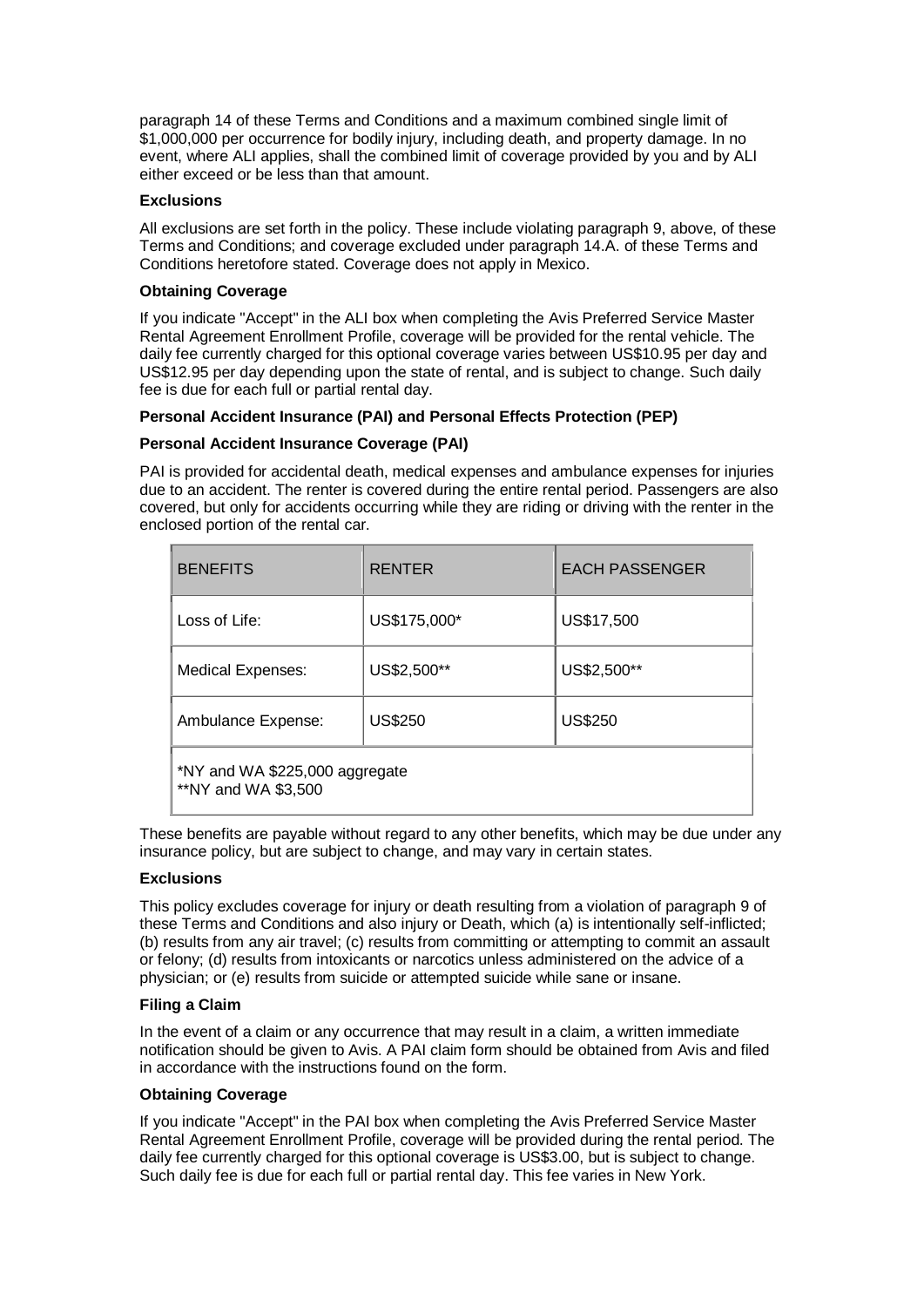## **Personal Effects Protection Coverage (PEP)**

PEP is provided during each Preferred Service rental to cover personal effects accompanying you en route and owned by and for your personal use and members of your immediate family permanently residing in the same household with you who are traveling with you.

## **Limits**

Maximum coverage during each rental period is US\$600 per person.

Total benefits for all persons in any single rental period are limited to \$1,800. There is no deductible.

### **Exclusions**

Personal Effects not covered include motorcycles; boats or motors; currency; coins; deeds; bullion; stamps; securities; tickets or documents. This policy also does not cover: loss outside the United States and Canada; mysterious disappearance; delay, loss of market, indirect or consequential loss of any kind; breakage of glass unless coincidental with other loss or damage insured by the policy; wear and tear, mechanical breakdown, or by processing or any work done on property, unless damage by fire or explosion ensues, then the direct damage caused by such fire or damage should be covered. Theft is covered only if reported to the police.

### **Filing a Claim**

To file a claim, a PEP claim form should be obtained from Avis and filed in accordance with the instructions found on the form.

### **Obtaining Coverage**

If you indicate "Accept" in the PEP box when completing the Avis Preferred Service Master Rental Agreement Enrollment Profile, coverage will be provided during the rental period. The daily fee currently charged for this optional coverage is US\$1.95, but is subject to change. Such daily fee is due for each full or partial rental day. This fee varies in New York.

### **Summary of Optional Coverages**

The following is a summary only of the optional coverages and is subject to all of the terms, conditions, limitations and exceptions of the applicable insurance policies, which are available for inspection, and this Agreement.

# **Coverage — PEP**

Coverage is provided for loss of personal belongings in a rental vehicle from any external cause, except as excluded, occurring during the rental period. All such losses must be reported to the police and there is a limit of CA\$500 per insured person and a policy limit of CA\$1,500. The policy has a CA\$25 per claim deductible and contains other terms, conditions and exclusions.

### **Coverage — PAI**

Coverage is provided for accidental bodily injuries sustained in an accident independently of all other causes. You are covered during the entire rental period. Passengers are also covered, but only for accidents occurring while they are riding or driving with the renter on fixed seats in any vehicle, specified in the rental document (including boarding or alighting there from). The benefit for your death is CA\$100,000; and for each passenger is CA\$10,000; and benefits in various amounts for dismemberments. In any event, the aggregate limit of liability for which the Insurance Company shall be liable is CA\$250,000 for all losses arising out of any one accident. Note: If a rental document Agreement is signed and signed by more than one person, only the individual whose signature first appears on the rental document will be the insured person for the purpose of determining who is the renter.

## **Exceptions**

This insurance does not cover any loss resulting from:

1. The use, the operation, or the driving of the vehicle:

(a) while the vehicle operator is under the influence of intoxicating liquor or drugs;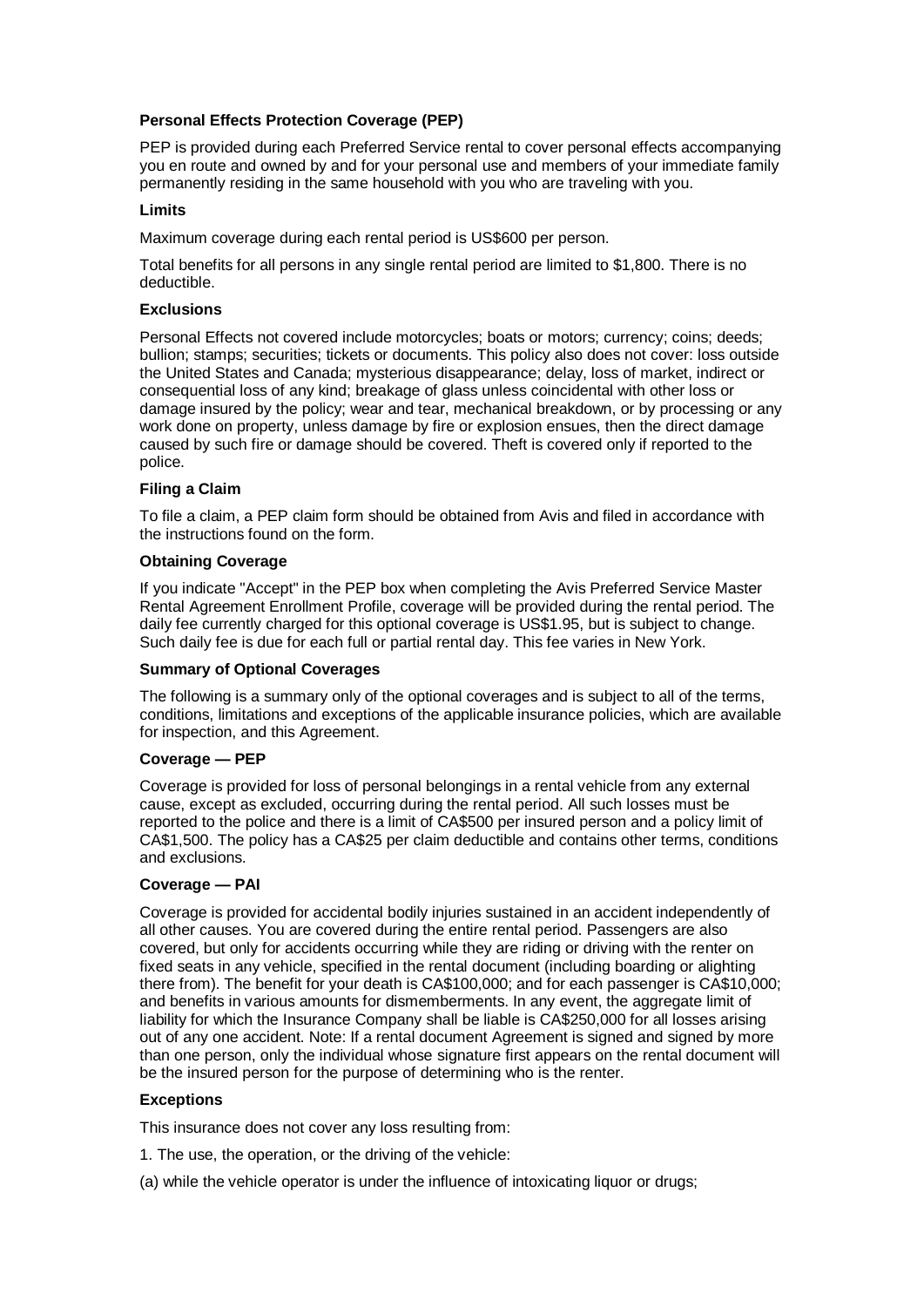(b) for the transporting of persons or property for hire or for any illegal purpose;

(c) by any person in violation of law as to age, or by any person who has given to the Lessor (the car rental company) a fictitious name or false age or address;

(d) in any race, speed test or contest;

(e) any other use of the rental vehicle as prohibited by paragraph 9, above, of the Avis Preferred Service Master Rental Agreement.

2. Coverage also excludes:

(a) a suicide or any attempt there at;

(b) intentionally self-inflicted injuries;

(c) illness, disease, normal pregnancy or resulting childbirth or miscarriage, and bacterial infection except bacterial infection of an accidental bodily injury, or if death results, from the accidental ingestion of a substance contaminated by bacteria;

(d) any act of declared war or undeclared war;

(e) accident occurring while passenger on, or operating, or serving as a member of the crew of any aircraft.

#### **How to Claim**

Payments for accidental death will be payable to the estate of the person insured. In the event of a claim or any occurrence which may result in a claim, a written immediate notification should be given to Avis. A claim form should be obtained from Avis and filed in accordance with the instructions found on the form.

### **17. Payment**

You agree to pay upon demand:

A. all rental charges, in accordance with paragraph 6 above, (including those applicable to optional or miscellaneous services and equipment), then in effect, plus applicable taxes, which apply to the car you rent for the period of the rental. You understand that you can be informed of the amounts of all such rates, charges and taxes at the time you make a reservation;

B. charges for damage to the car in accordance with paragraph 11 above;

C. charges for LDW option, if accepted, in accordance with paragraph 10 above;

D. charges for PAI option, (where available) if accepted, in accordance with paragraph 12 above;

E. charges for PEP option, (where available) if accepted, in accordance with paragraph 13 above;

F. charges for ALI option, (where available) if accepted, in accordance with paragraph 15 above;

G. Fuel Service Charge, if applicable, as described in paragraph 19 below;

H. Collection Expenses - as described in paragraph 22 below;

I. Fines and Expenses - as described in paragraph 23 below.

## **18. Credit Card Billing**

You agree that all charges will be billed to the card designated by you and that your signature on the Enrollment Profile and Master Rental Agreement will be deemed to have been made on the applicable credit card voucher.

### **19. Error in Rental Charges**

You understand that all charges are not final and are subject to your review and to recalculation. You'll pay any undercharges and will receive a refund of any overcharges that we discover on review. You authorize any such credits or additional charges to be made by the method of payment designated on your Enrollment Profile.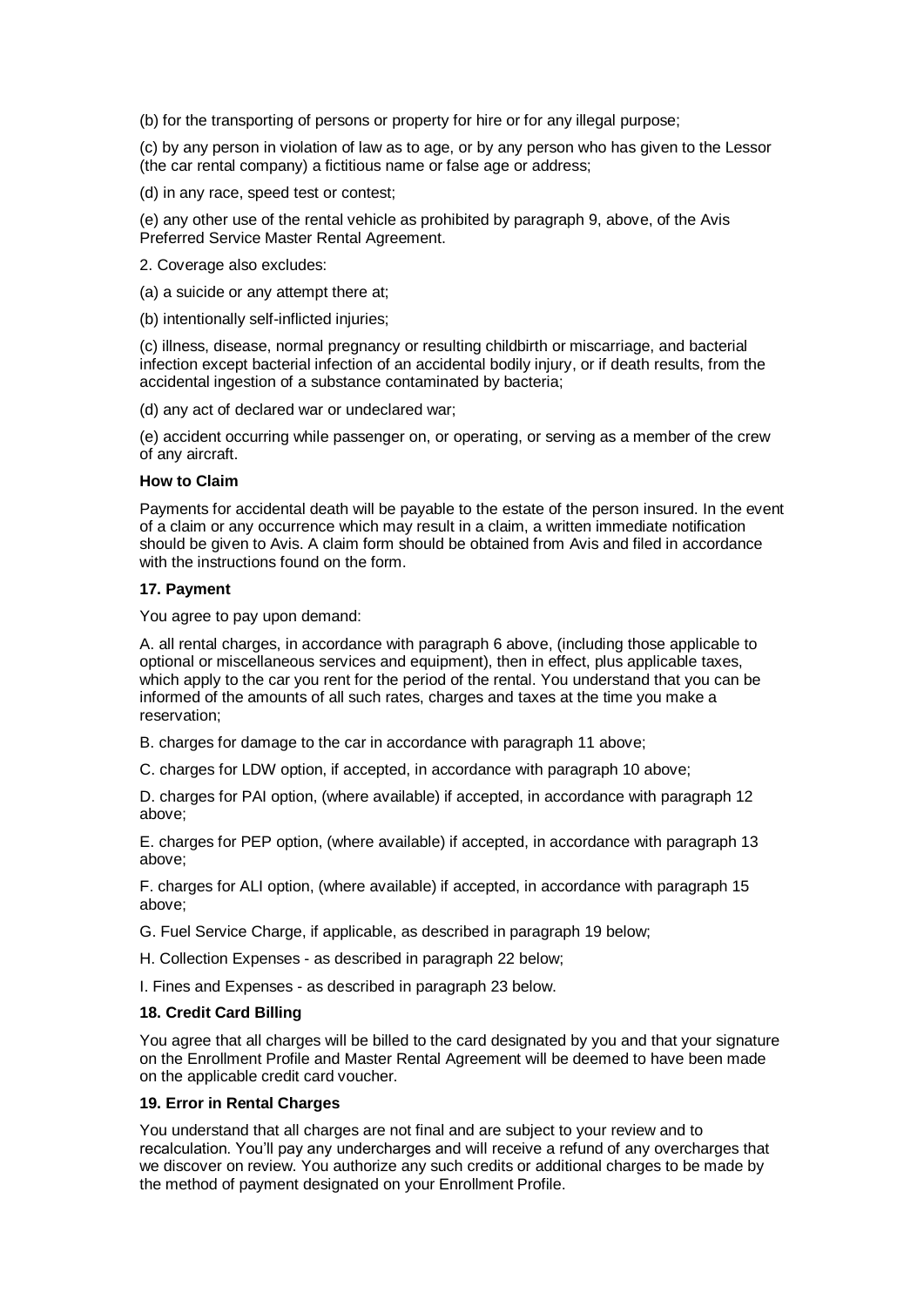## **20. Fuel Service Charge**

Most rentals come with a full tank of fuel, but that is not always the case. There are four refueling options:

A. Where available, if permitted by law, if you drive less than 75 miles, you acknowledge that we will add a flat fee to the rental, the amount of which will be disclosed on the rental document and at the counter prior to rental. You may avoid this charge at time of return by providing a receipt for fuel purchased at which time the flat fee will be reversed from your total rental charges.

B. If you do not accept the fuel service option, where available, at the beginning of your rental and you return the car with less fuel than was in it when you received it, we will charge you a fuel service charge at the applicable per-mile/kilometer or per-gallon/liter rate specified on the rental document.

(1) The per-mile/kilometer rate is used if you do not buy fuel during the rental. To calculate this amount, we multiply the number of miles/kilometers driven, as shown on the car's odometer, times the per-mile/kilometer rate shown on the rental document.

(2) The per-gallon/liter rate is used if you buy fuel during the rental and provide us with a receipt on your request, but the tank is not as full when you return the car, as when you received it. To calculate this amount, we multiply the number of gallons/liters needed to refill the fuel tank to the level it was at when you received the car (by reading the factory-installed gauge, rounded down to the nearest 1/8 of a tank), times the per-gallon/liter rate shown on the rental document. Although two methods are used for ease of calculation, the permile/kilometer and per-gallon/liter rates produce approximately the same result.

C. If you accept the fuel service optionat the beginning of your rental, you will be charged as shown on the rental document for that purchase and you will not pay us for a fuel service charge. If you choose this option, you will not incur an additional fuel service charge, but you will not receive any credit for fuel left in the tank at the time of return. The per-gallon/liter cost of the fuel service option will always be lower than the fuel and service charge. The cost of refueling the car yourself at a local service station may be lower than the fuel service charge or the fuel service option. You acknowledge that the fuel service charge is not a retail sale of fuel.

D. You may avoid a fuel service charge if you return the car with the fuel tank as full as when you received it and, if requested by us, present a receipt for your fuel purchase.

## **21. Charge Card Reserve**

A. You acknowledge that you have been informed that your credit, up to an amount of the estimated total charges due under this Agreement, as indicated on the rental document, based on your representations about this rental, may be set aside or reserved by the card issuer of up to one of the two charge cards which you have listed in your Enrollment Profile for payment of your car rental bills; or, if you use a debit card, funds in the account to which that card is linked may be set aside for the greater of the amount of the estimated total charges due under this Agreement, based on your representation about this rental, as indicated on the rental document or the deposit amount indicated on signs at the location at which you rent at the time of rental. You consent to the reservation or setting aside of that estimated total amount at the time of commencement of the rental. You understand that we will authorize the release of any excess reserve or set aside upon the completion of your rental, and that your card issuer's rules apply to your credit line being credited for such excess; and may not be immediately released by your card issuer.

B. You further understand and agree that we will bill the card issuer according to the order of your selected billing priority as stated on your Enrollment Profile. Avis' credit card policies are also fully disclosed at avis.com. We may receive card number information from the financial institution that issued your charge card. Should you not want this information sent to us, you will advise Avis in writing at 300 Centre Pointe Drive, Virginia Beach, VA 23462.

C. If you use a credit or charge card that is issued by a financial institution outside of the United States and your charges are billed to us in a currency other than U.S. Dollars, the full amount of your charge will be converted to the card account's billing currency unless you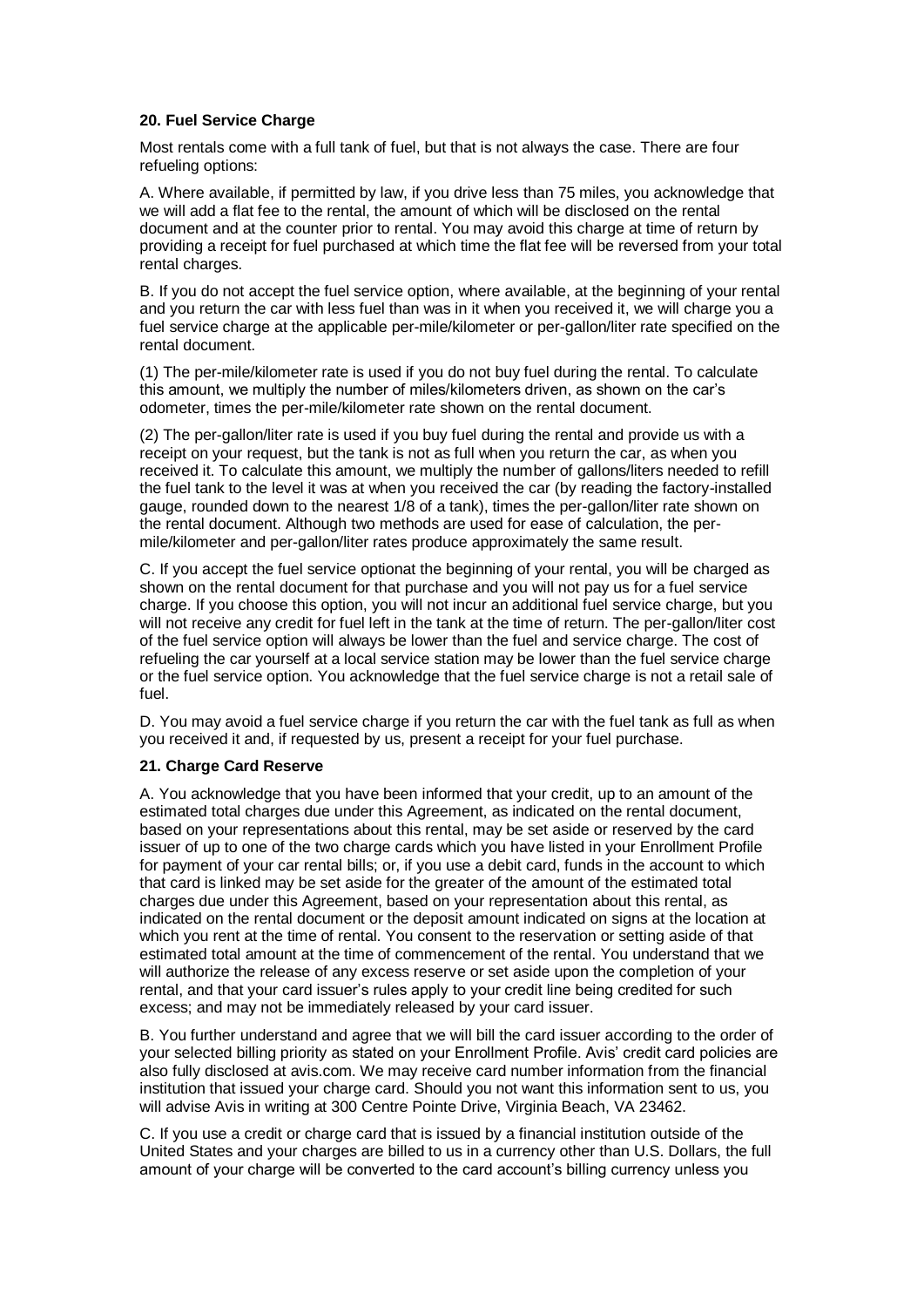submit a written request in advance to have the currency conversion performed by your card issuer. The conversion will be based on a conversion rate published by Reuters and will incorporate a processing charge no higher than 3% applied to all amounts relating to the transaction. This charge will replace the currency conversion processing charge applied by your card issuer. You understand that your card issuer has a currency conversion process; that you have chosen not to use your card issuer's currency conversion process; and that you will have no recourse against your card issuer with respect to any matter related to the currency conversion or disclosure thereof.

## **22. Lost or Damaged Property**

We are not responsible for loss or damage to any property in or on the car, in any service vehicle, on our premises, or received or handled by us, regardless of who is at fault. You will be responsible to us for all claims by others for such loss or damage.

### **23. Collections**

If you do not pay all amounts due to us under this agreement upon demand, including all charges, fees and expenses, including, without limitation, payment for loss of or damage to the car, rental charges, parking and traffic fines and penalties, toll charges, towing, storage and impoundment fees, you agree to pay a late charge of 1 1/2% per month on the past due balance or the highest rate permitted by applicable law, whichever is less (collectively, "Charges"). You agree to also pay for any costs that we incur in seeking to collect such Charges including, without limitation, court costs and attorney's fees in addition to any administrative fees, cost recovery, insufficient funds fees and collection fees (collectively, "Costs"). If the law permits, you authorize us and our collection agent, to contact you or your employer, at your place of business about the payment of any past due Charges or Costs. You also agree that we or our collection agent(s) may access the personal information that you provided to us in any effort to collect any Charges or Costs under this section and may use the address provided by you on the Rental Document, or in any customer profile, as the place to send any demands or collection notices. In the event that you presented a credit or debit card for payment, you understand that we may report such deficiency to an appropriate credit reporting agency and you also authorize us to share that credit and debit card information with third party collection agents and further authorize us or our collection agents to charge any amounts due to us including, but not limited to, the Charges and Costs referenced above, to that credit or debit card.

## **24. Fines and Expenses**

You'll pay all charges, fines, penalties, court costs and recovery expenses for parking, traffic, toll and other violations, including storage liens and charges, plus an administrative fee, with respect to the use of the car while on rental to you, unless due solely to our fault.

### **25. OnStar® System**

You acknowledge that the car may be equipped with the OnStar System, which provides emergency and other services. You expressly authorize all of those services. You acknowledge that you understand that OnStar requires the car's electrical system and equipment, cellular service and satellite technologies to be available and operating for OnStar to function properly. All services are not available on all rental cars. OnStar acts as a link to existing emergency and other service providers. Services are limited by, and neither OnStar nor Avis is liable for, conditions or services outside their control.

Any information (e.g. navigational route support) provided through OnStar is on an "as is" basis. OnStar, its service providers and Avis will not be liable to you or any user of OnStar in connection with the use of such information. You understand and agree that OnStar may provide law enforcement with all necessary information to enable us to locate the car, if you fail to return the car when and where required under this agreement. You agree to release and hold us, and the OnStar service providers, harmless for any OnStar system failures. You also agree to limit claims against OnStar for damages for any losses under any theory to the pro rata portion of the rate for use of the car for one day.

Call 1.888.4OnStar (1.888.466.7827) to obtain a copy of OnStar's terms and conditions and privacy policy.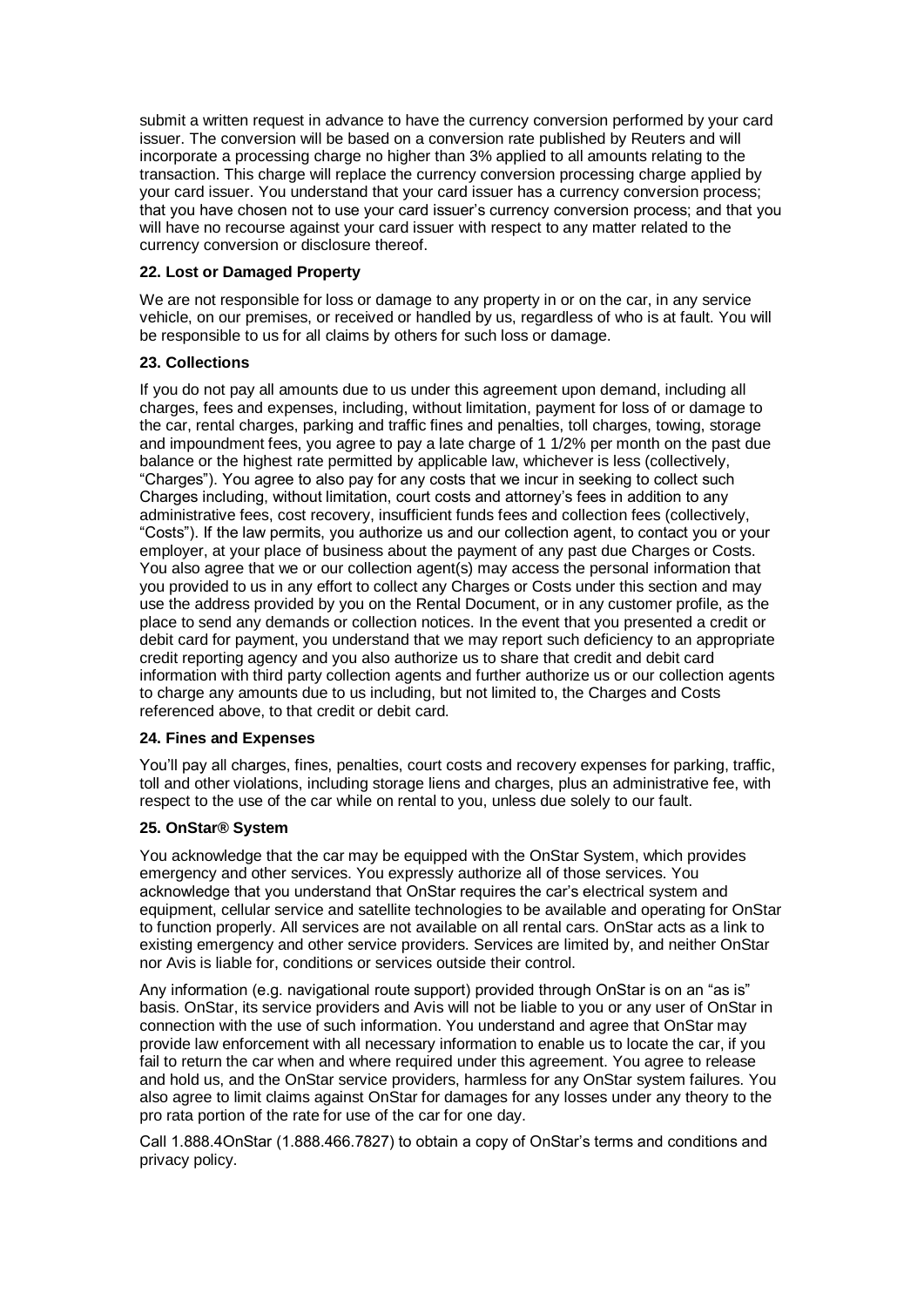## **26. where2™ Global Positioning Satellite System.**

At various locations, we may offer for rental a where2 Global Positioning System unit for your use. If you rent such a unit you will pay the additional daily charge shown on the rental document. This unit is not part of the car. You are responsible for any loss or damage to the unit and its accessories regardless of cause even if you have accepted LDW. If the unit and/or its accessories are lost or damaged so as to, in our sole opinion, require repair or replacement, you will pay us its repair or replacement cost, which may be as much as \$599. If you return the unit to a location other than the renting location without our authorization, you will pay us a fee for that unauthorized return. We do not use where2 units to track or locate cars, other than those that are reported lost or stolen or as may be required by law enforcement agencies.

### **27. General Provisions**

A. You represent that all the information on your Enrollment Profile is true, accurate, and complete. If any of such information is not true, accurate or complete in any respect, you agree that we have the right to terminate this Agreement and your enrollment in Preferred Service with or without notice to you.

B. You agree to notify us in writing of any change in your mailing address, driver's license number or state/province of issuance and expiration date, or the status of your driver's license due to suspension, revocation or restriction of your driving privileges, employer and business address, credit identification or other information provided by you on your Enrollment Profile. You further agree to indemnify and hold us harmless from any loss, liability or expense arising out of your failure to so notify us, or which results from non-disclosure by you of a change in any of the information previously provided by you to us to induce us to enter into this Agreement.

C. You understand that it is your responsibility to comply with all applicable seat belt and child restraint laws.

D. You understand that in no event will you be deemed to be an agent, servant, or employee of ours in any manner for any purpose whatsoever.

E. You agree that we do not waive any rights under this Agreement, except if such waiver is in writing and signed by our president or a vice president.

F. You agree that we have the right, in our sole discretion, to terminate Avis Preferred Service, or your participation in the Avis Preferred Service at any time upon written notice to you, in paper or electronic form, or without notice after two years of Avis Preferred Service rental inactivity. Any written notice will be presumed to be received when mailed to your address or email address on your Enrollment Profile or such other address or email address as you may have subsequently provided to us.

## **28. Participating Preferred Service Locations**

You understand that the locations where Avis Preferred Service is available can change from time to time without notice to you and that you can be informed of the specific Avis locations participating in the Program by requesting this information from the reservation agent or by checking the Avis web site at the time you reserve. You further understand that you will be required to follow our standard rental procedures at locations not offering Preferred Service at the time of your rental.

## **29. Avis Rent A Car System, LLC, United States Privacy Policy**

For the U.S. privacy policy for Avis, please visit this address: [www.avis.com/privacy](https://www.avis.com/car-rental/html/global/en/terms/privacy_policy.html)

## **30. Aviscar Inc., Canadian Privacy Policy**

We at AvisCar, Inc. ("Avis") recognise the importance of protecting your personally identifiable information ("PII") that you provide to us. As of January 1, 2004, the Canadian federal government's Personal Information Protection and Electronic Document Act (PIPEDA), a new privacy law, will apply to Avis' Canadian operations. In addition, the provinces of Qu�bec, British Columbia and Alberta have enacted or intend to enact a private sector privacy law. These acts regulate the collection, use and handling of PII (e.g., personal information about an individual) regardless of how the information exists. This policy explains how Avis protects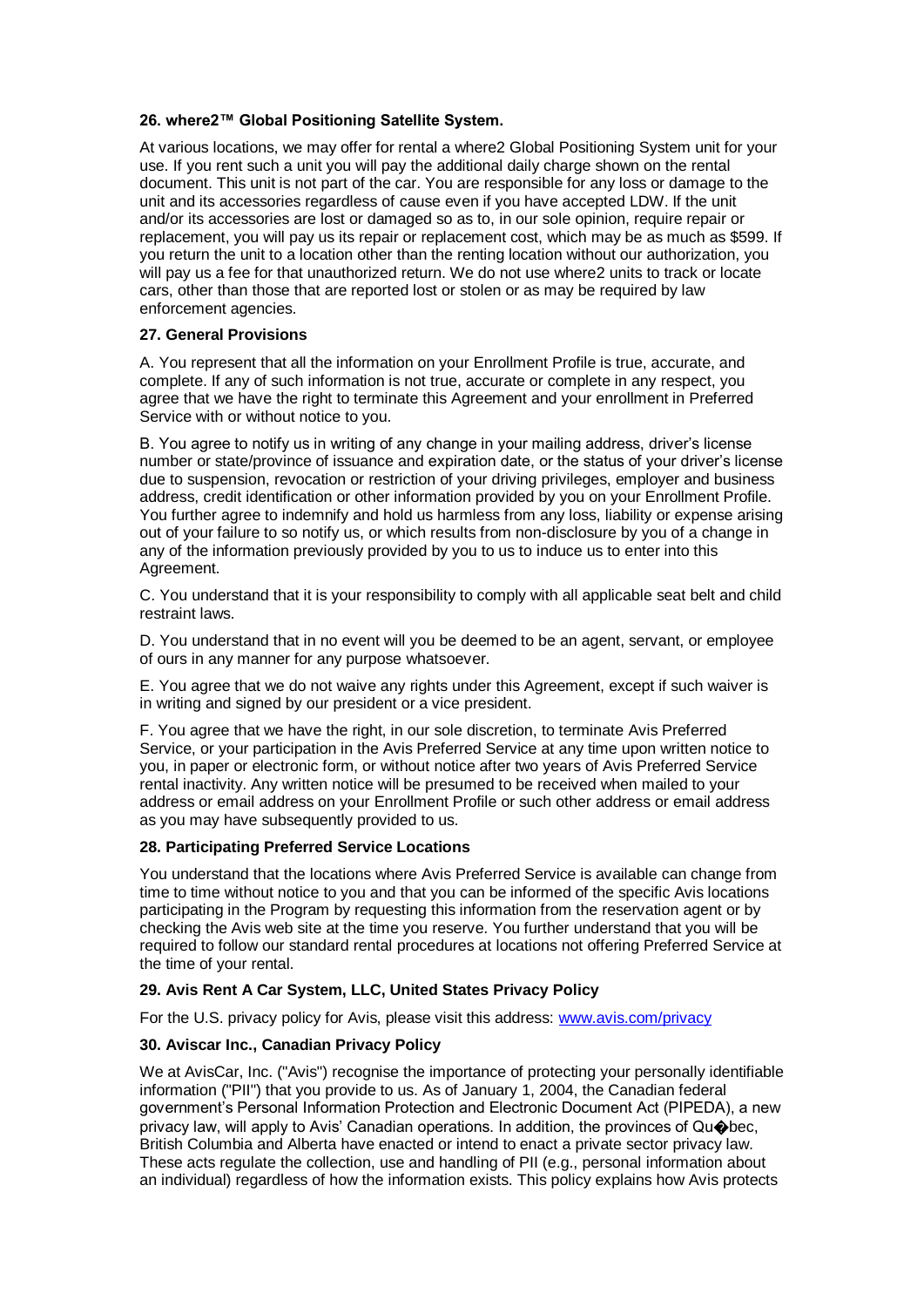your privacy and summarises how and why we collect, use and disclose PII that you may provide to us. This policy is applicable to PII that you provide to Avis in Canada, and that is held in the Avis System's central database located in the United States. This privacy policy does not apply to PII you provide directly to related companies of Avis located outside of Canada. Some of the countries in which the Avis System operates in have privacy or data protection laws similar to the laws in Canada; other countries in which the Avis System operates do not. PII does not include the name, title or business address or office telephone number of an employee of an organization, or the name, address, telephone number, or similar information of a person that is publicly available (e.g., in a public telephone directory). In this policy we also explain how you can contact us if you have a question about, or want to make a change to or delete, any PII that Avis may be holding about you. We strongly recommend that you take the time to read this privacy policy and retain it for future reference.

## **What PII Does Avis Collect About You and How Does It Collect It?**

When you make a reservation, rent a car and/or join any of Avis' programs, we need to collect certain information about you in order to provide our services. The information we require is necessary in order to identify you, contact you, provide the requested service and administer your rentals. The service that you use will determine what information we collect from you. This information will include at least some of the following about you:

- Name
- Your Home and/or Business Address
- Phone Number(s) at which we may contact you
- Your Date of Birth
- Method of Payment (e.g., Credit Card Account Number and Expiration Date)
- Your Driver's License Number and Province/Country of Issuance

When you rent a car, we will also record information that details your rental as recorded in your rental agreement (e.g., where you rented the car, where and when you returned the car, payment arrangements, insurance preferences, gas consumption, mileage and other information related to the vehicle rental). In addition, in order to better serve you, Avis offers customized rental services on a membership basis. If you wish to join and request one of these services, such as Preferred Service, President's Club, Chairman's Club or the Avis Weekender Club, Avis may need more information than is required for providing standard car rental service. Information on what PII is collected and used in connection with these services is available in brochures and materials describing these services. We may also need certain information from you when you request any of the following services and/or equipment: Special Needs/Optional Equipment, Special Offers/Discounts, Partner Member Numbers, use of an Avis AWD number, Frequent Traveler numbers and Car Preferences. For example, if you wish to use a discount that Avis provides to members of an association to which you belong, we will collect information about your membership in that association, both to verify your membership and to provide you with the correct discount for our services. The PII we collect about you will be with your express or implied consent, by your request for our services. How we collect PII will depend on how you use our services. We may collect PII directly from you by telephone, fax, e-mail, at the counter, upon your completion of an application or enrolment form, or through your use of our web site. We may also collect information about you indirectly though a travel agent, an account program or through one of our partner programs when you deal with us through those means. You may choose not to provide some or all of your PII to us, but this may prevent us from providing our services to you, or limit our ability to provide you with the level of service that you would otherwise expect from us.

## **How Is My Personal Information Used or Disclosed by Avis?**

We strive to ensure a stress-free rental experience and are dedicated to building a rewarding and lasting relationship with every customer. In order to provide the level of service we believe you expect from us, we may use and disclose your PII for the following purposes:

General Purposes — We use your PII to:

provide the services that you request;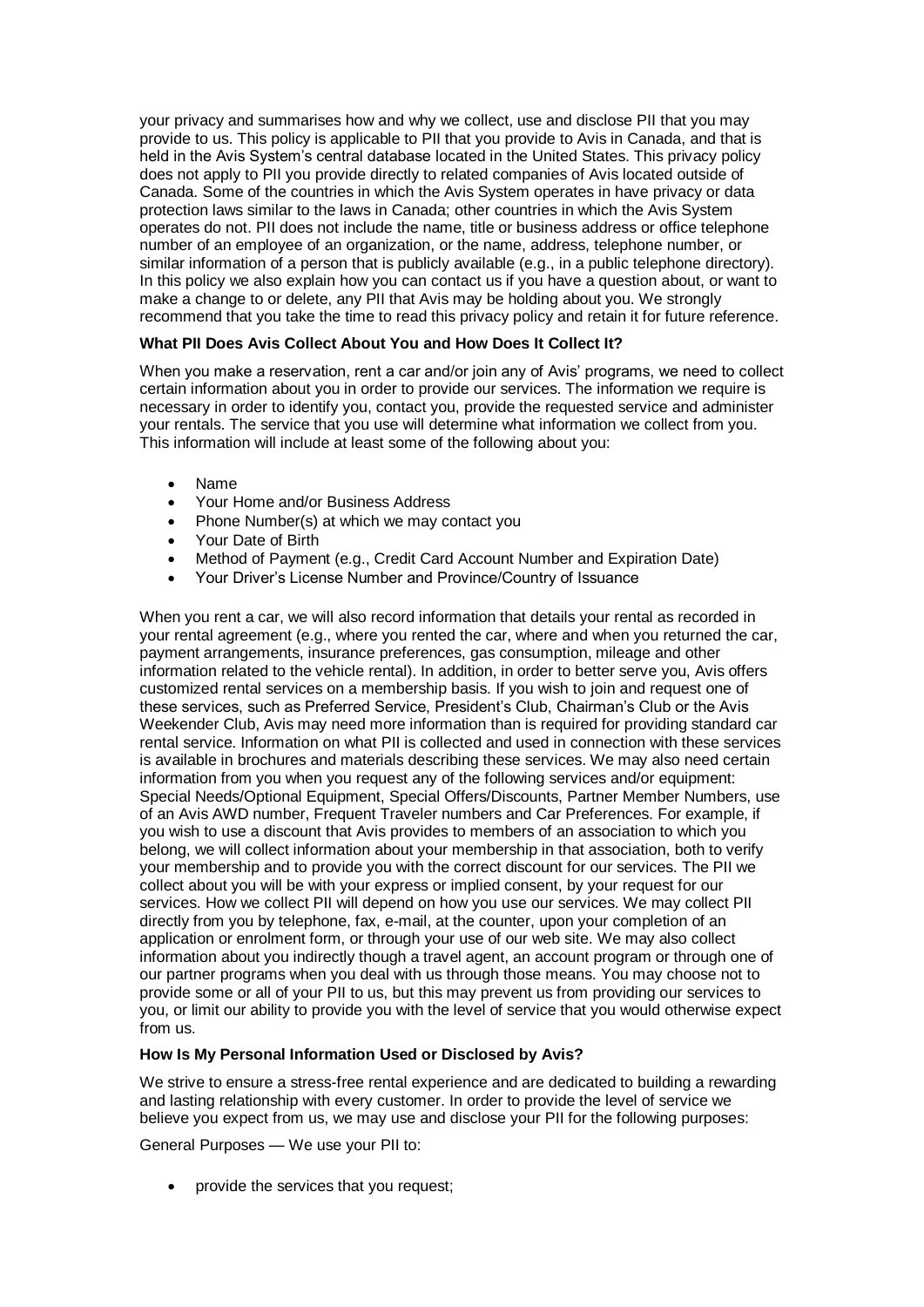- do all things necessary to administer those services;
- research, develop, manage, protect and improve our services;
- unless you opt out, to conduct customer satisfaction surveys; and
- maintain and develop our service-oriented software and other business systems.

We may disclose your PII to other related and nonrelated organisations including:

- your company or organization if you use our services under a corporate or other commercial account;
- one of our program partners (e.g., if you are a member of a frequent traveler program and you have asked us to send it details of your rental agreement with us to obtain your benefits from that program);
- your credit card issuer;
- credit reporting and fraud checking agencies;
- debt collection agencies, if you fail to pay monies owed to us;
- government or private organisations responsible for the processing or handling of traffic or parking related violations;
- driver licensing authorities, directly or through intermediary organizations, when needed to verify compliance with Avis' safe driver criteria for qualified drivers and/or to verify license information; and
- government, regulatory and law enforcement agencies where the disclosure is required or authorised by law.

### **Use or Disclosure for Marketing Purposes**

If you have not opted-out of receiving marketing materials, we may use and disclose your PII to offer you products and services provided by Avis, our affiliates and/or our parent company and Avis System licensees located in Canada and the United States. We may also use (but not disclose) your PII to offer you products and services provided by Avis System program partner organisations. While these organizations change over time, our program partners are generally from the transportation, vacation and other travel related sectors. A list of our affiliates and current program partner organizations may be obtained by contacting us through one of the methods included in this policy. You may choose not to allow us to use or disclose your PII for direct marketing purposes by indicating your preference on the rental agreement or by contacting us as outlined below (see "Whom Can You Contact for Further Information?"). The service providers we have retained to perform services on our behalf, are not authorized by us to use or disclose the information except as necessary to perform services on our behalf or to comply with legal requirements.

### **Use To Provide Customer Service**

When you provide us with your PII, we will enter your information into the centralised Avis System database that is located and maintained in the United States. Once your information is in the Avis System database, it will not be used for any purpose not set forth in this policy. Your PII will be accessible by Avis System entities and, should you request services from Avis System licensee locations, those Avis System licensees. Some of the countries in which the Avis System operates do not have, or have different privacy or data protection laws. The laws of these countries may apply if you provide personal information to Avis System entities and/or licensees in these countries.

### **How Does Avis Protect My PII?**

We take reasonable steps to protect all of the PII we hold from misuse, loss, unauthorised access and modification or disclosure in violation of this policy. This protection applies in relation to information stored in both electronic and hard copy form. Access to the Avis System Database is restricted to authorised personnel and is password protected. PII transmitted through our web site is encrypted.

### **Can I Access The PII That Avis Has About Me?**

You may access any PII that we have collected about you subject to certain exceptions. We will normally provide access without charge unless you either request access to a large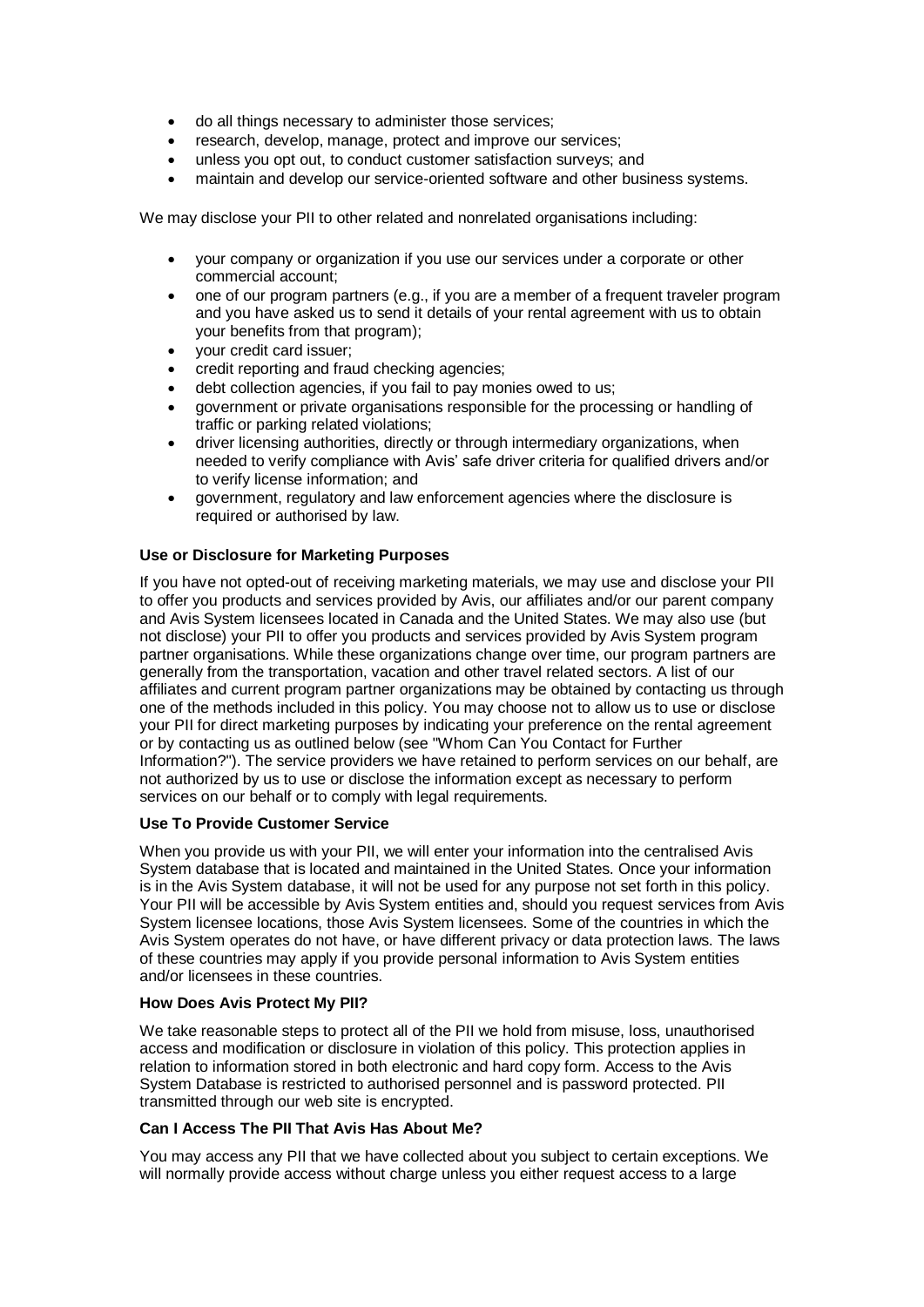volume of information, or we have to access archived records to obtain the information. In these circumstances, we may impose a reasonable fee. We will, however, advise you of that fee in advance. You may challenge the reasonableness of the cost. Details of how to contact us are set out below. There may be instances where we may not be able to provide you access to your PII, for certain reasons. Among these are; it has been destroyed or deleted after expiry of applicable retention periods, it contains PII of other persons or it contains commercially sensitive or proprietary information owned by us. If we are unable to provide you access, we will explain why and document that for our records.

## **Tell Us If We Need To Update Your PII Or Preferences**

If you registered online you can go online and update the PII we hold about you. If you did not register online and want to update your PII preferences, you can contact Avis at the number and/or addresses set out in this policy. You play an active role in assisting Avis in maintaining the accuracy of your PII for as long as it is used for the purposes set out in this policy. Your prompt notification to us of any changes to your PII will assist us. If we don't agree to make the changes, you may challenge our decision.

### **Use Of Web Site Tracking And Cookies**

Use of Internet Protocol ("IP") Addresses: An IP address is a unique number that is automatically assigned to your computer whenever you are surfing the Internet so that your computer can be identified by the main computers, known as "web servers," that "serve up" web pages. This allows us to identify and gather general information and data about use of the site, such as the web pages viewed on www.avis.com. Avis collects IP addresses for the purposes of helping us diagnose problems with our main computers, for system administration, to report aggregated information to our business partners, and to audit the use of our web site. When users request web pages from our web site, our Web servers log the User's IP address. We do not normally link IP addresses to anything personally identifiable, which means that a user's session will be logged, but the user will remain anonymous to us. For example, we collect and/or track the home server domain name, the type of computer, and the type of web browser used by you to access this web site. Such collection and tracking information is gathered by us as you navigate through our web site, and will be used by us for our business purposes only. We can, and will, use IP addresses to identify you when we feel it is necessary to enforce compliance with our Web Site Terms of Use or to protect our service, site, users or others.

### **Cookies**

Cookies are small pieces of information that a web site sends to your computer for recordkeeping purposes, and is stored in a file on your computer's hard drive. Cookies make websurfing easier for you by saving your preferences so that we can use the saved information to facilitate your use of our web site when you return to the web site. Cookies do not tell us your individual identity unless you have chosen to provide it to us. We never save passwords or credit card information in cookies. The use of cookies is an industry standard, and as such, you will find that most major web sites use them. You can delete your cookie file at any time. Most web browsers are initially set up to accept cookies. You can reset your web browser to refuse cookies or to indicate when a cookie is being sent. However, note that some parts of Avis and/or Avis-affiliates' services will not function properly or may be considerably slower if you refuse cookies. For example, without cookies, you will not be able to set personalized preferences, and/or may have difficulty completing transactions. Avis and/or Avis' affiliates have two (2) primary uses for cookies. First, we use them to specify a user's preferences. For example, you can specify keywords across several categories or markets so you don't have to tell us repeatedly your car choice. Second, we use cookies to track web site usage trends and patterns. This helps us understand our users' needs better and improve areas of our web site. While both of these activities depend on the use of cookies, you have the option of disabling (refusing) the cookies via your web browser preferences. We use third party ad serving technology to serve ads when you visit our web site. This technology uses information about your visits to this site (not including your name, address, or other personal information) to serve our ads to you. In the course of delivering our advertisements to you, a unique third party cookie may be placed or recognized on your browser. You may occasionally get cookies from our business partners if you use the links on our web site to reach their respective web sites. Avis and/or Avis-affiliates do not control these cookies. We also share web site usage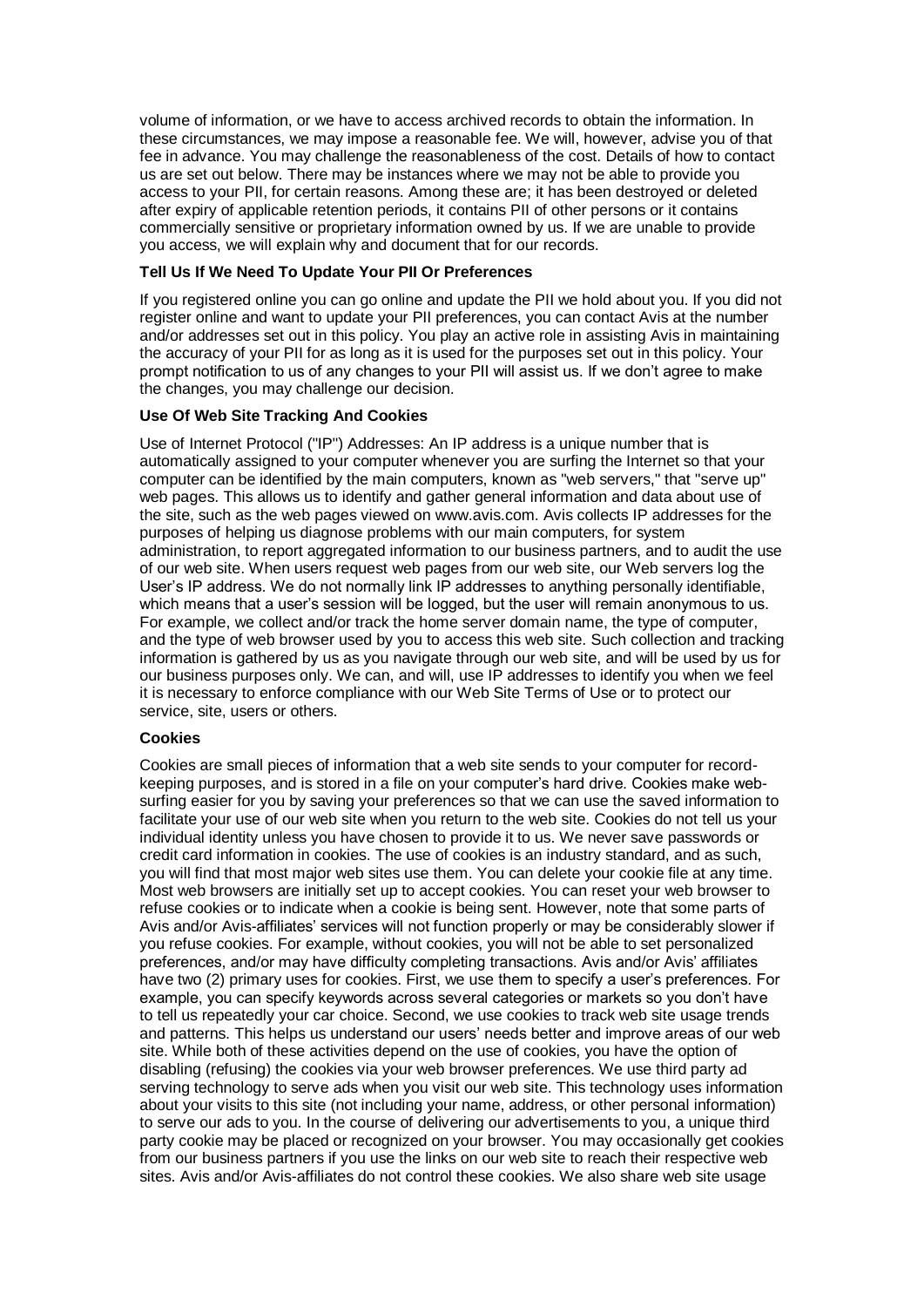information about visitors to our web site with a reputable third party for the purpose of targeting our Internet banner advertisements on this site and other sites. To do this, we use web beacons and cookies provided by our third-party ad server on this site. The information we collect and share through this technology is not personally identifiable. The use of advertising cookies and web beacons sent by such third-party web servers is standard in the Internet industry. For more information about our third party ad server, cookies and how to opt-out, please go to<http://www.doubleclick.net/us/corporate/privacy>

## **What You Consent And Agree To**

When you provide us with your PII, you consent and agree to our use and disclosure of your personal information in accordance with this Policy including, in particular to:

- our collection, use and disclosure of that information in order to provide the service you have requested, to administer the rental, to provide customer services, and to operate our business, as described in this Policy;
- if you do not opt-out, our use and disclosure of your PII for direct marketing purposes and customer satisfaction surveys.
- if you do not disable cookies or exercise the DoubleClick opt out, our collection and use of information about your web site visits for the purposes described in this policy.

## **Your Options**

You can opt-out of use and disclosure of your information for marketing purposes and customer satisfaction surveys by contacting Avis through one of the methods below. In addition, you can withdraw your prior consent by any of the methods provided below under "Whom Can I Contact For Further Information?" Your consent will be withdrawn, however, it is possible that you may receive promotions scheduled prior to our receipt of your withdrawal of consent.

### **Changes to this Policy**

This is our current privacy policy outlining our PII management practices. It replaces any other privacy policy published by us prior to the date below. We may change this policy from time to time. If you have any questions, need to modify, or delete your PII or to obtain an up to date copy of our privacy policy, contact us. This Policy was last updated in August 2006

## **Whom Can You Contact for Further Information?**

If you wish to contact us to: (1) inquire about our privacy practices; (2) provide feedback and comments; (3) access or correct your PII we have; and/or (4) opt out of further communications, contact us as detailed below. We offer Customers the opportunity to "opt out" of use and disclosure of the Customer's PII for marketing purposes and customer satisfaction surveys. You can elect to opt out from communications for these purposes, by contacting the Privacy Officer as indicated below. We also incorporate into our Data Warehouse "do not market" lists maintained by certain other organisations. Customers can contact Avis for any of the above reasons by using the following methods:

- 1. Telephone to Customer Service: 1-800-352-7900
- 2. Fax: 1-416-213-8515
- 3. E-mail: [privacy.officer.ca@avis.com](mailto:privacy.officer.ca@avis.com)
- 4. Mail: Privacy Officer, AvisCar Inc., 1 Convair Drive East, Toronto, Ontario M9W 6Z9

### **Dispute Resolution**

If you are not satisfied with the way in which we handle your inquiry, you can contact any of the following:

Avis Privacy Officer

Avis Privacy Officer Privacy Officer, AvisCar Inc.,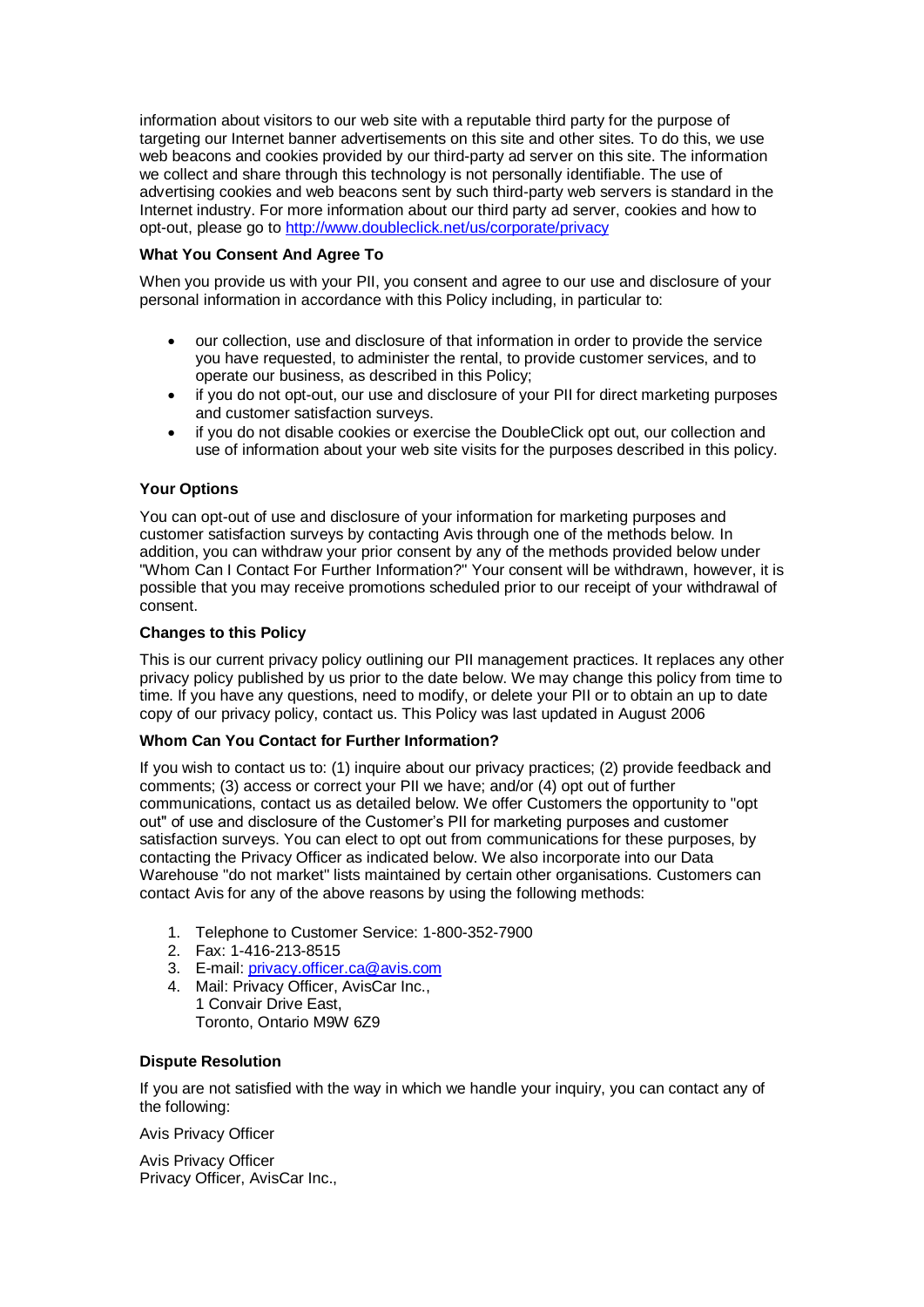1 Convair Drive East, Toronto, Ontario M9W 6Z9 Phone: 1-416-213-8400 Fax: 1-416-213-8515 E-mail: [privacy.officer.ca@avis.com](mailto:privacy.officer.ca@avis.com) Avis Legal Department Mail: 6 Sylvan Way, Parsippany, NJ 07054 Phone: 973-496-0202 Fax: 973-496-3444 If you are not satisfied with the way we handle your complaint, you can also contact: The Privacy Commissioner of Canada Mail: 112 Kent Street, Ottawa, Ontario K1A 1H3 Phone: 1-800-282-1376

Fax: 613-967-6850

E-mail: [cai.communications@cai.gouv.qc.caavis](mailto:cai.communications@cai.gouv.qc.caavis)

Links to provincial Information and Privacy Commissioners can be found on the Privacy Commissioner of Canada web site at [http://www.privcom.gc.ca.](http://www.privcom.gc.ca/)

#### **Warning Notices for Rentals in:**

**Arizona**: It shall be a violation of Arizona revised statute 13-1806 if this vehicle is not returned within 72 hours of the specified date and time and you shall be subject to a maximum fine of \$150,000 and/or maximum imprisonment of 1.875 years. Cars shall not be driven into Mexico.

**District of Columbia**: Warning — failure to return any rented vehicle in accordance with the terms of this Rental Agreement may result in criminal penalty of up to 3 years in jail.

**Washington**: Warning — failure to promptly return this vehicle on the date indicated may result in criminal prosecution under RCW 9.45.062.

**Notice: Florida**: Dade County — You must be provided with a local road map with each rental. Your signature on the Master Rental Agreement acknowledges receipt of that map, therefore you need not sign for it at time of rental.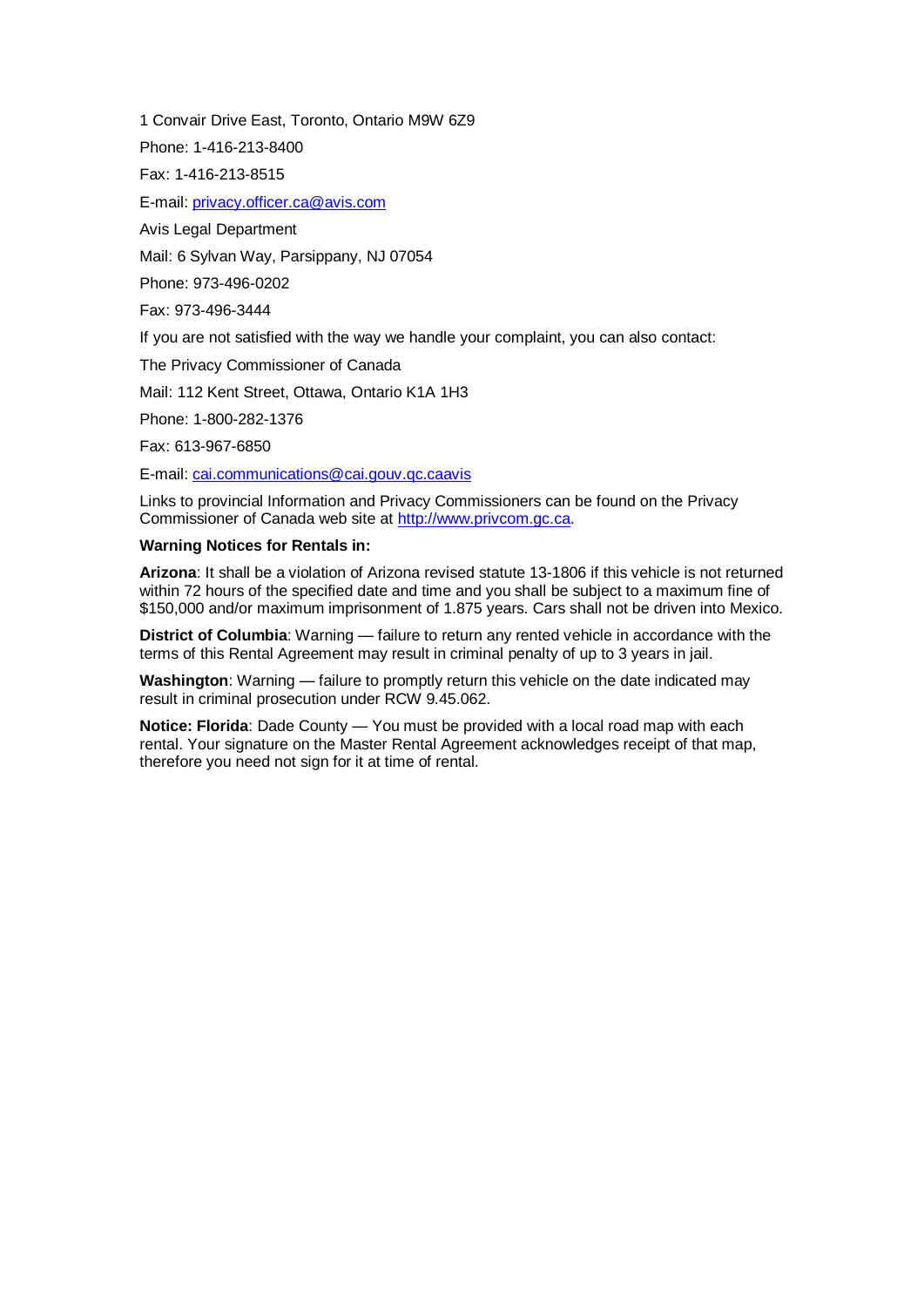## **Rental Terms and Conditions Australia**

# **Effective 15 July 2014**

The following documents are set out below:

- the Avis Terms and Conditions of Rental (**Rental Agreement**);
- the Avis Privacy Notice (**Avis Privacy Notice**);
- the RTA E-Toll Facility Terms and Conditions for the Avis Preferred Service (**RTA Terms and Conditions**);
- the RTA Privacy Consent and Agreement for the Avis Preferred Service (**RTA Privacy Consent**); and
- the Chartis Personal Accident and Personal Effects Insurance combined Product Disclosure Statement and Policy (**Chartis Policy**).

## (together, the **Australian Terms and Conditions**).

# **Your participation in the Avis Preferred Service Program (Program)**

Your participation in the Program is on the following basis:

- 1. The Australian Terms and Conditions apply only to Your rental of a Vehicle in Australia.
- 2. W.T.H. Pty Limited ABN 15 000 165 855 trading as 'Avis Australia' (Avis Australia) may change the Rental Agreement, the Avis Privacy Notice and the Chartis Policy from time to time.
- 3. The Roads and Traffic Authority of New South Wales ABN 64 480 155 255 (RTA) may change the RTA Terms and Conditions and the RTA Privacy Consent (together, the RTA Customer Agreement) from time to time.
- 4. The Australian Terms and Conditions which govern: (a) a rental of a Vehicle by You from Avis (as defined in the Rental Agreement) (Avis); and

(b) Your use of the RTA E-Toll Facility (as defined in the RTA Customer Agreement) during the rental, will be those applicable at the time of Your rental as posted on the Avis Australia website [\(www.avis.com.au\)](http://www.avis.com.au/).

- 5. You can request Avis Australia (during Sydney business hours) to send you a copy of the Australian Terms and Conditions free of charge.
- 6. Your Rental Agreement and Your RTA Customer Agreement in respect of a Vehicle rented from Avis are made on the date that You rent the Vehicle from Avis.
- 7. Each time you rent a Vehicle from Avis:

(a) You agree to be bound by the Australian Terms and Conditions; (b) You accept those services known as 'Loss Damage Waiver', 'Excess Reduction' and the 'Protection Package' as indicated on Your Enrolment Profile sent to Avis from time to time (Enrolment Profile);

(c) You accept the 'Rental Options' as indicated on Your Enrolment Profile; and (d) You consent to Avis and the RTA disclosing your information to entities located outside Australia for the purposes set out in the Avis Privacy Notice and the RTA Privacy Consent respectively, on the basis that neither Avis nor RTA is required to ensure that any overseas recipient complies with Australian privacy laws.

- 8. You may change your Enrolment Profile at any time by giving Avis Australia 14 days' written notice.
- 9. For each rental, You must make Your reservation at least 24 hours before Your chosen time of rental, and inform the reservation agent that the reservation is for an Avis Preferred Service rental.
- 10. Avis Australia may change the locations from where the Program is available from time to time and without notice to You. You may find out which Avis locations participate in the Program by asking when You reserve a Vehicle.
- 11. You must follow standard Avis rental procedures at locations not participating in the Program at the time of rental.
- 12. Avis may terminate Your participation in the Program at any time if You or an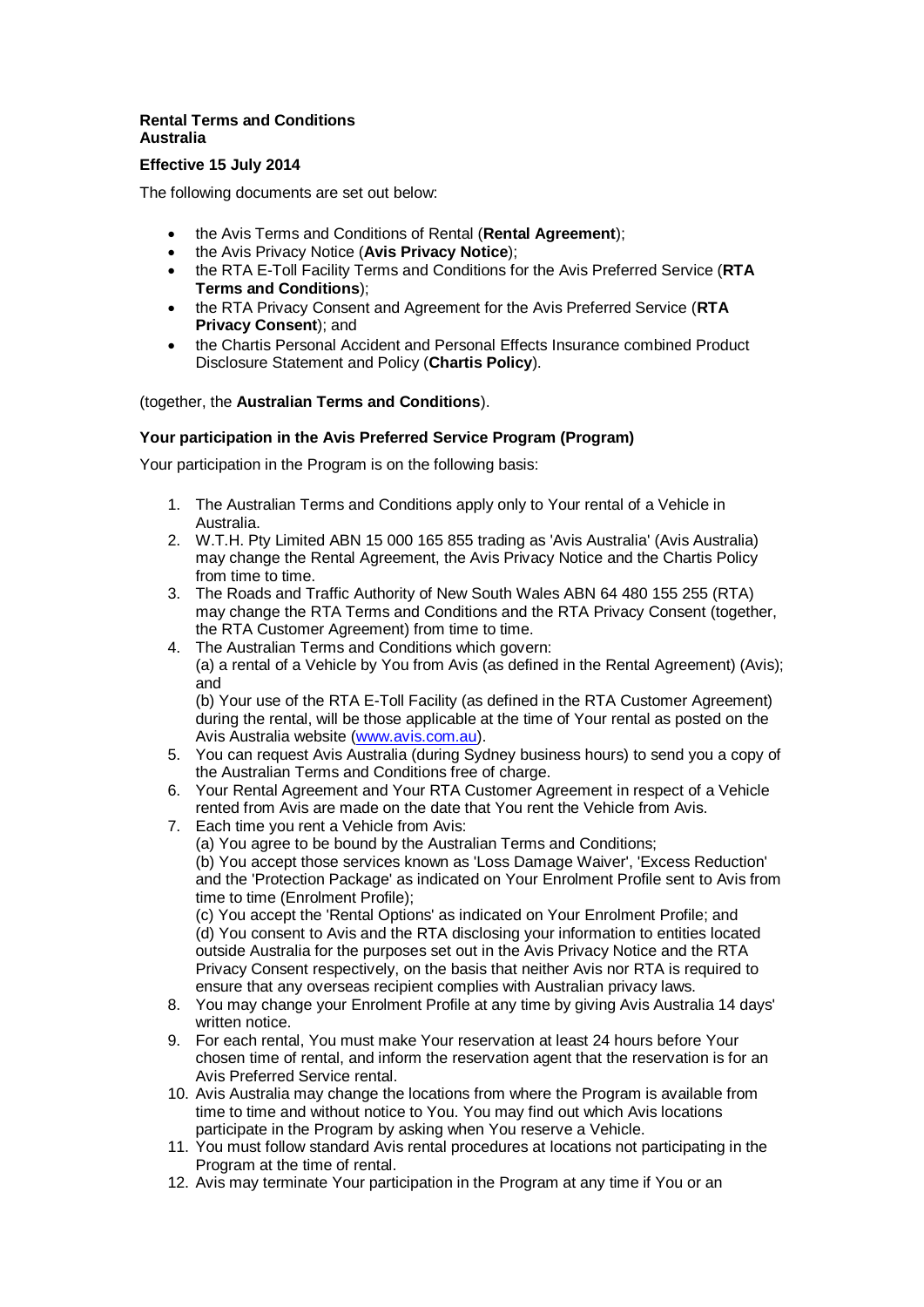Authorised Driver commits a material breach of the Australian Terms and Conditions.

## **OUR COMMITMENT TO YOU**

The Avis Group is a leading car rental company in Australia and New Zealand and the winner of major Quality and Customer Service Awards, servicing both the leisure and business traveller. We are committed to providing quality service and value for money. In particular:

- we provide only current model vehicles:
- our vehicles are serviced and maintained in accordance with manufacturers' recommendations;
- if:
- o You consider that Your Vehicle has become in any way defective; or
- o You have any other problem in relation to the service Avis provides, please contact us immediately on our toll free customer hotline 1800 252 321 and we will endeavour to provide a solution at no cost to You;
- we respect Your Consumer Rights (see below): and
- we welcome Your feedback. Please tell us where we are going wrong by contacting us through our website [\(www.avis.com.au\)](http://www.avis.com.au/) at  $\bigcirc$ Customer Service' or by phone or mail. (We would also like to hear about what we are doing right).

## **CONSUMER RIGHTS STATEMENT**

"Your Consumer Rights" means Your rights as a consumer under applicable consumer protection legislation, including the Australian Consumer Law, which cannot be excluded, restricted or modified by this Rental Agreement. Your Consumer Rights include the right to receive services from Avis which are rendered with due care and skill.

You can find out more about Your Consumer Rights from consumer organisations and bodies such as the Australian Competition and Consumer Commission and State/Territory fair trading authorities.

## **AVIS TERMS AND CONDITIONS OF RENTAL**

## **INTERPRETING YOUR RENTAL AGREEMENT**

1. In these Terms and Conditions:

**'Accessory'** means any equipment attached to the Vehicle, including (as applicable) any global positioning system receiver or similar device or any child restraint, booster or similar equipment;

**'Avis Insurance Policy'** means a policy of liability insurance held by Avis for Your and an Authorised Driver's liability to a third party for damage to the property of that third party which is caused by the legal use of the Vehicle by You or an Authorised Driver; '**Authorised Driver**' means:

- o an additional driver who signs an Additional Drivers Form;
- o Your spouse; or
- o Your employer or a fellow employee, if either is engaged in activities that are incidental to Your business duties;

'**Avis**' means W.T.H. Pty Limited ABN 15 000 165 855 trading as 'Avis Australia' or, where applicable, an independent Avis Rent A Car System licensee;

'**Collection Costs**' means Avis' reasonable costs of collecting unpaid Rental Charges from You (including Avis' legal costs) and Avis' administration fee of \$75 and its debt collection agent's fee equal to 10% of the unpaid Rental Charges;

'**Enrolment Profile**' means Your current enrolment profile for renting Vehicles under the Avis Preferred Service as notified in writing to Avis from time to time or via your online profile at [www.avis.com.au;](http://www.avis.com.au/)

'**Excess Amount**' means the amount shown as 'Excess' on the Rental Document; '**Manufacturer's Specifications**' means the specifications of the manufacturer of the Vehicle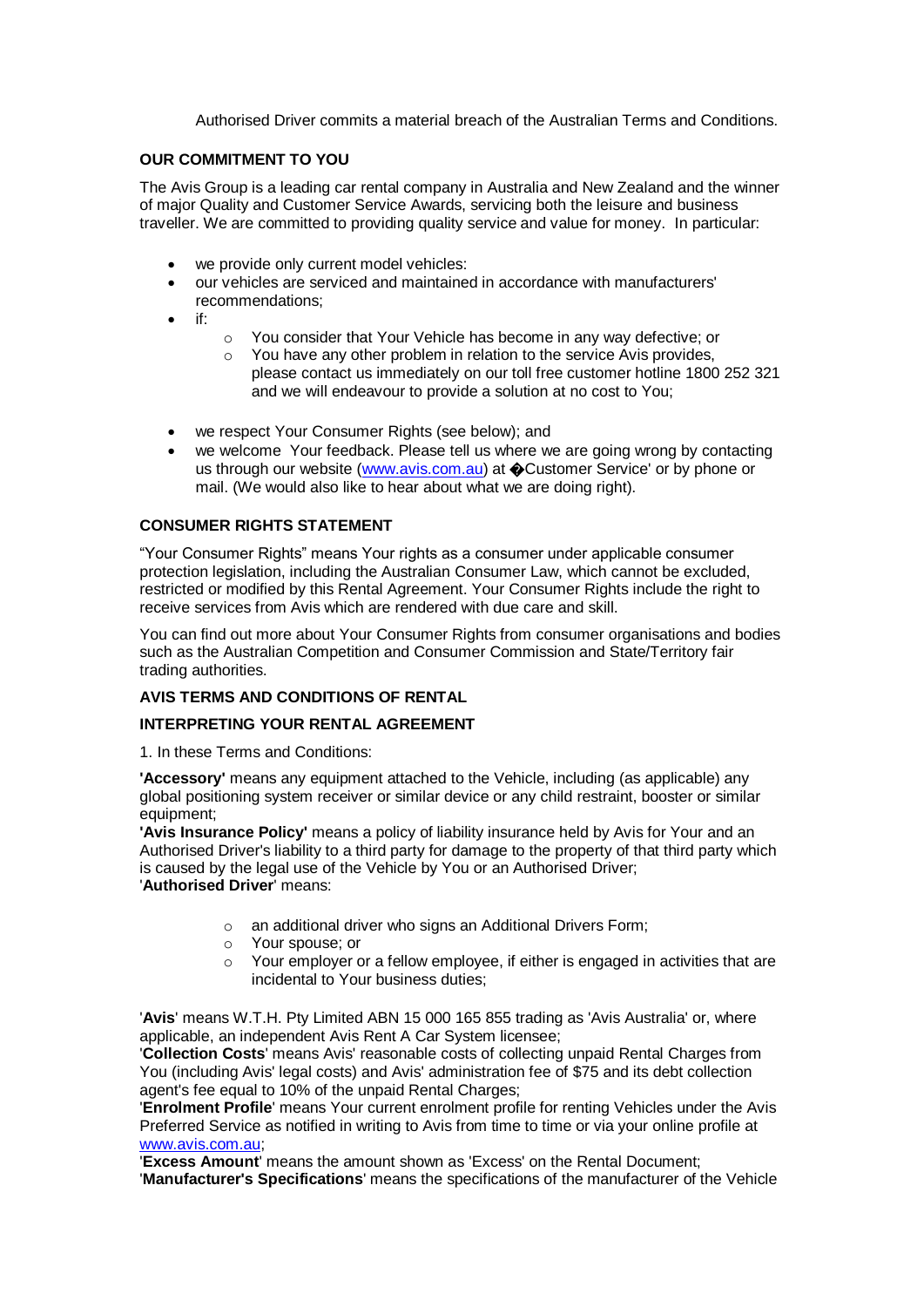as set out in the Vehicle's operations manual located in the glove box of the Vehicle; '**Overhead Damage**' means damage to the Vehicle or property of any third party caused by the Vehicle coming into contact with anything above the top of the door seal and the top of the front and back windscreens;

**'Rental Charges'** means the fees, costs, amounts and charges specified on the Rental Document or payable under the Rental Agreement;

'**Rental Document**' means the document issued by Avis to You when a Vehicle is rented to You and which sets out Your details, the Vehicle's details and some of the fees, costs, amounts and charges payable under the Rental Agreement;

'**Rental Period**' means the period commencing on the date shown on the Rental Document and ending on the date that You return the Vehicle to Avis;

**Roadside Assistance Cover**' means, subject to clause 5.4, the provision of the following services for the payment of the Roadside Assistance Cover fee specified in the Rental Document: refuelling up to 6 litres where You run out of fuel, changing flat tyres, provision of spare keys where You lose the keys to the Vehicle, unlocking the Vehicle when You lock the keys in the Vehicle, and provision of a replacement battery or 'jump start' where You have a flat battery if You leave the lights, air conditioning, entertainment system(s) or other electrical equipment running while the ignition is off.

'**Roadside Assistance Fee**' means a minimum charge of \$198 (incl GST), or such other amount as reasonably determined by Avis having regard to the roadside assistance callout event (for example: a lost key can cost up to \$670 incl GST to replace).

'**Substitute Vehicle Insurance**' means a policy of motor vehicle insurance held by You or an Authorised Driver which covers You or the Authorised Driver while using the Vehicle as a substitute for the vehicle insured under that policy;

'**Underbody Damage**' means damage to the Vehicle caused by the Vehicle coming into contact with any thing below the bottom of the door seal and the bottom of the front and rear bumper bars;

**'Vehicle'** means the vehicle described on the Rental Document (or any substitute vehicle), and includes its parts, components, keys, remote opening devices, any tag or device for paying electronic tolls, all Accessories and contents supplied by Avis;

**'You'** or '**Your**' refers to the person(s) with whom the Rental Agreement is made; and **'Your Account**' means the credit card or Avis charge account to which Your Rental Charges are to be debited

### **DRIVER**

2.1 You agree and acknowledge that:

(a) only You or an Authorised Driver will drive the Vehicle; and

(b) You and any Authorised Driver hold a current licence (not being a learner's licence or provisional licence) to drive the Vehicle and have been licensed to drive vehicles of the same category as the Vehicle for at least 12 consecutive months.

2.2 You are responsible for the acts and omissions of an Authorised Driver or any other person You allow to drive the Vehicle and neither You nor any unauthorised driver will have the benefit of the Loss Damage Waiver option or Excess Reduction option (if accepted or included in Your rate) if You allow an unauthorised driver to drive the Vehicle.

### **WHERE YOU CAN AND CANNOT DRIVE THE VEHICLE**

3.1 You and any Authorised Driver must only use the Vehicle on a road which is properly formed and constructed as a sealed, metalled or gravel road (unless the Vehicle is a 4 wheel drive vehicle).

3.2 You and any Authorised Driver must not, unless authorised in writing by Avis, drive or take the Vehicle:

(a) to Kangaroo Island, Bruny Island, Fraser Island, Magnetic Island, Groote Eylandt, Gove Peninsula or the Tiwi Islands;

(b) into or out of the Northern Territory, Western Australia or Tasmania;

(c) in Queensland:

(1) on Highway No.27: beyond Chillagoe in a Westerly direction;

(2) on Highway No.1: beyond Normanton in a Southerly, direction and no further North than Karumba;

(3) if the Vehicle is a passenger vehicle or truck, beyond Cooktown to the North or Lakeland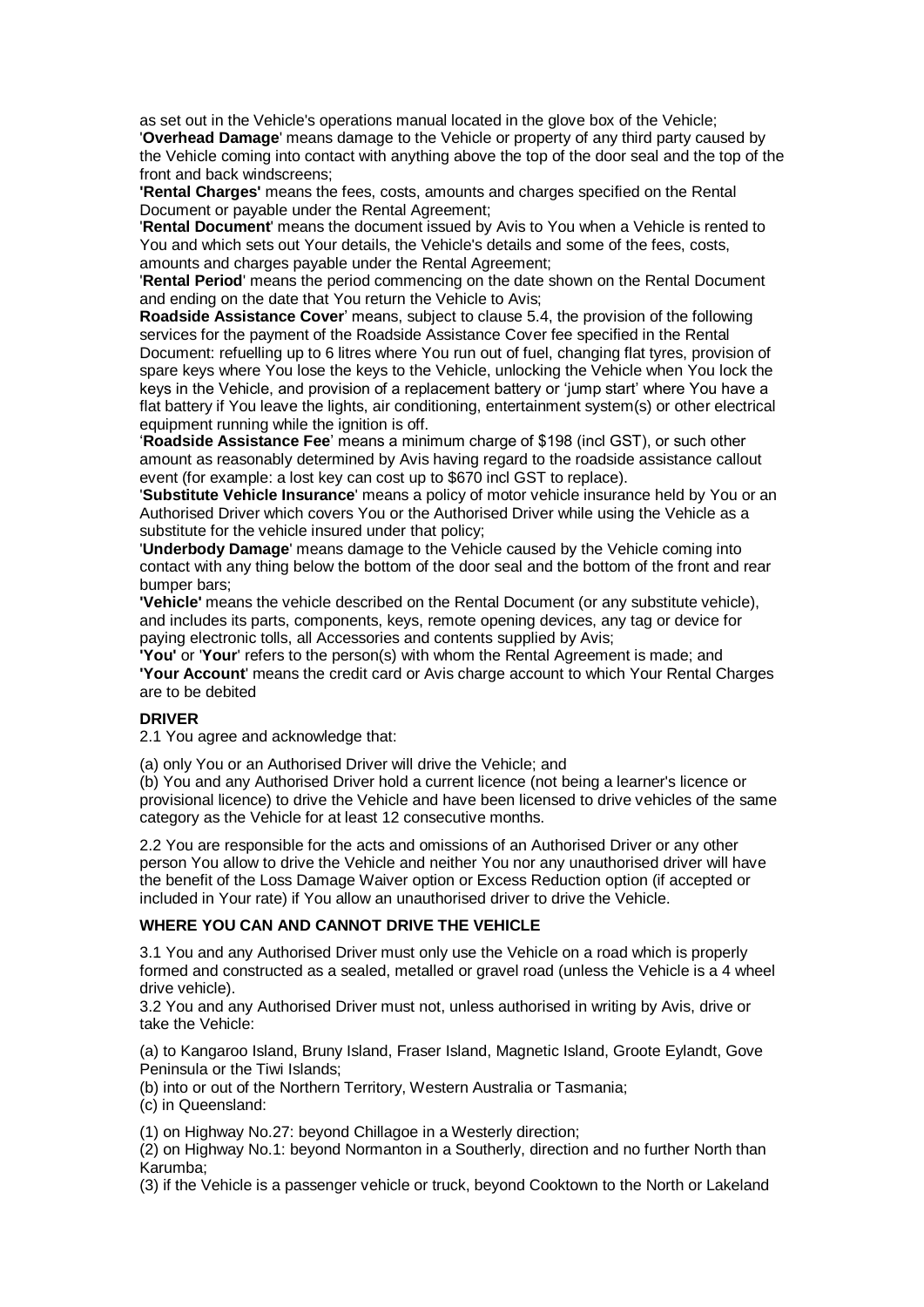to the West and no further North than Cape Tribulation on the Coast Road; or (4) on the Coast Road from Helenvale to Cape Tribulation, or from Laura to Lakeland, unless the Vehicle is a 4 wheel drive vehicle;

(d) above the snow line in Tasmania, New South Wales and Victoria (being Jindabyne in New South Wales and Bright in Victoria) from the beginning of June until the end of September; (e) on beaches or through streams, dams, rivers or flood waters; (f) in Western Australia, to any parts North of Carnarvon.

## **USE OF THE VEHICLE**

4.1 You and any Authorised Driver must:

(a) **not** use, or allow the Vehicle to be used, for any illegal purpose, race, contest or performance test of any kind;

(b) **not**, without Avis' prior written consent, use, or allow the Vehicle to be used, to push anything;

(c) **not** carry, or allow the Vehicle to carry, more passengers than may be properly accommodated by the seat belt restraints provided in the Vehicle;

(d) **not** be under the influence of alcohol, drugs or have a blood alcohol content that exceeds the legal limit in the State or Territory in which the Vehicle is driven;

(e) **not**, without Avis' prior written consent, use or allow the Vehicle to be used to carry passengers for payment of any kind;

(f) **not** use the Vehicle when it is damaged or unsafe;

(g) **not** drive the Vehicle after an accident or hitting an object (including an animal) until You have obtained Avis' approval to do so;

(h) **not** use the Vehicle to transport goods, except in compliance with all necessary approvals, permits, licences and government requirements (to be obtained at Your cost) and in accordance with the Manufacturer's Specifications and Avis' recommendations;

(i) **not**, without Avis' prior written consent, use the Vehicle to carry any inflammable substance which has a flash point under 22.8°C or any other explosive or corrosive substances;

(j) **not** use the Vehicle for the conveyance or towing of any load unless You have Avis' prior written consent; the load is correctly loaded and secured and not in excess of that for which the Vehicle was manufactured; for towing, the Vehicle is fitted with a tow bar; and the conveyance or towing is undertaken in accordance with the Manufacturer's Specifications and Avis' recommendations; and

(k) **not** use the Vehicle in contravention of any law.

4.2 You must pay for any unauthorised repairs to the Vehicle, the Roadside Assistance Fees (unless you have purchased Roadside Assistance Cover), and for all parking, speeding and traffic infringements and tolls in respect of the Vehicle during the Rental Period.

### **MAINTENANCE, SECURITY AND SAFETY**

5.1 You and any Authorised Driver must:

(a) maintain all of the Vehicle's engine oils and engine coolant levels to the Manufacturer's Specifications;

(b) fill the Vehicle with only the fuel type specified in the Manufacturer's Specifications;

(c) keep the Vehicle locked and the keys under Your or the Authorised Driver's personal control at all times; and

(d) comply with all applicable seat belt and child restraint laws.

5.2 Avis will provide 24 hour roadside assistance for all inherent mechanical faults (as determined by Avis or its authorised repairer) at no additional cost provided that the fault does not arise as a result of any unauthorised use of the Vehicle in breach of clauses 3 or 4.1.

5.3 For each roadside assistance callout (for refuelling, a 'jump start', a tyre related incident, lost keys, keys locked in vehicle, or a flat battery due to lights or other electrical equipment being left on), You will be charged the Roadside Assistance Fee, unless you have purchased Roadside Assistance Cover.

5.4 Roadside Assistance Cover does not apply if the Vehicle has been used in breach of clauses 3 or 4.1 or in respect of any additional amount(s) payable under clause 8.3.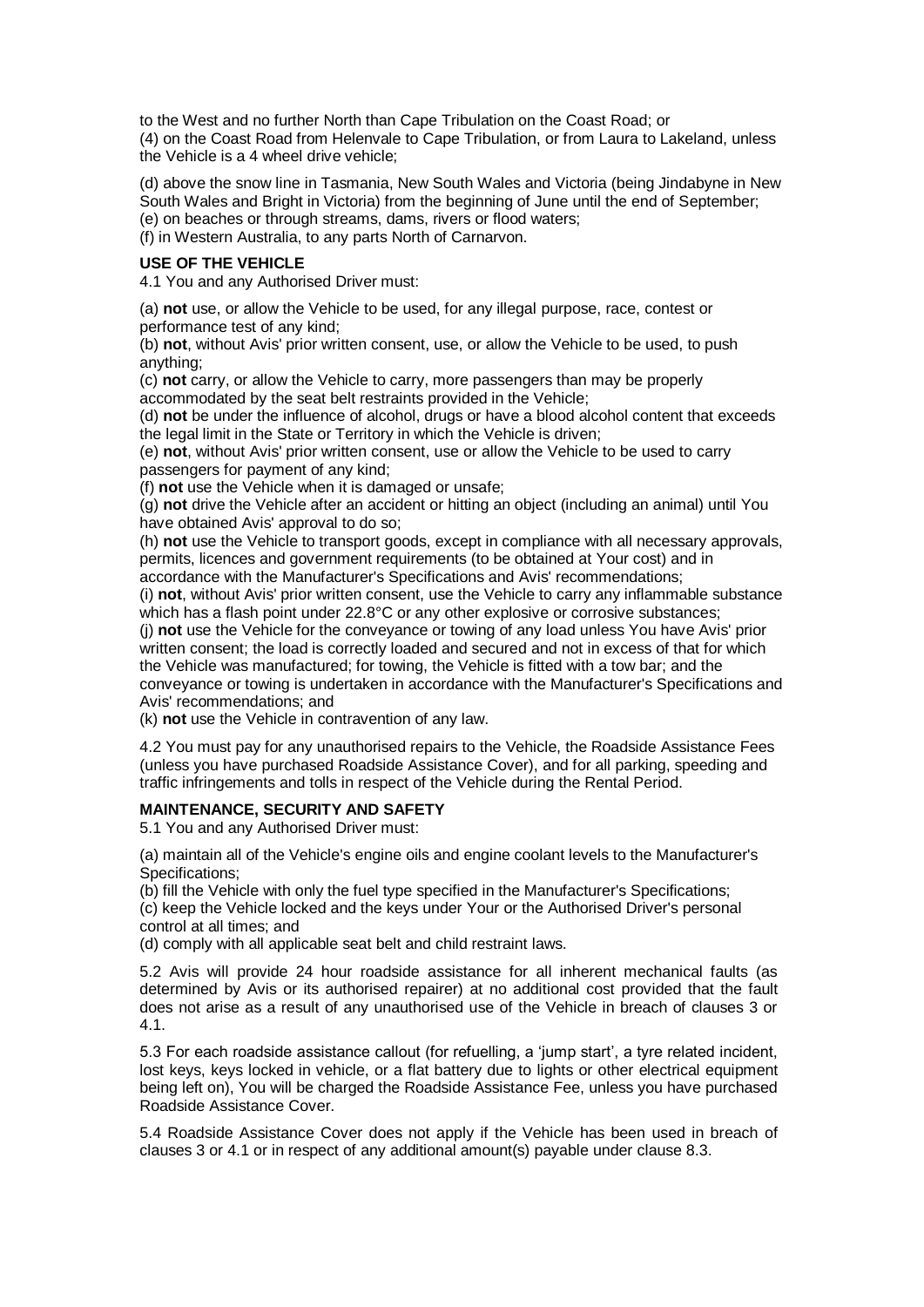5.5 You must not have repairs to the Vehicle carried out unless Avis authorises You to do so. Avis requires verification of the cost of repairs for reimbursement and GST purposes. You should obtain an original tax invoice/receipt to assist Avis. Avis will reimburse You for any repairs to the Vehicle authorised by it, provided that the cost of those repairs is verified. To the extent that Avis cannot verify the cost of repairs, Avis will not reimburse You.

### **RETURN OF VEHICLE**

6.1 You must return the Vehicle to Avis:

(a) to the place, on the date and by the time shown on the Rental Document; and (b) in the same condition as it was at the commencement of the Rental Period, fair wear and tear excepted.

6.2 If You tell Avis that You wish to return the Vehicle to a location other than that stated on the Rental Document, Avis will advise You of the amount of the 'one-way fee' that You will incur. If You do not tell Avis in advance, You must pay a 'one-way fee' of up to \$2 per kilometre (depending on the type of Vehicle and the distance travelled) to be determined and paid at the end of the Rental Period.

6.3 You must return the Vehicle to an Avis location during normal business hours. If You return the Vehicle later than the time shown on the Rental Document, You must pay all additional Rental Charges.

6.4 If:

(a) You return the Vehicle on a date, or at a time, or to a place other than that shown on the Rental Document; or

(b) You do not comply with any special conditions set out in the 'Rates' section on the Rental Document,

the rates shown on the Rental Document will not apply and You must pay the Avis standard rate for the Vehicle for the Rental Period.

6.5 Avis may request the immediate return of the Vehicle, or Avis may re-take the Vehicle without notice, if Avis reasonably suspects that:

(a) the Vehicle may be used for an unlawful purpose;

- (b) damage to the Vehicle, or injury to persons or property is likely to occur; or
- (c) the Vehicle will be involved in an industrial dispute.

6.6 Avis may re-take the Vehicle after written notice to You if:

(a) You do not return the Vehicle on the date and by the time shown on the Rental Document and You have not informed Avis of a new return date and time; or

(b) the credit limit on Your method of payment would be exceeded by the debiting of the Rental Charges for a requested extension of the rental of Your Vehicle.

6.7 You must pay Avis all Rental Charges for the period up to the return/re-taking of the Vehicle as well as any additional costs Avis incurs in re-taking the Vehicle.

### **FUEL**

7.1 You must fill the Vehicle only with the fuel type specified in the Manufacturer's Specifications.

7.2 If You do not select the 'Prepaid Fuel Option' (where available), and You return the Vehicle with less fuel than it had when You rented it, You must pay the Fuel Service amount per litre as set out on the Rental Document.

7.3 The fuel level of the Vehicle at the time You rent it and at the time You return it to Avis is determined by visual inspection by Avis of the Vehicle's fuel gauge.

## **LOSS DAMAGE WAIVER, DAMAGE AND LOSS OF PROPERTY**

8.1 Subject to this clause 8, You are liable:

(a) for the loss of, and all damage to, the Vehicle; and

(b) for all damage to the property of any person:

(i) which is caused or contributed to by You or any person You allow to drive the Vehicle; or (ii) which arises from the use of the Vehicle by You or any person You allow to drive the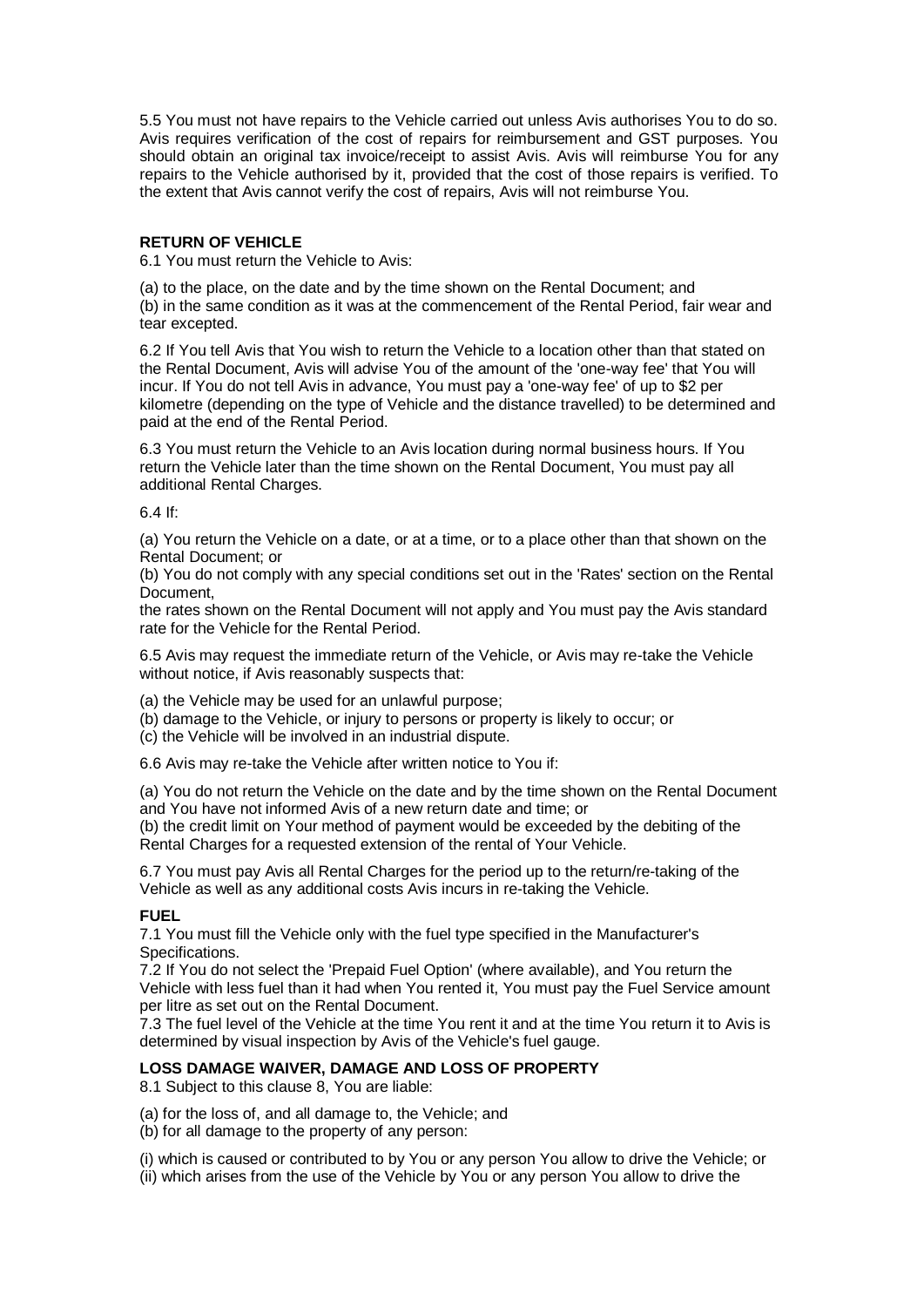Vehicle.

This clause 8 does not apply to any damage or loss for which Avis is liable to You under this Rental Agreement.

Remember that references to the 'Vehicle' include all of its parts, components, Accessories and contents (see the definitions of 'Vehicle' and 'Accessory' in clause 1).

8.2 Subject to clauses 8.3 and 8.4, Avis waives Your liability under clause 8.1 for damage to, or loss of, the Vehicle and will ensure that You and any Authorised Driver are entitled to be indemnified under the Avis Insurance Policy, if:

(a) You accept and pay for the Loss Damage Waiver option on the Rental Document (or if it is included in Your rate); and

(b) You pay the Excess Amount for each separate event involving:

(i) damage (including hail damage) to, or loss of, the Vehicle; or (ii) damage to the property of any third party which is caused by the use of the Vehicle by You or an Authorised Driver.

8.3 Additional amounts payable: In addition to Clause 8.2, **You must always pay to Avis the following costs and fees:**

(a) the cost of repairing any:

(i) Overhead Damage or Underbody Damage;

(ii) water damage to the Vehicle;

(iii) damage to the Vehicle or to the property of any third party caused by a breach of clause 3, 4.1 or 5;

(iv) damage to a tyre or an Accessory not attributable to normal wear and tear;

(v) damage to the Vehicle or to the property of any third party caused deliberately or recklessly by You, any other driver of the Vehicle or any passenger carried during the Rental Period;

(b) the cost of replacing, if lost or stolen, an Accessory; and

(c) if You have breached the Rental Agreement, a per day loss of revenue fee based on the estimated downtime of the Vehicle.

8.4

(a) For the purposes of this clause 8.4, **'Recovery Costs'** means, in relation to the loss of, or damage to, the Vehicle:

(1) any appraisal fees;

(2) any towing, storage and recovery costs; and

(3) an administrative fee reflecting the cost of making arrangements for repairs and towing and other administrative activities.

(b) If clause 8.2 or 8.3 applies, You must pay to Avis, or Avis may debit Your Account with, the Excess Amount at the time of loss of, or damage to, the Vehicle pending Avis' assessment of the loss and damage and, if applicable, the repair of the Vehicle, subject to Your right to a refund under clause 8.5(b).

(c) For the purposes of calculating any refund under clause 8.4(b), Avis will add the Recovery Costs to the amount of the costs of damage and repair to the Vehicle.

(d) If clause 8.3 applies, and if the total of the Recovery Costs and the costs and fees that You must pay under clause 8.3 is greater than the Excess Amount (with the difference being the 'Gap Amount'), You must pay to Avis, or Avis may debit Your Account with, the Gap Amount.

8.5 (a) Where You are required to pay Avis under this clause 8, the amount You must pay for any loss, damage, repair, cost or fee:

(1) may be reasonably determined by Avis; and

(2) in relation to damage to the Vehicle, is the lesser of the cost of repairs to the Vehicle or the market value of the Vehicle at the time of the damage.

(b) If the amount determined by Avis and paid by You under this clause 8.5 exceeds the final cost of the loss, damage or repair, Avis will refund the difference to You.

(c) Avis will provide details to You of the final cost of the loss, damage or repair on request by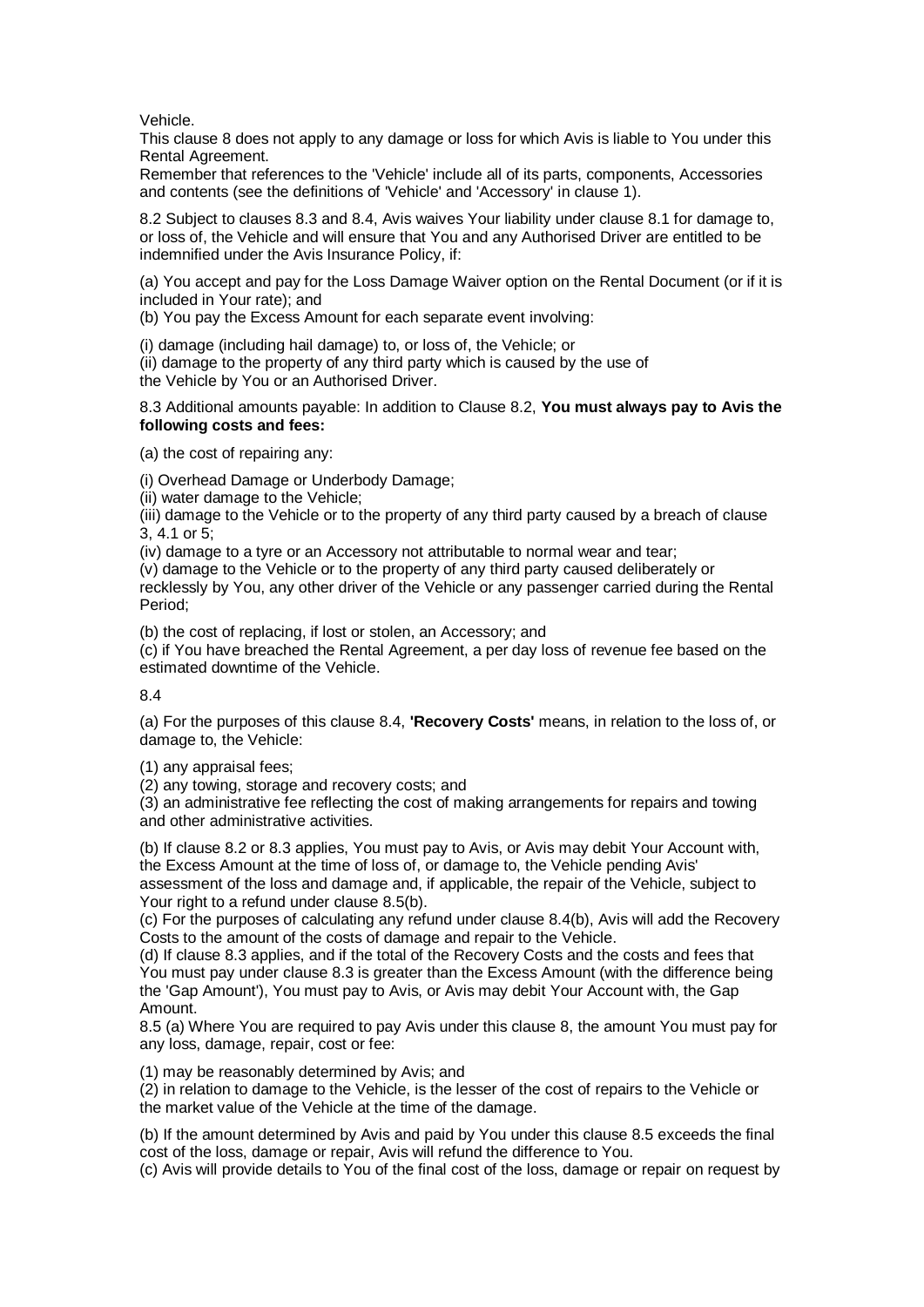You.

## **GREENHOUSE INITIATIVE**

9. If You make the optional contribution towards the Avis Greenhouse Initiative then Avis will pay the full amount of Your contribution towards that Initiative and its administration. That means that Avis will use up (or have used up on its behalf) a quantity of carbon credits from projects approved under the Greenhouse Friendly $\spadesuit$  Initiative of the Australian Government which will offset at least some of the greenhouse gases generated by Your use of the Vehicle. For more information on the Greenhouse Friendly $\bullet$  Initiative, visit its website at [www.climatechange.gov.au/greenhousefriendly.](http://www.climatechange.gov.au/greenhousefriendly)

## **CLAIMS AND PROCEEDINGS**

10.1 Where the use of the Vehicle by You, an Authorised Driver, or any other person results in an accident or claim ('**Incident**'), or where damage or loss is sustained to the Vehicle or the property of any third party, You must ensure that You or any Authorised Driver:

(a) promptly reports the Incident to the local police (if required by law);

(b) promptly reports the Incident in writing to Avis;

(c) does not, without Avis' prior written consent, make or give any offer, promise of payment, settlement, waiver, release, indemnity or admission of liability in relation to the Incident; (d) permits Avis or its insurer at its own cost to bring, defend, enforce or settle any legal proceedings against a third party in Your name in relation to the Incident;

(e) permits or ensures that Avis may claim in Your name or that of the Authorised Driver under any applicable Substitute Vehicle Insurance, and assist, and cause the Authorised Driver to assist, Avis in making such a claim, including assigning any right to claim under any Substitute Vehicle Insurance to Avis; and

(f) completes and furnishes to Avis within a reasonable time any statement, information or assistance which Avis or its insurer may reasonably require, including attending at a lawyer's office and at Court to give evidence.

10.2 Avis will meet Your reasonable out-of-pocket expenses in complying with clause 10.1(e) or 10.1(f).

10.3 If you do not comply with clause 10.1(b), and Avis is unable to investigate the Incident, Avis will debit all Rental Charges to Your Account pending receipt of Your report about the Incident.

# **PAYMENT**

11.1 At the end of the Rental Period, You must pay Avis:

(a) all Rental Charges:

(b) any amount paid or payable by Avis or You to any person arising out of Your use of the Vehicle or imposed on You or Avis by any government or other competent authority, (c) the replacement cost (as reasonably determined by Avis) for a lost or stolen Accessory; and

(d) any other amount for which You are liable to Avis under the Rental Agreement, in respect of a breach of the Rental Agreement or otherwise. Avis will provide details to You of any amount payable under this clause 11.1.

11.2 Each Rental Charge calculated and invoiced to You at the time of the return of the Vehicle is subject to subsequent verification by Avis. If a Rental Charge is to be adjusted, Avis will provide details to You if Avis has Your contact details.

11.3 The minimum charge You must pay for the rental of the Vehicle is an amount equivalent to:

(a) one day's rental at the 'daily rate' shown on the Rental Document (subject to clause 6.4); plus

(b) the amount payable for the number of kilometres driven during the Rental Period.

11.4 Distance charges are measured from the Vehicle's odometer.

11.5 You authorise Avis to charge all amounts payable to Avis under the Rental Agreement to Your Account.

11.6 Avis will pay, within a reasonable time, any refund due to You by such method as Avis may reasonably choose.

11.7 If You fail to pay any amount due under or in connection with the Rental Agreement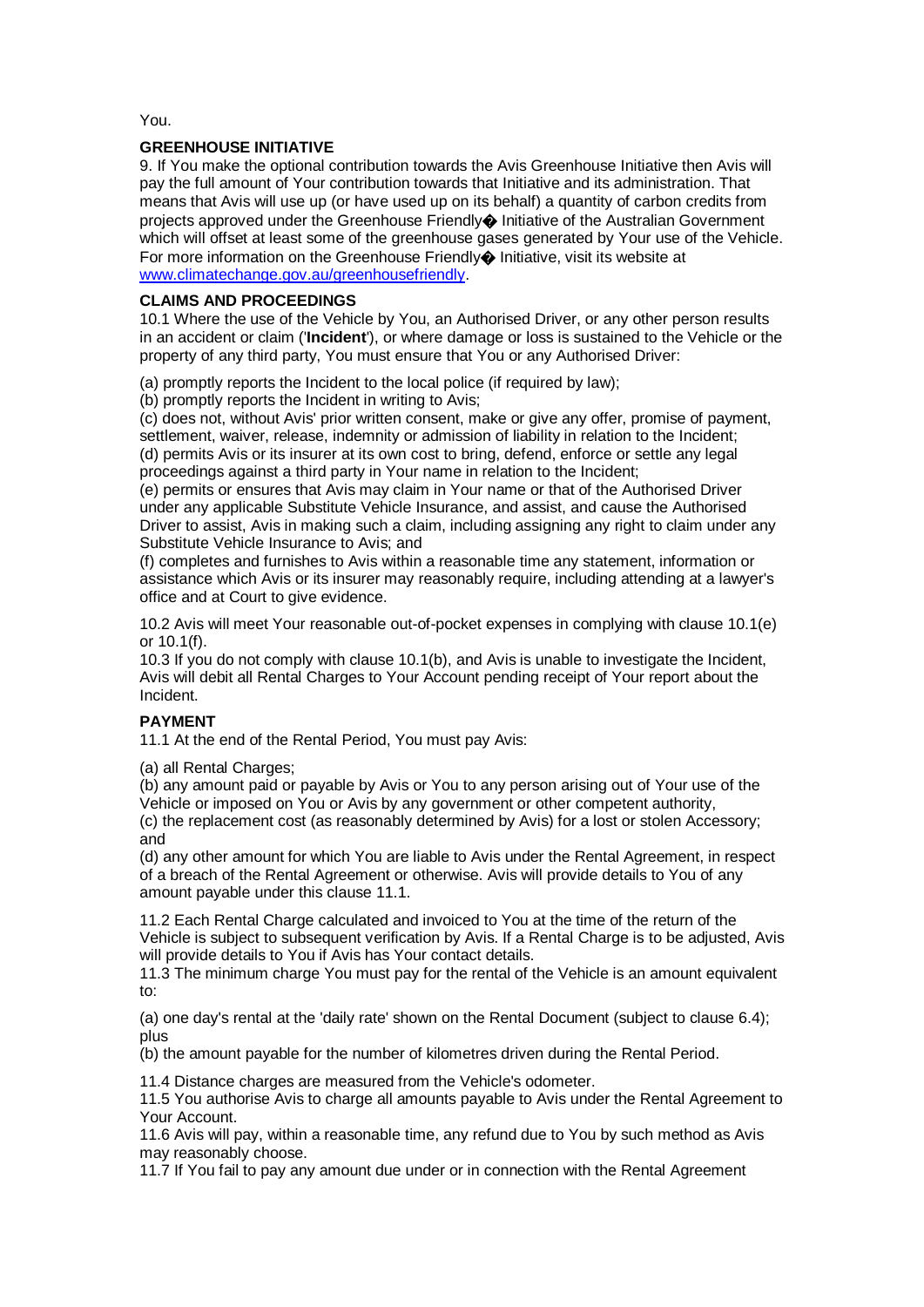within 14 days of the date by which You were required to pay the amount, You must also pay Avis:

(a) interest at 10% per annum (compounded daily) on the amount from the expiry of 14 days from the date on which You were required to pay the amount to the date of payment; and (b) on and as demanded, Avis' Collection Costs including interest on Avis' Collection Costs calculated in accordance with clause 11.7(a) from the date of demand.

## **TERMINATION**

12.1 Either party may terminate the Rental Agreement at any time if the other party commits a material breach of the Rental Agreement.

12.2 Subject to clauses 6.2, 6.3, 6.4 and 11.3, You may terminate the Rental Agreement at any time by returning the Vehicle to Avis.

### **PROPERTY IN VEHICLE**

13 Unless Avis or an Avis employee acting in the course of their employment is negligent, Avis is not liable to any person for any loss of, or damage to any property:

- (a) left in the Vehicle after its return to Avis; or
- (b) stolen from the Vehicle or otherwise lost during the rental.

### **AVIS AUSTRALIA PRIVACY NOTICE**

We at Avis Australia recognise the importance of protecting your personal information. This notice explains how the Avis Group (see 'About Avis' below) protects your privacy and summarises how it collects, uses and discloses personal information about you. For our full Privacy Policy please see [www.avis.com.au](http://www.avis.com.au/) or contact us to request a copy.

This notice applies to personal information we hold about you in Australia only. Because the Avis Group operates a vehicle rental system in many countries, your personal information will also be held in and accessible by Avis Group staff located in other countries.

### **ABOUT AVIS**

'Avis Australia' is the trading name of W.T.H. Pty Limited ABN 15 000 165 855 **(WTH)** which is a subsidiary of Avis Rent A Car System, LLC., located in the United States. These companies are part of the Avis Group. Through these companies, and their subsidiaries and licensees, the Avis Group manage thousands of Avis car rental locations around the globe. For this Notice, **Avis Australia**, **we**, **us** or our means WTH and its Avis licensees; **Avis Group** means all Avis companies and licensees world wide.

### **WHAT PERSONAL INFORMATION DOES AVIS AUSTRALIA COLLECT ABOUT ME AND HOW DOES IT COLLECT IT?**

When you rent a vehicle from Avis Australia, we need to collect certain information from you. The service you use will determine what information we collect from you. That information may include your name, contact details, date of birth, driver's licence number, payment details, referees, company name and employee number.

We may collect information about you from you or through a travel agent, a corporate program, one of our partner programs or through a credit reporting agency. You can choose not to provide some of your personal details but this may prevent us from providing our services to you or limit our ability to provide you with the level of service that you would normally expect from us.

# **HOW IS MY PERSONAL INFORMATION USED OR DISCLOSED BY AVIS AUSTRALIA?**

We may use and disclose your personal information for the following purposes:

### **General purposes**

### **We use your personal information to:**

- provide the services that you request;
- do all things necessary to administer those services;
- research, develop, manage, protect and improve our services;
- conduct customer satisfaction surveys and inform you of improvements to our services; and
- maintain and develop our software and other business systems.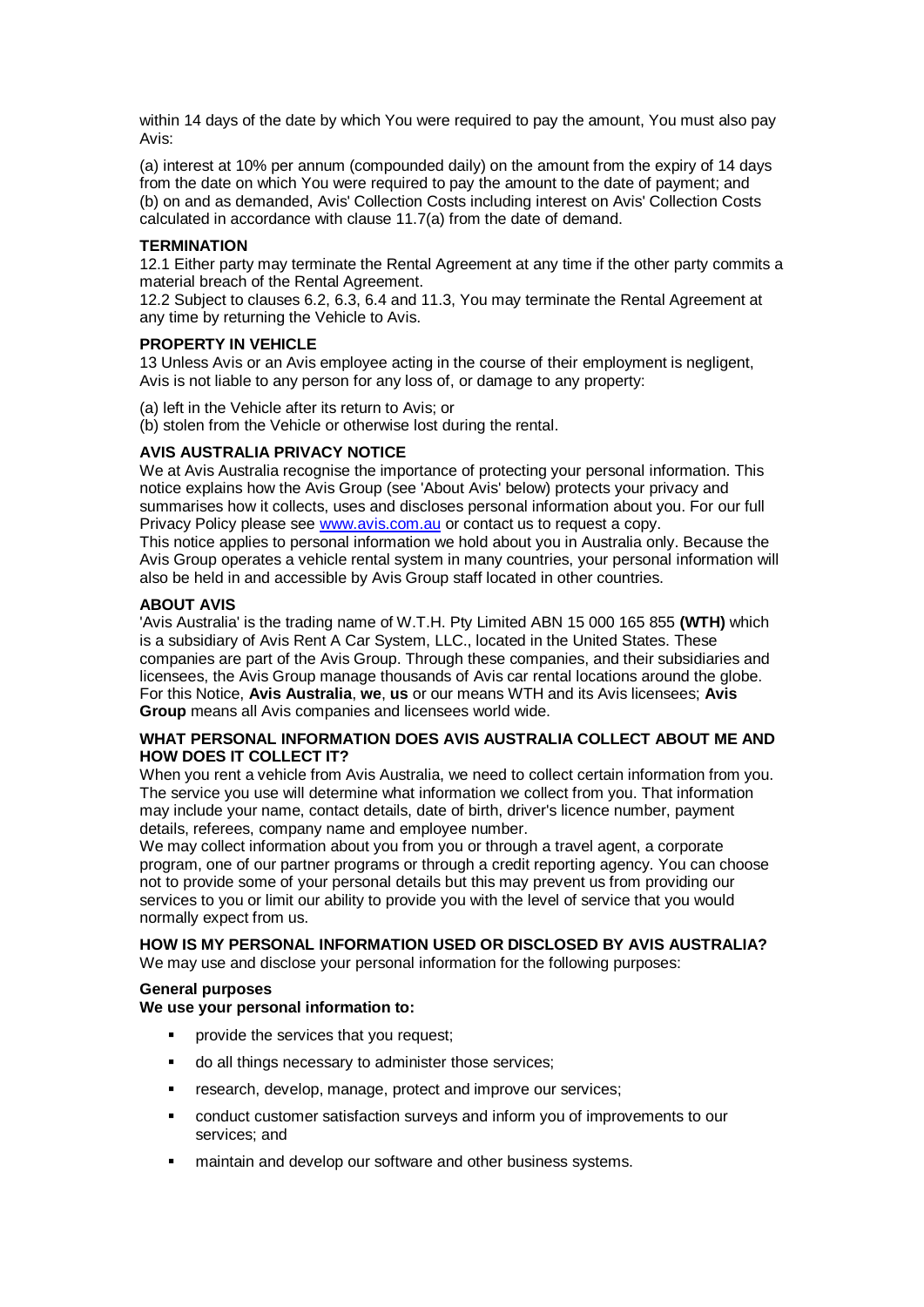## **Disclosure to third parties**

### **We may disclose your personal information to third parties around the world including:**

- other members of the Avis Group;
- your company or organisation if you use our services under a corporate account;
- one of our program partners if you are a member of their frequent traveller program and you have asked us to send them details of your Rental Agreement with us;
- our contracted service providers (including our market research company and our mail house);
- credit card providers;
- credit reporting agencies (see 'Payment default' below) and fraud checking agencies;
- debt collection agencies, if you default in payment of amounts owed to us;
- councils, government and private organisations responsible for the processing of traffic related infringements;
- **in relation to an accident or claim, insurers, the police and other persons involved in** the accident or claim;
- **driver licensing authorities; and**
- government, regulatory and law enforcement agencies where the disclosure is required or authorised by law.

### **Use or disclosure for direct marketing purposes**

We may use and disclose your personal information to offer you products and services provided by the Avis Group. We may also use your personal information to offer you products and services provided by companies participating in Avis partner programs. We may continue to provide these offers to you by email, telephone, fax or any other form of communication until you opt out. You can opt out by indicating your preference on Your Enrolment Profile or by contacting us.

### **Payment default**

If you default in the payment of any rental fees or charges to us, we may give information about you to a credit reporting agency for some or all of the following reasons: to obtain a credit report about you; to allow the credit reporting agency to create or maintain a credit information file about you; and to list your default and the debt on that credit information file. The information is limited to the types of information that may be disclosed under the Privacy Act 1988 (Cth) and may include limited identity particulars; the fact that you owe us money; payment defaults over 60 days for which debt collection action has started; confirmation if those disclosed payment defaults are rectified; our opinion if we consider that you have committed a serious credit infringement (that is, acted fraudulently or shown an intention not to comply with your contractual obligations).

### **Disclosures outside of Australia**

When you provide us with your personal information, we will enter your details into the centralised Avis Group databases which are located and maintained by the Avis Group and its technology service providers (at the date of this Notice) in the United States. Depending on how you use our services, your personal information may be accessed by Avis Group personnel.

Some of the countries that the Avis Group operates in have privacy laws with general application to the private sector; other countries, including the United States, may not. When you rent a vehicle from Avis Australia, you accept that we are not required to ensure that recipients of your personal information outside Australia comply with Australian privacy laws.

## **WHO CAN I CONTACT FOR FURTHER INFORMATION?**

If you have any privacy questions or concerns, or wish to exercise your right to access or correct your personal information (subject to exceptions under privacy laws), you can contact our Privacy Officer as follows:

**By mail:** Level 2, 15 Bourke Road, Mascot NSW 2020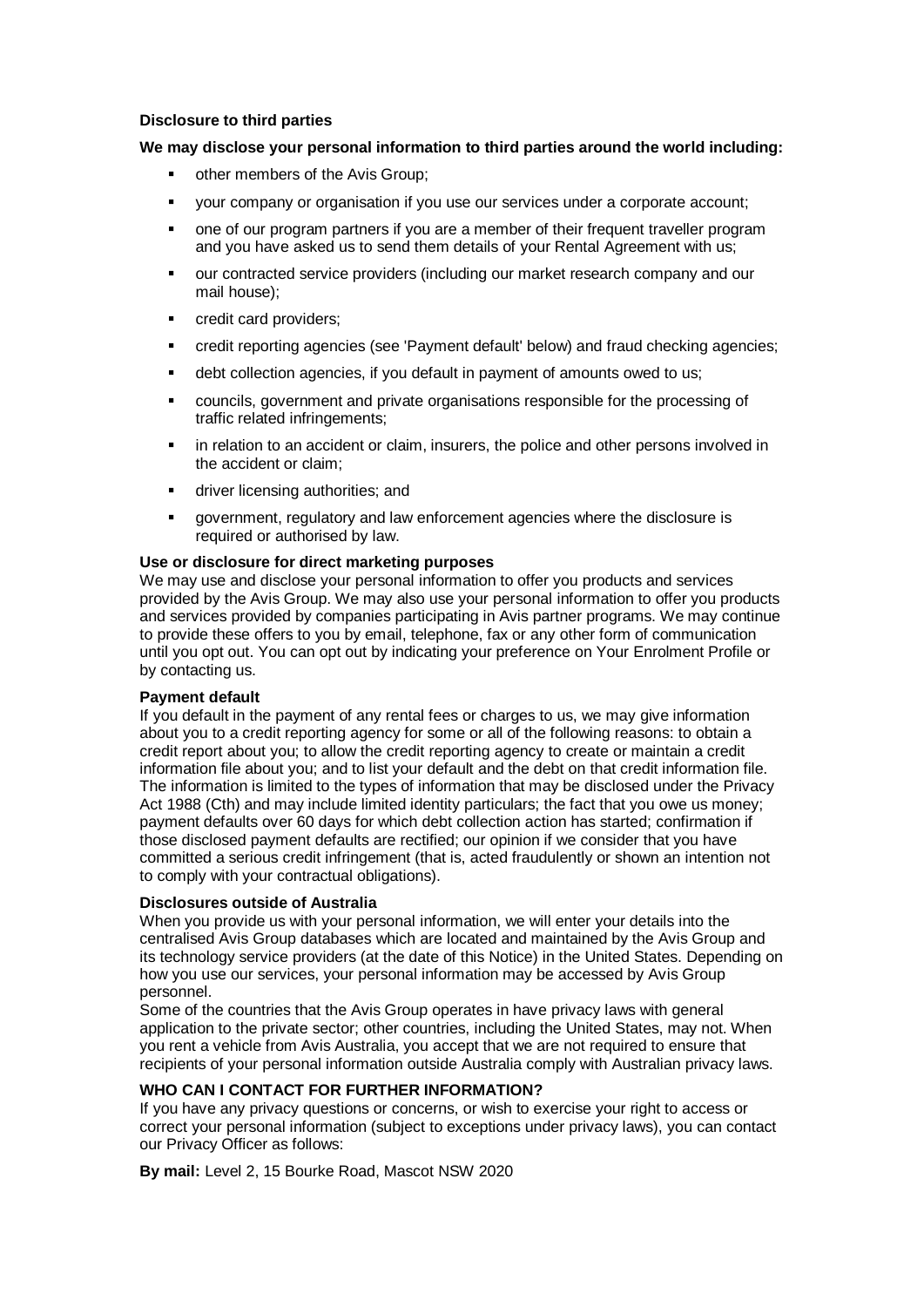**By fax**: 02 9353 9017 **By telephone:** 02 9353 9033 **By e-mail:** [customer.service@avis.com.au](mailto:customer.service@avis.com.au)

If you are not satisfied with the way in which we handle your enquiry, you can call the Office of the Australian Information Commissioner on 1300 363 992.

Laste updated 14 March 2011.

## **RTA E-TOLL FACILITY TERMS AND CONDITIONS FOR THE AVIS PREFERRED SERVICE**

The Roads and Traffic Authority of New South Wales (ABN 64 480 155 255) **(RTA)**, through Avis as RTA's agent, offers an E-Toll Facility to You on these RTA Terms and Conditions.

At the time of rental of the Vehicle from Avis, You accept, and agree to be bound by, these RTA Terms and Conditions.

## **1. Your E-Toll Facility**

(a) Your E-Toll Facility is provided by the RTA to You to enable You to pay Tolls and Fees relating to the E-Toll System in accordance with these RTA Terms and Conditions. (b) In order to use Your E-Toll Facility, You or Your Authorised Driver must travel in an Electronic Tolling Lane.

(c) You remain responsible at all times for the acts and omissions of any Authorised Driver, any other person using the Vehicle or any Authorised Representative using or operating Your E-Toll Facility, including for any Tolls and Fees they incur.

(d) A Tag may be installed in the Vehicle as part of the E-Toll Facility. The Tag is the property of the RTA. You must not use any other tag in the Vehicle or register for any other electronic or video tolling product in relation to the Vehicle. If You do use another tag or electronic or video tolling product, You will still be charged Tolls and Fees by the RTA under these RTA Terms and Conditions and You may be charged other amounts by the provider of the other tag or electronic or video tolling product used.

## **2. Payments, fees and charges in connection with Your E-Toll Facility**

(a) You must pay the following amounts to the RTA in connection with the use of Your E-Toll Facility:

(i) all Tolls (it is Your responsibility to be aware of all Tolls payable in connection with the use of a toll road);

(ii) the Service Fee for each calendar day on which the Vehicle incurs a Toll using Your E-Toll Facility;

(iii) a Processing Fee in the circumstances described in clause 5(b);

(iv) a Dishonour Fee in the circumstances described in clause 3(c); and

(v) any other costs reasonably incurred by the RTA in enforcing its rights under these RTA Terms and Conditions, including any fees or charges imposed by a third party on the RTA where You have refused or failed to pay any amount under these RTA Terms and Conditions.

(b) You acknowledge that if You fail to pay any Tolls or Fees as required by these RTA Terms and Conditions, the RTA may refer that failure to a Credit Reporting Agency. (c) You acknowledge that part of the Service Fee is paid to Avis.

### **3. Payment methods and authority**

Payment by Nominated Card

(a) If You are using a Nominated Card to pay for the rental of the Vehicle or have otherwise provided a Nominated Card for the payment of Tolls and Fees, You:

(i) promise to the RTA that You are authorised to use the Nominated Card to meet Your payment obligations under these RTA Terms and Conditions; and

(ii) authorise the RTA to debit amounts from, or credit funds to, the Nominated Card in respect of Tolls and Fees and other amounts payable to, or from, the RTA under these RTA Terms and Conditions.

(b) RTA will debit Tolls and Fees from the Nominated Card as soon as practicable after the relevant Tolls and Fees are incurred or, where applicable, notified to the RTA by a toll road operator.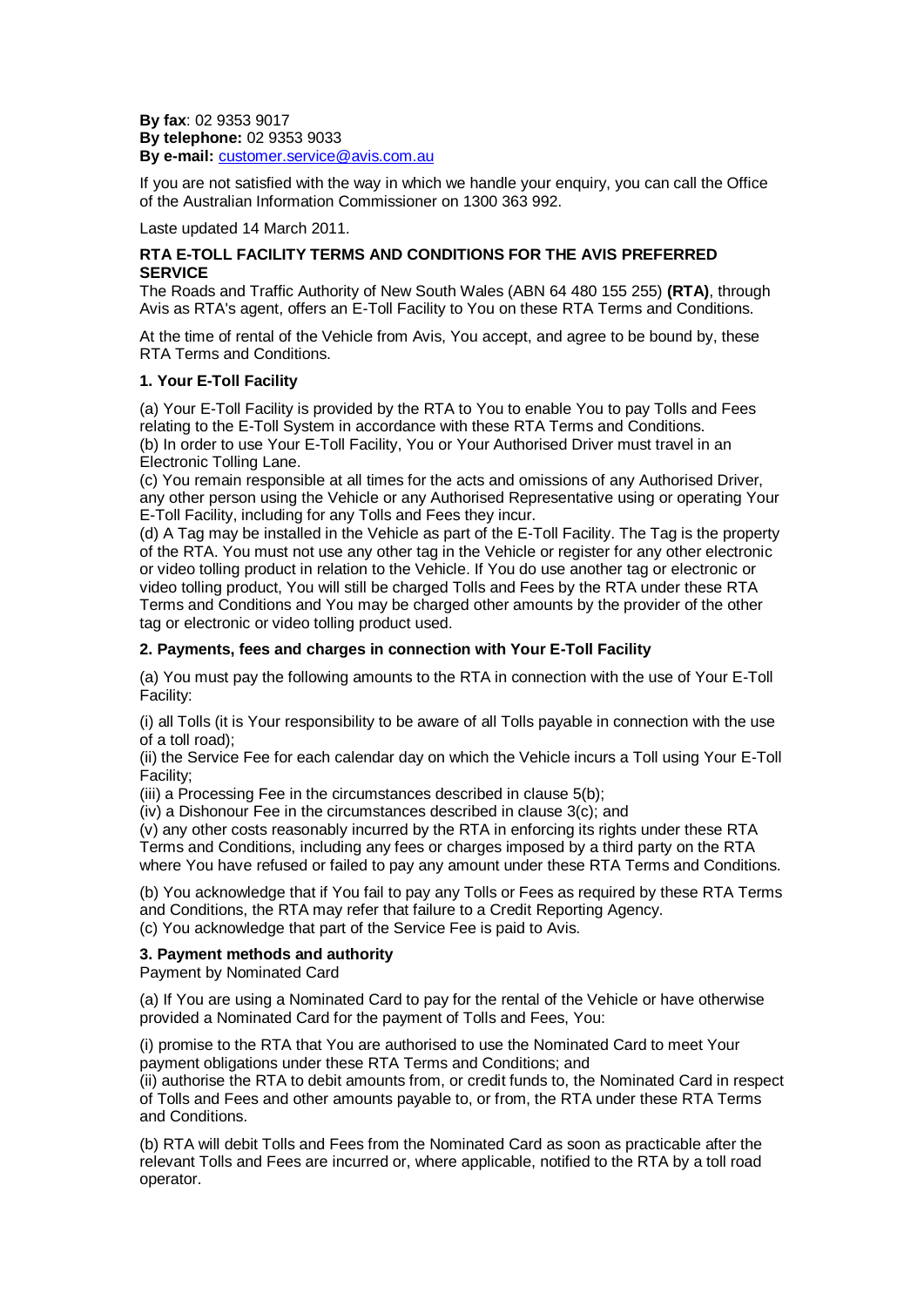(c) If:

(i) there are insufficient funds available in the Nominated Card to meet Your payment obligations under these RTA Terms and Conditions; or

(ii) a transaction on the Nominated Card is declined for any reason, save for:

(A) the negligence of, or wilful misconduct by, the RTA or any of its officers, employees or agents; or

(B) an RTA systems error,

You will be charged a Dishonour Fee by the RTA and You (or, if relevant, the Nominated Card Holder) may be charged fees, charges and interest by Your financial institution or, if relevant, the financial institution of the Nominated Card Holder.

(d) You must ensure that You immediately provide the RTA with details for an alternative Nominated Card, which can be used to meet Your obligations under these RTA Terms and Conditions, and an authority for the RTA to debit the alternative Nominated Card, if:

(i) the existing Nominated Card is cancelled, suspended or is otherwise not useable; or (ii) the existing Nominated Card Holder cancels Your authorisation to use the existing Nominated Card.

Payment by Your RTA Charge Account Holder

(e) If You are using an Avis Australia Charge Account to pay for the rental of the Vehicle:

(i) You promise to the RTA that You are authorised to incur Tolls and Fees and to have those Tolls and Fees debited to the RTA Charge Account; and

(ii) the RTA will issue Your RTA Charge Account Holder with a monthly invoice recording all Tolls and Fees incurred or, where applicable, notified to the RTA by a toll road operator.

(f) You must immediately provide the RTA with updated or alternate payment method details if the RTA Charge Account is cancelled or altered or if You are no longer authorised to incur Tolls and Fees on that RTA Charge Account.

### **4. Errors in charging Tolls and Fees**

(a) If the RTA incorrectly credits You with, or pays to You, an amount in connection with Your E-Toll Facility the RTA may recover that amount from You provided that the RTA has given You 10 days prior written notice of its intention to do so.

(b) The RTA will pay, within a reasonable time, any refund due to You in connection with Your E-Toll Facility by such method as RTA may reasonably choose.

### **5. E-Toll Facility Transaction Summary**

(a) You may view a Transaction Summary without charge at any time by logging on to www.rta.nsw.gov.au/rentalcars.

(b) If You request that we provide a Transaction Summary to You, You will be charged the applicable Processing Fee for the method of delivery elected by You (if that method is stated to be available).

### **6. Lost, stolen or malfunctioning Tags**

(a) You must immediately inform Avis if either of the following occur:

(i) the Tag is lost or stolen or You become aware that the Tag malfunctions or is in any way defective; or

(ii) the Vehicle is lost or stolen.

(b) If You inform Avis that the Tag is malfunctioning or is in any way defective, Your E-Toll Facility will still enable You to use the E-Toll System and to pay Tolls and Fees in accordance with these RTA Terms and Conditions and You will continue to be liable for Tolls and Fees. (c) If the Tag or the Vehicle is lost or stolen and You have immediately informed Avis, You will not be liable for Tolls and Fees incurred by that Tag or Vehicle from the time that You have informed Avis.

## **7. GST**

(a) Unless otherwise indicated, all Tolls and Fees are inclusive of GST.

(b) If GST is stated as not to be inclusive, You are liable for any GST payable.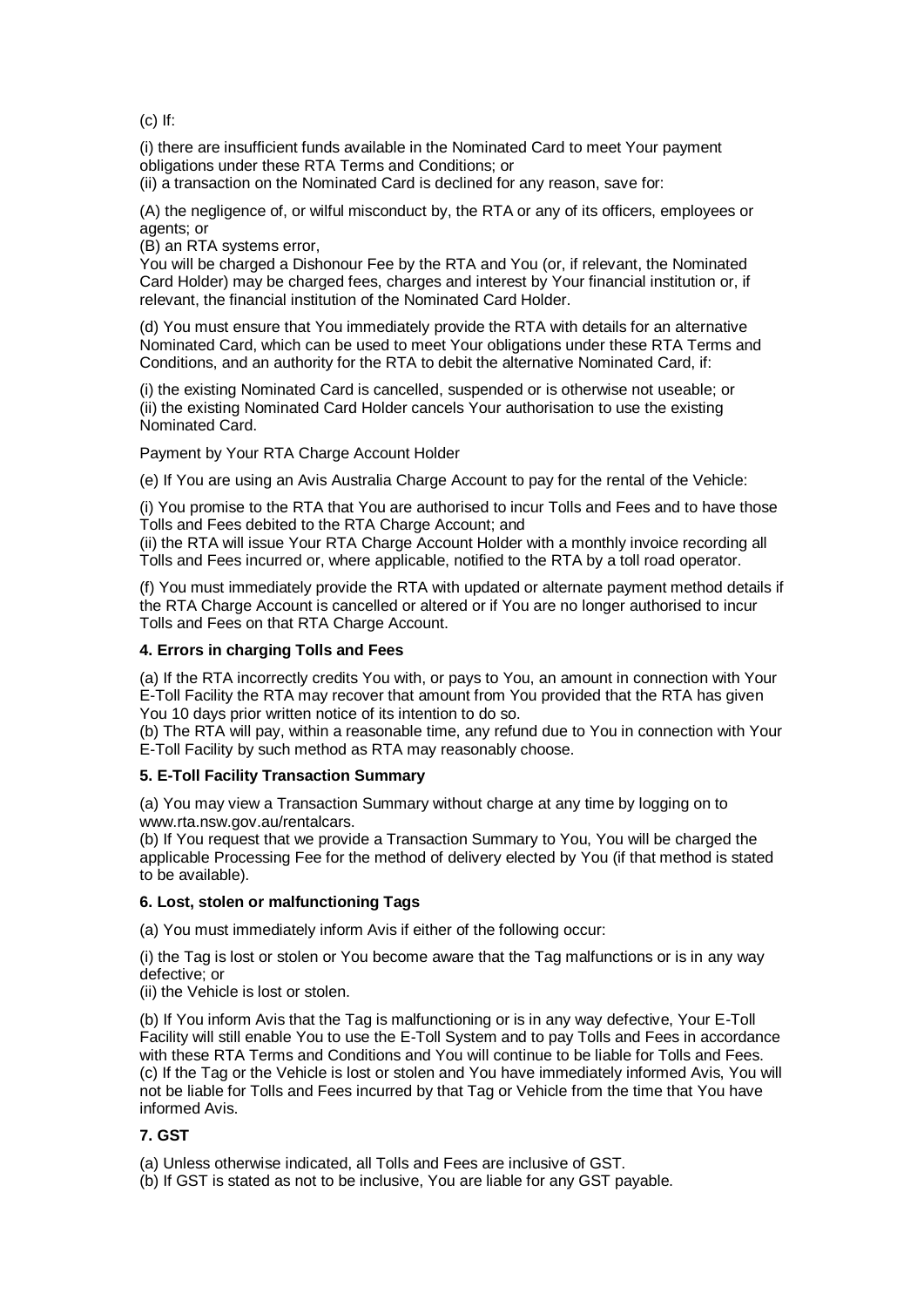## **8. General**

(a) New South Wales laws govern these RTA Terms and Conditions.

(b) Unless agreed otherwise, if You, an Authorised Driver or Authorised Representative need to notify the RTA of any matters or make a request in relation to Your E-Toll Facility, it must be made in writing by mail, email or facsimile. All notice details are contained on www.rta.nsw.gov.au/rentalcars or You may call 131 865. Notification is effective only upon the RTA's receipt of written confirmation.

### **9. Amendment**

The RTA may vary these RTA Terms and Conditions from time to time. The terms and conditions governing Your E-Toll Facility during Your rental of a Vehicle will be the RTA Terms and Conditions applicable at the time of Your rental as posted on the Avis website (www.avis.com.au) at that time. You can access a copy of the RTA Terms and Conditions at any time from the Avis website or you can request (during (Sydney) business hours) the RTA to send you a copy of this document free of charge (telephone 131 865).

### **10. Definitions**

In these RTA Terms and Conditions, except where the context otherwise requires:

"**Authorised Driver**" has the same meaning given to that term in Your Rental Agreement. "**Authorised Representative**" means an individual who is 18 years or older and who is authorised by You to use and access Your E-Toll Facility.

"**Avis**" means W.T.H. Pty Limited ABN 15 000 165 855 trading as 'Avis Australia' or, where applicable, an independent Avis Rent A Car System licensee.

"**Avis Australia Charge Account**" means the charge account established by Your RTA Charge Account Holder with Avis.

"**Credit Reporting Agency**" means a corporation that carries on a credit reporting business. "**Dishonour Fee**" means:

(a) in relation to payment by a Nominated Card, a fee of \$1.15;

(b) in relation to payment by cheque, a fee of \$20.00; and

(c) in relation to payment by money order, a fee of \$25.00.

"**Electronic Tolling Lane**" means a Tolling Lane which is designated as permitting the payment of Tolls by electronic means.

"**E-Toll Facility**" means the facility described in clause 1(a).

"**E-Toll System**" means the entire system relating to electronic tolling operated by the RTA, any operator of a toll road or any Tag Issuer or Pass Issuer.

"**Fees**" means each of the fees and costs (and any taxes applicable to them) described in clauses 2(a)(ii) - 2(a)(v) inclusive of these RTA Terms and Conditions.

"**GST**" has the same meaning as in A New Tax System (Goods and Services Tax) Act 1999 (Cth).

"**Nominated Card**" means the valid credit card nominated by You as the source of payment for all Tolls and Fees.

"**Nominated Card Holder**" means a person other than You who holds a Nominated Card. "**Pass Issuer**" means a toll road operator that uses the E-Toll System and issues, or an entity that does not operate a toll road but issues, passes or other electronic or video tolling products for the purpose of the E-Toll System.

"**Processing Fee**" means in relation to a Transaction Summary delivered:

(a) by mail, a fee of \$5.00; or

(b) by email, a fee of \$2.20.

"**Rental Agreement**" means the 'Australian Terms and Conditions' contained in the 'Worldwide Terms and Conditions' for the Avis Preferred Service which are applicable at the time of Your rental of the Vehicle as posted on the Avis website (www.avis.com.au) and which govern the rental of a Vehicle by a member of the Avis Preferred Service.

"**RTA Charge Account**" means the charge account established by Your RTA Charge Account Holder with RTA.

"**RTA Terms and Conditions**" means these RTA E-Toll Facility Terms and Conditions for the Avis Preferred Service as varied from time to time in accordance with clause 9. "**Service Fee**" means a fee of \$2.20.

"**Tag**" means the RTA device installed in the Vehicle to enable the payment of Tolls by electronic means.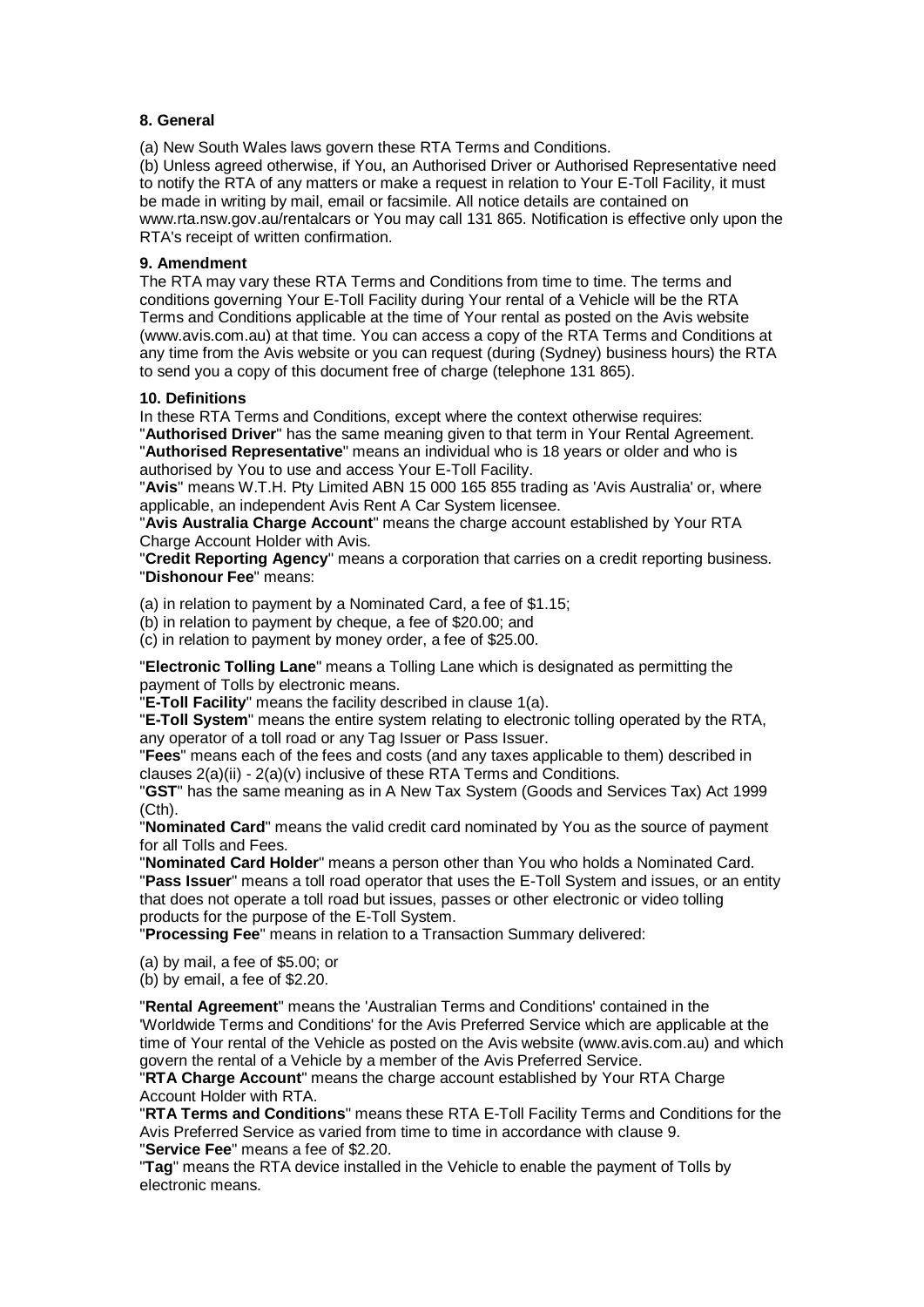"**Tag Issuer**" means a toll road operator who uses the E-Toll System and issues tags, or an entity that does not operate a toll road but issues tags for the purpose of the E-Toll System. "**Toll**" means all toll charges or other fees and charges imposed by the operator of a toll road for, or taxes payable in respect of, each Trip taken by the Vehicle during the period in which You have hired the Vehicle.

"**Tolling Lane**" means a lane on a toll road at a toll collection point.

"**Tolls and Fees**" means all Tolls and Fees and any other payments, amounts or charges referred to in these RTA Terms and Conditions.

"**Transaction Summary**" means a summary of the transactions (including the Tolls and Fees incurred) on Your E-Toll Facility.

"**Trip**" means the driving of a Vehicle past a toll collection point.

"**Vehicle**" has the same meaning given to that term in Your Rental Agreement.

"**You**" or "**Your**" refers to the person(s) who have agreed to be bound to these RTA Terms and Conditions and with whom the Rental Agreement is made.

"**Your RTA Charge Account Holder**" means the person which has entered into an agreement with the RTA for the payment of the Tolls and Fees during the rental of a Vehicle.

#### **11. Interpretation**

(a) Headings are for convenience only and do not affect interpretation. Any use of the singular includes the plural and the converse applies. A gender includes all genders.

(b) Any reference to **dollars** and **\$** is to Australian currency.

(c) The word **includes** in any form is not a word of limitation.

(d) A reference to a person includes any type of entity or body of persons, whether or not it is incorporated or has a separate legal identity.

### **RTA PRIVACY CONSENT AND AGREEMENT FOR THE AVIS PREFERRED SERVICE**

RTA is required to comply with Privacy Laws and other road transport, driver licensing and vehicle registration legislation when dealing with any Personal Information, including E-Toll Information.

This document contains consents and promises from You in relation to E-Toll Information collected from You and from third parties to enable RTA and others to collect, use and disclose it for Permitted Purposes. You are not required by law to provide E-Toll Information to RTA, but if You do not, RTA will not be able to provide the E-Toll Facility to You. Your Personal Information will be held by the RTA at Level 3, Octagon Building, 99 Phillip Street Parramatta or at any new or additional address or addresses disclosed in RTA's privacy policy from time to time.

The RTA's privacy policy, which explains our privacy practices including how to make an application to access or correct information about You or a complaint, and our complaints handling processes, is available at:<http://www.rta.nsw.gov.au/aboutus/privacy/index.html> or (02) 8588 4981.

The RTA may vary this document from time to time. The terms of the RTA Privacy Consent and Agreement for the Avis Preferred Service governing Your E-Toll Facility during Your rental of a Vehicle will be the version applicable at the time of Your rental as posted on the Avis website [\(www.avis.com.au\)](http://www.avis.com.au/) at that time. You can access a copy of the RTA Privacy Consent and Agreement for the Avis Preferred Service at any time from the Avis website or you can request (during Sydney business hours) the RTA send you a copy of this document free of charge (telephone (02) 8588 4981).

#### **Consents given by You**

1. In exchange for RTA providing the E-Toll Facility, You consent to and authorise: 1.1 collection of E-Toll Information by any Authorised Information Recipient from any person (including from Avis and from video and/or camera surveillance of toll roads conducted by RTA or third parties for traffic management or toll violation enforcement purposes);

1.2 use and disclosure of E-Toll Information by and to Authorised Information Recipients for the Permitted Purposes;

1.3 disclosure of E-Toll Information in online accounts accessible to any person with access to Your Agreement Number and surname; and

1.4 disclosure of E-Toll Information to persons outside Australia for the Permitted Purposes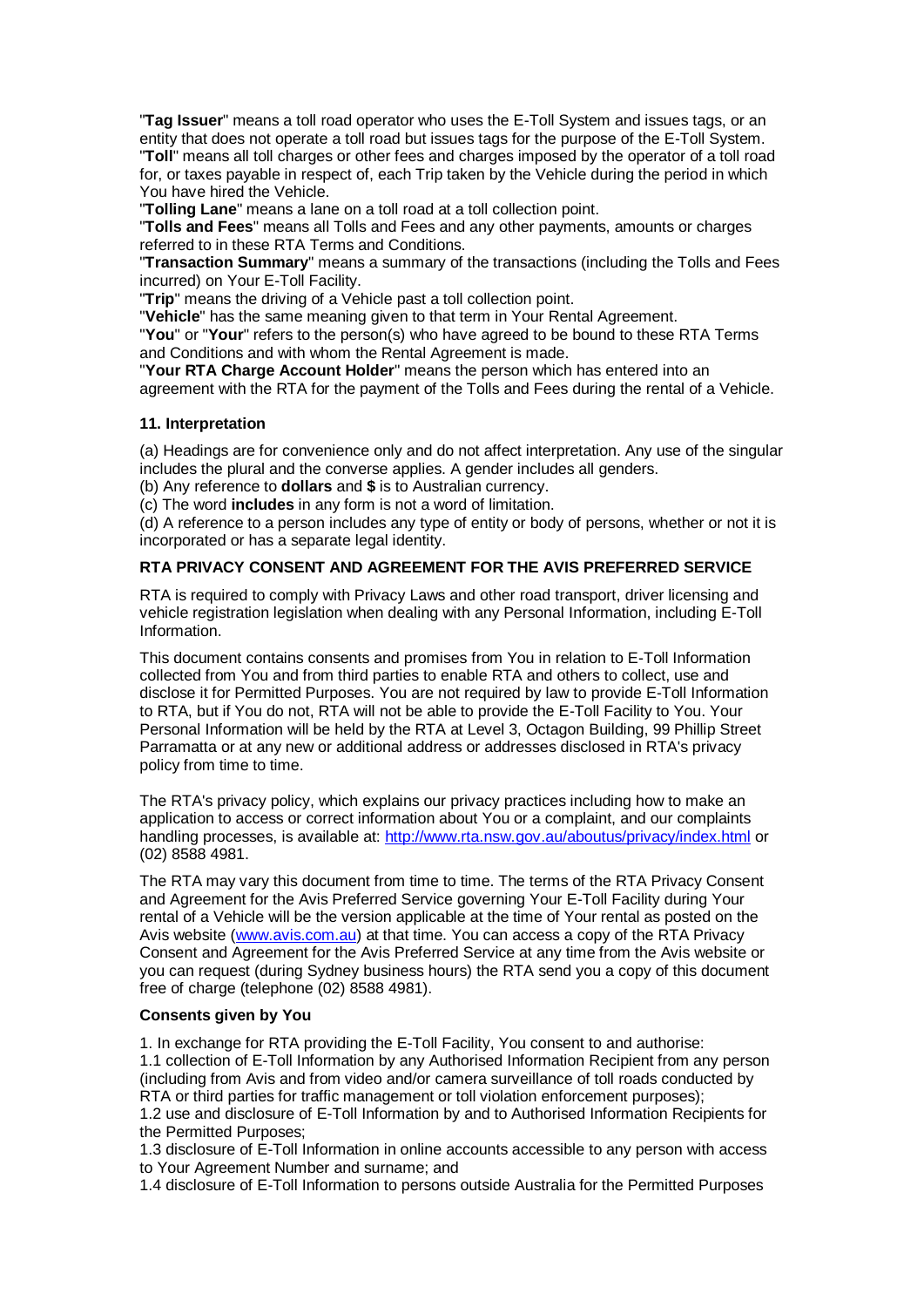on the basis that RTA is not required to ensure that any overseas recipient complies with the Privacy Laws.

## **Promises made by You**

2. You promise that:

2.1 prior to disclosing any information to RTA or Avis about an Individual, You have obtained their consent to the matters in clause 1; and

2.2 all information You provide to RTA about You or any Individual is or will be accurate, complete and up-to-date, and will not be false or misleading.

### **Definitions**

"**Agreement Number**" means a unique agreement number provided to You by Avis or by RTA in connection with the Rental Agreement.

"**Associated Contractors**" means RTA's suppliers, agents, distributors and contractors in relation to any Permitted Purposes.

"**Authorised Information Recipient**" means RTA, Avis, and each Authorised Driver, Authorised Representative and Intended Recipient.

"**Clearing House**" means any person who operates a clearing house for operators of toll roads, or Tag Issuers or Pass Issuers or any combinations of these.

"**Enrolment Profile**" means Your current enrolment profile for renting Vehicles under the Avis Preferred Service as notified in writing to Avis from time to time.

"**E-Toll Information**" means any information relating to You or Your E-Toll Facility, Vehicle, the location of a Tag or Vehicle at any time, the direction of travel, or video and/or camera surveillance operated at toll roads. E-Toll Information may include Personal Information about:

(a) You; or

(b) any Individual,

including a name, address, phone number, email address, drivers licence number, date of birth, Vehicle hire and usage information, billing or financial information, Enrolment Profile, Rental Agreement, Nominated Card, Avis Australia Charge Account, RTA Charge Account and other Personal Information contained in video and/or camera surveillance of toll roads for traffic management or toll violation enforcement purposes conducted by RTA or obtained by RTA from third parties.

"**Individual**" means any individual, including any Authorised Driver, Authorised Representative, Nominated Card Holder and Your RTA Charge Account Holder.

"**Intended Recipients**" means the following parties both within and outside NSW: (i) Credit Reporting Agencies; (ii) Associated Contractors; (iii) Tag Issuers; (iv) Pass Issuers; (v) any bank, financial institution or Clearing House; (vi) RTA's professional advisers including legal advisers, accounting advisers and other professional advisers; (vii) driver licensing and vehicle registration agencies, law enforcement agencies, public revenue authorities, road safety authorities and solicitors in relation to motor vehicle accidents; (viii) owners and other operators of toll roads; and (ix) persons providing services to any of the entities set out in (i) to (viii).

"**Permitted Purposes**" means any one or more of:

(a) facilitating the use of and carrying out functions and activities relating to:

(i) tolls and their enforcement; (ii) the E-Toll System; (iii) any cashback system; (iv) Your E-Toll Facility and Tags; (v) verification of Your Rental Document (including verifying the details of a Nominated Card Holder or Your RTA Charge Account Holder); (vi) obtaining feedback about the E-Toll System and Your E-Toll Facility; and (vii) analysing information relating to traffic conditions, travel times and road usage and disclosing aggregate information (including to the public);

(b) auditing of the E-Toll System; (c) law enforcement; (d) the enforcement of a law imposing pecuniary penalty;

(e) the protection of the public revenue; (f) road safety; (g) release of information to solicitors acting as agents for their clients in relation to motor vehicle accidents where RTA is compelled to do so by a court order; (h) obtaining advice and professional services on a confidential basis; (i) market research and statistical analysis; (j) other purposes related or incidental to the purposes listed above; and (k) such other purposes as are permitted by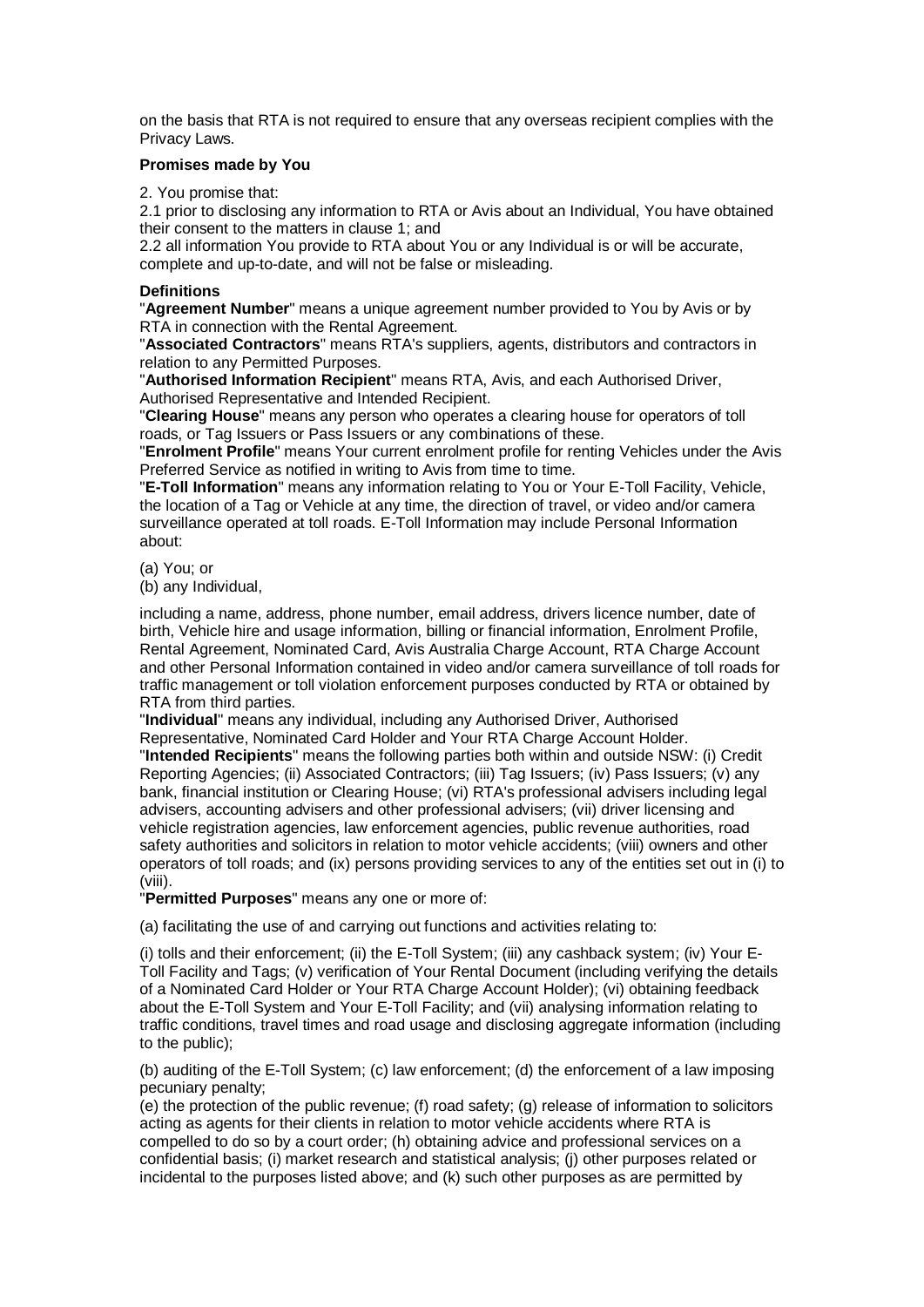Privacy Laws, in each case both within and outside NSW.

"**Personal Information**" means information or an opinion (including information or an opinion forming part of a database and whether or not recorded in a material form) about an individual whose identity is apparent or can reasonably be ascertained or is reasonably identifiable from the information or opinion and any other information subject to the Privacy Laws.

"**Privacy Laws**" means the privacy laws which apply to RTA from time to time, including the Privacy and Personal Information Protection Act 1998 (NSW) for so long as it applies to RTA and any other current or future legislation, mandatory codes and policies relating to the handling of Personal Information which apply to RTA.

"**RTA**" means the Roads and Traffic Authority of New South Wales (ABN 64 480 155 255).

Other capitalised terms in this document have the meaning given in clause 10 of the RTA E-Toll Facility Terms and Conditions for the Avis Preferred Service. Clause 11 of the RTA E-Toll Facility Terms and Conditions for the Avis Preferred Service applies to the interpretation of this document.

### **PAI/PEB POLICY** CHARTIS

### **W.T.H. PTY LIMITED TRADING AS "AVIS AUSTRALIA"**

### **PERSONAL ACCIDENT INSURANCE (PAI) PERSONAL EFFECTS INSURANCE (PEB) POLICY**

#### **Combined Product Disclosure Statement and Policy Wording**

This Policy is issued/insured by Chartis Australia Insurance Limited (Chartis), ABN 93 004 727 753, AFSL No 381686

Melbourne: Level 12, 717 Bourke Street, Docklands VIC 3008 Sydney: Level 19, 2 Park Street, Sydney NSW 2000 Brisbane: 10 Eagle Street, Brisbane QLD 4000 Perth: 77 St. George's Terrace, Perth WA 6000

T 1300 030 886 (Australia wide) T + 61 3 9522 4000 (International)

F 1300 634 940 (Australia wide) F + 61 3 9522 4645 (International)

Website[: www.chartisinsurance.com.au](http://www.chartisinsurance.com.au/)

This document contains your Insurance Policy terms, Provisos, Exclusions and Conditions. It is important that you read and understand it and retain it in a safe place.

Date Prepared: 1 March 2011

### **HOW THIS INSURANCE IS ARRANGED**

This cover is provided under a Group Insurance Policy issued/insured to W.T.H. Pty Ltd trading as Avis Australia ("Avis Australia") by: Chartis Australia Insurance Limited (Chartis) ABN 93 004 727 753, AFSL No 381686 Level 12, 717 Bourke Street, Docklands VIC 3008.

Chartis issues/insures this product pursuant to an Australian Financial Services Licence ("ASFL") granted to us by the Australian Securities and Investments Commission.

Chartis prepare this Product Disclosure Statement. The Group Policy of Insurance issued to Avis Australia provides benefits to Avis Australia customers who purchase the Protection Package and is not available for individual purchase or sale to retail clients. Avis Australia do not act on behalf of Chartis or receive any commission or benefit from Chartis in purchasing this cover.

### **CONTENTS**

### **PRODUCT DISCLOSURE STATEMENT POLICY WORDING**

**Definitions** Section 1 - Personal Accident Insurance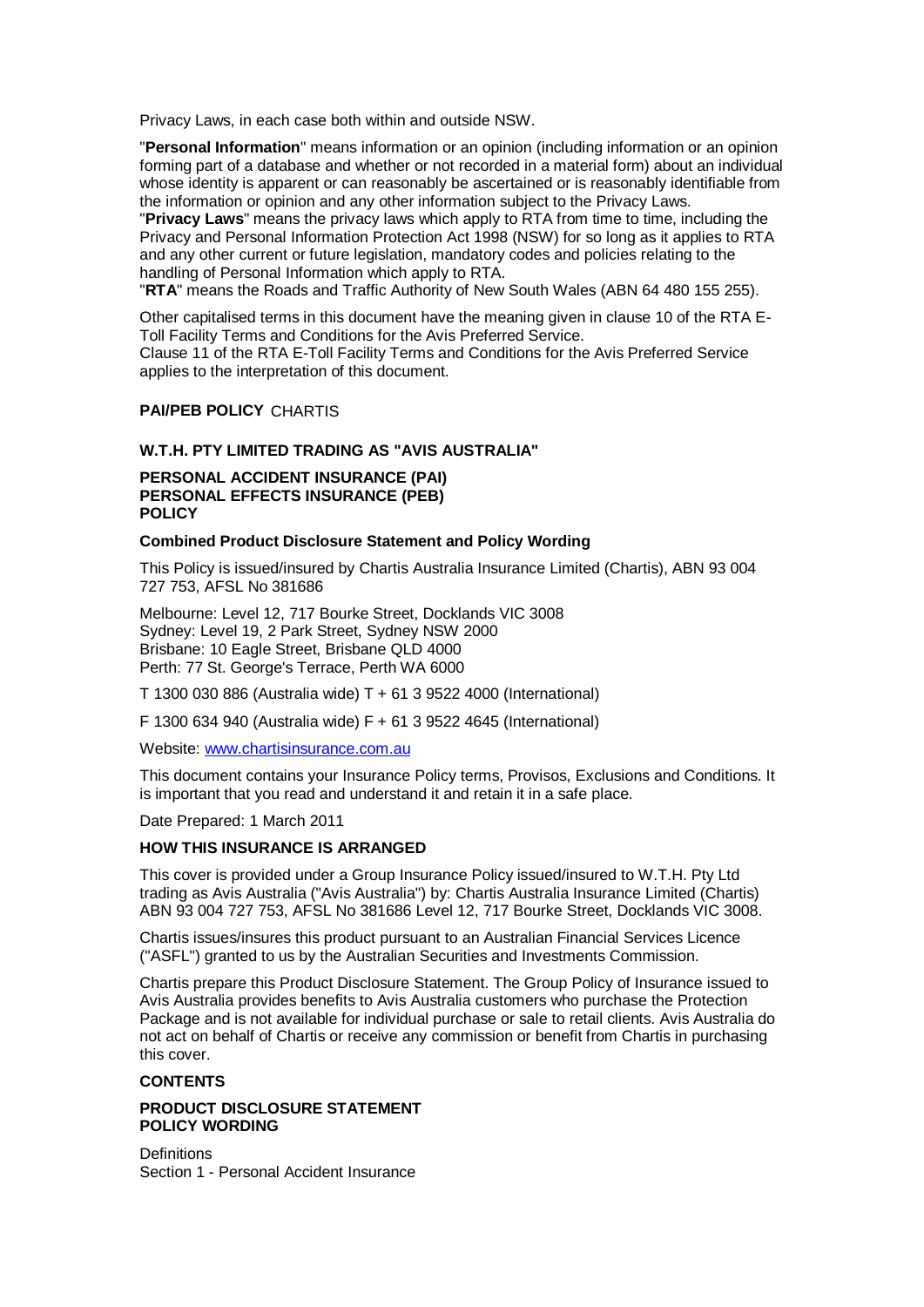Part A - Capital Benefits Part B - Weekly Injury Benefit Section 2 - Personal Effects Insurance General Exclusions General Conditions

# **PRODUCT DISCLOSURE STATEMENT**

# **1. WHAT IS THE PRODUCT DISCLOSURE STATEMENT?**

**The Product Disclosure Statement ('PDS')** contains information about key benefits and significant features of this Personal Accident and Personal Effects Insurance which is included in the cost of the Protection Package. The terms and conditions of this insurance are contained in the **Policy Wording**.

### **2. KEY BENEFITS**

This cover is provided under a Group Insurance Policy issued to Avis Australia. Cover is not available for individual purchase or sale.

Cover provides compensation for a specified range of Events including:

| <b>SECTION</b> | <b>SECTION TITLE</b>           | <b>COMPENSATION FOR</b>                                                                                                                                                                                                                      |  |
|----------------|--------------------------------|----------------------------------------------------------------------------------------------------------------------------------------------------------------------------------------------------------------------------------------------|--|
| Section 1      | Personal Accident<br>Insurance | Refer to information provided in Part A and Part B<br>below.                                                                                                                                                                                 |  |
| Part A         | <b>Capital Benefits</b>        | Injury resulting in Death, Permanent Total<br>Disablement and specified Permanent Total Loss.                                                                                                                                                |  |
| Part B         | Weekly Injury Benefit          | Weekly Injury Benefit for Injury resulting in<br>Temporary Partial Disablement or Temporary Total<br>Disablement.                                                                                                                            |  |
|                |                                | Benefits are reduced under Part B by the amount of<br>any Workers Compensation, any other insurance or<br>third party motor vehicle compensation payouts that<br>you may be entitled to. Weekly benefits are limited<br>to a 52 week period. |  |
| Section 2      |                                | Personal Effects Insurance Loss of or damage to Luggage and Personal Effects                                                                                                                                                                 |  |

Full details of the benefits and maximum sums insured for each level of cover are contained in the **Policy Wording** including the **Table of Events**. Cover is limited to the benefits as listed in the Table of Events and is subject to the terms, conditions and exclusions in the **Policy Wording**.

contained within the rental vehicle.

## **3. IMPORTANT INFORMATION**

Please read the Policy Wording carefully for full details about lodging a claim, the benefits, terms and conditions that apply to this insurance.

Take special note of the following:

- The **Policy Wording** contains a **Definitions** section.
- There are some circumstances where cover cannot be provided. These are covered in the **Policy Wording**. Please take special note of the General Exclusions applicable to all sections of the policy listed within the Policy Wording.
- General Conditions also apply. These are located within the **Policy Wording**.
- **Age limits** apply to this policy. To be eligible for cover under this policy Insured Person(s) must be at least 18 years of age and less than 70 years of age. Full details of age limits can be found within the **Policy Wording**.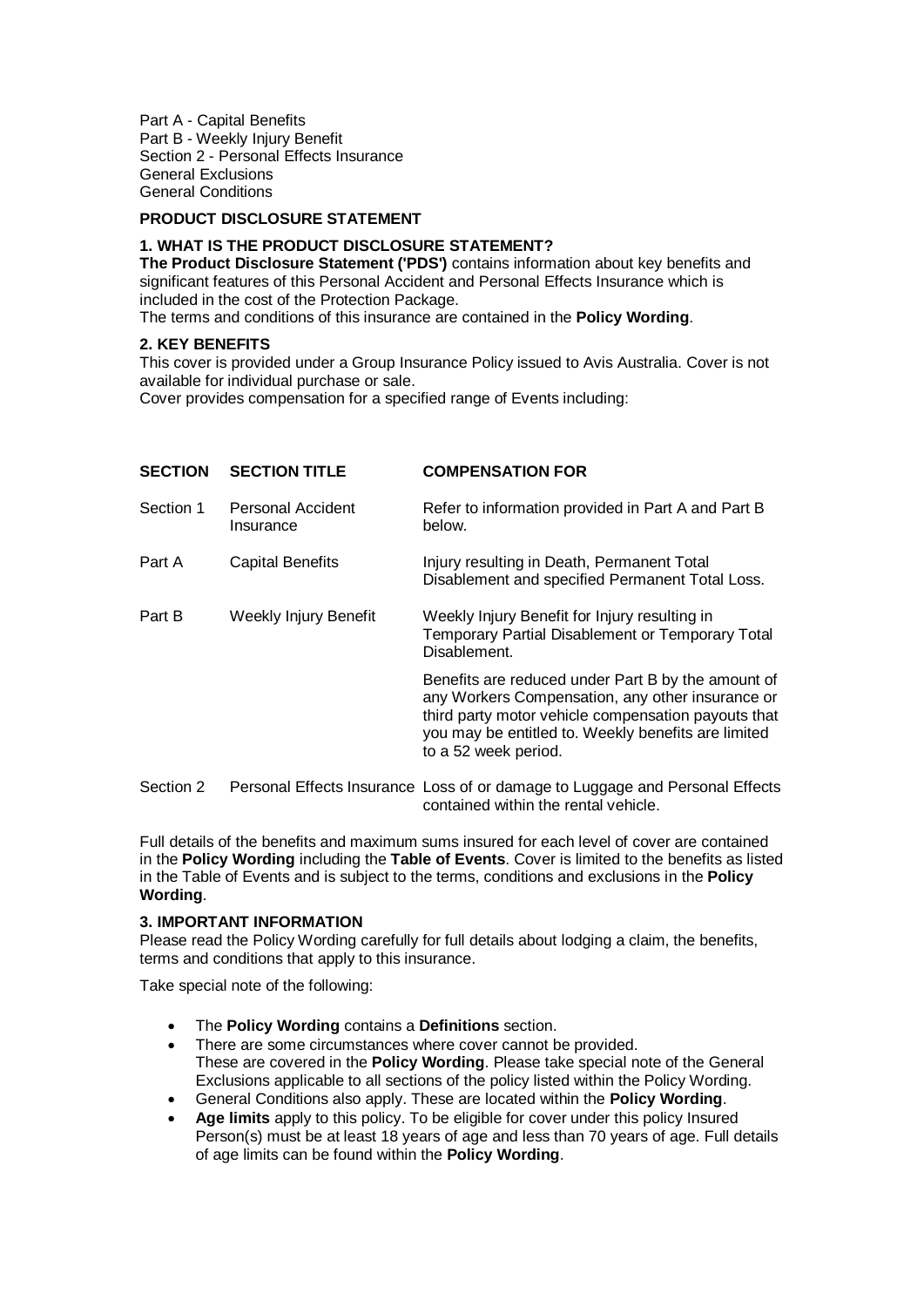This document also contains important information about the rights and obligations of insured persons including information about Privacy and General Insurance Code of Practice.

### **4. COSTS**

Avis Australia pay Chartis an annual premium to purchase a Group Insurance Policy which provides cover for Avis Australia customers who purchase the Protection Plan. The cost of the insurance is included in the cost of the Protection Package.

### **Deductible or excess**

An excess of \$25 applies to any claim under Section 2 - Personal Effects Insurance.

## **5. HOW TO MAKE A CLAIM**

Information on claims can be found under the section titled **General Conditions** in the **Policy Wording**. Please read this carefully. Claims need to be submitted with proof of identity and original supporting documentation such as doctor's reports, receipts, and where requested, additional Proof of Loss. Claims should be delivered to the address shown on the inside cover of this document. In the event of claims under some policy sections, an excess may apply. Please refer to the **Policy Wording** for further details.

### **6. CODE OF PRACTICE**

Chartis is a signatory to the General Insurance Code of Practice. This aims to raise the standards of practice and service in the insurance industry, improve the way the claims and complaints are handled and help people better understand how general insurance works. Information brochures on the Code are available on request.

### **7. DISPUTE RESOLUTION We are committed to handling any complaints about our products or services efficiently and fairly. If you have a complaint:**

1. Contact Us on Our dedicated complaints line - 1800 339 669.

2. If Your complaint is not satisfactorily resolved You may request that the matter be reviewed by management by writing to:

The Compliance Manager Chartis Level 12 717 Bourke Street Docklands VIC 3008

3. If You are still unhappy, You may request that the matter be reviewed by Our Internal Dispute Resolution Committee ("Committee"). We will respond to You with the Committee's findings within 15 working days.

4. If You are still not satisfied with the finding of the Committee, You may be able to take Your matter to an independent dispute resolution body, Financial Ombudsman Service (FOS). This external dispute resolution body can make decisions with which Chartis are obliged to comply.

Contact details are:

Financial Ombudsman Service Phone: 1300 78 08 08 (local call fee applies) Email: info@fos.org.au Internet: http://www.fos.org.au GPO Box 3, Melbourne, VIC 3001

## **THE POLICY WORDING**

### **DEFINITIONS**

In this Policy the following definitions apply:

**Authorised Driver** means any person listed or described as an Authorised Driver in the Rental Agreement.

**Compensation** means, for Section 1 of the Policy, the amount payable by Us upon the happening of an Event shown in the Table of Events in Section 1 of the Policy.

**Event** means, for Section 1 of the Policy, an Event set out in the Table of Events in Section 1 of the Policy.

**Excess** means the first amount of each and every loss payable by the Insured Person.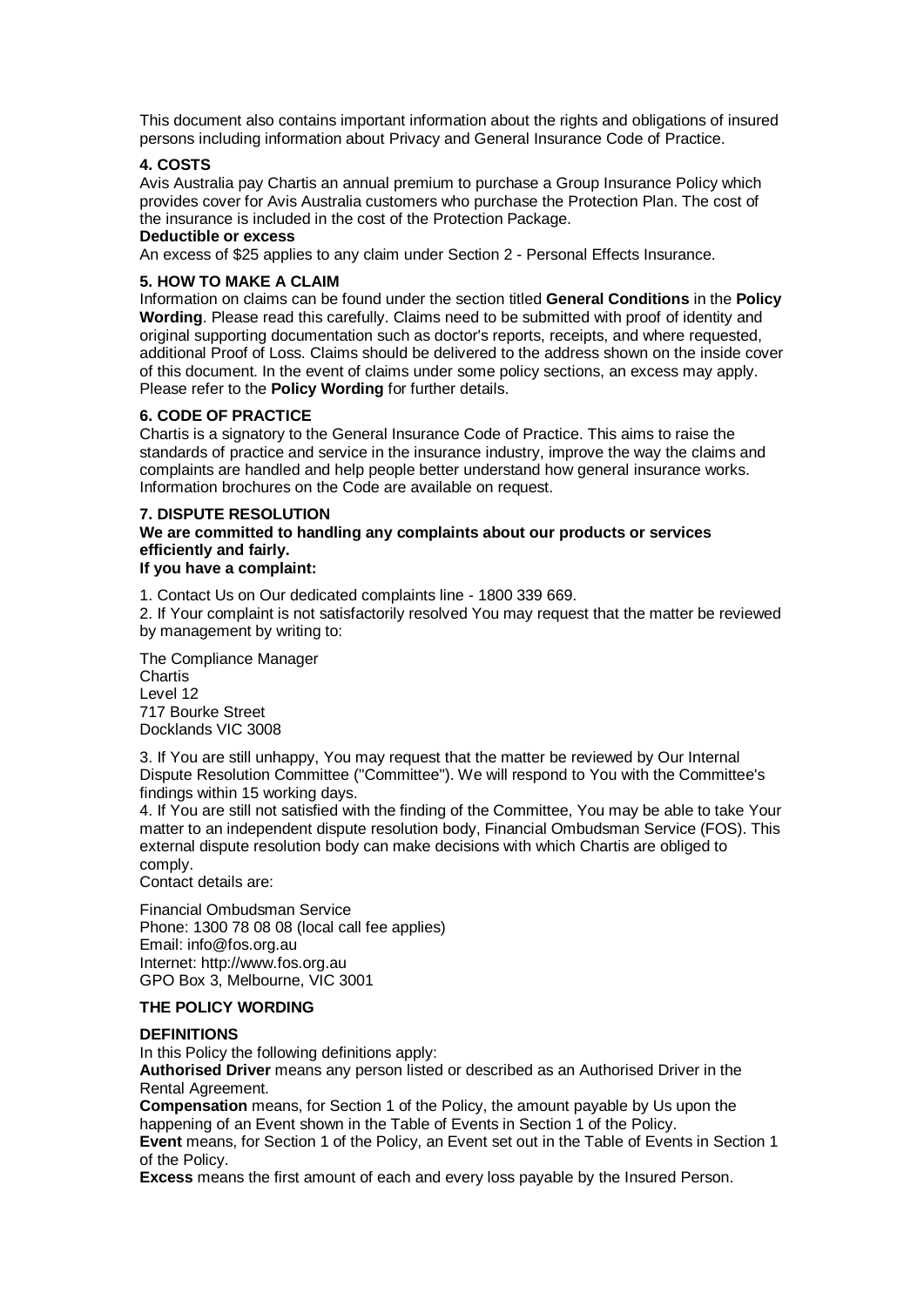#### **Income** means:

(a) As regards to a salaried Insured Person, the average gross weekly income earned from personal exertion before personal deductions and income tax, but excluding bonuses, commissions, overtime payments and other allowances; or

(b) As regards to a T.E.C. (ie total employee cost) or salary package Insured Person, the average gross weekly value of the income package earned from personal exertion (including, but not limited to wages, and/or salary, motor vehicle and/or travelling allowances, club subscriptions and fees, housing loan or rental subsidy, clothing or meal allowances) before personal deductions and income tax, but excluding bonuses, commissions, overtime payments and other allowances; or

(c) As regards to a self-employed Insured Person, the average gross weekly income earned from personal exertion after the deduction of all business expenses necessarily incurred in earning that income; all derived during the 12 calendar months period immediately preceding the Injury giving rise to the claim under this Policy.

**Injury** means a bodily injury to an Insured Person resulting from an accident caused by sudden, violent, external and visible means and occurring solely and directly and independently of any other cause including any pre-existing physical or congenital condition, provided the Injury

(a) occurs on or after the Insured Person's Effective Date of Individual Insurance (as set out in item 1 under the heading "General Conditions for PAI and PEB"), and

(b) results in any of the Events specified in the Table of Events in Section 1 of the Policy within 12 calendar months from the date of such Injury.

#### **Insured Person** means each of:

(a) in respect of cover under PAI, the Renter and an Authorised Driver; and (b) in respect of cover under PEB, the Renter, an Authorised Driver and any person travelling with the Renter and Authorised Driver, but excluding any hitchhiker.

**Limb** means the entire limb between the shoulder and the wrist or between the hip and the ankle.

### **Non-Medicare Medical Expenses** means:

(a) Expenses that are not subject to any full or partial Medicare rebate nor are they recoverable by the Insured Person from any other source and are incurred within 12 calendar months of the Insured Person sustaining Injury;

(b) They must be paid by the Insured Person and be for treatment certified necessary by a legally qualified medical practitioner, to a registered Private Hospital, physiotherapist, chiropractor, osteopath, nurse or similar provider of medical services;

(c) They include the cost of medical supplies or ambulance hire;

(d) They do not include the cost of dental treatment unless it is necessarily incurred to sound and natural teeth, other than first teeth or dentures, and is caused by Injury.

**Note:** Non-Medicare Medical Expenses does not include any or part of any expenses for which a Medicare benefit is paid or is payable, nor does it include the balance of monies due or payable by the Insured Person after deduction of any Medicare benefit or rebate. (Commonly known as the "Medicare Gap").

### **Refund Not Available**:

We shall not be liable to make any refund in respect of:

(a) Any expense recoverable by the Insured Person from any other insurance scheme or any plan providing medical/physiotherapy or similar coverage or from any other source except for the excess of the amount recoverable from such other insurance plan or source;

(b) Any expense to which Section 67 of the National Health Act 1953 (as amended) or any of the regulations made under it apply;

(c) More than the specified percentage of each claim less all deductions and the Excess shown in Part C of the Table of Events;

(d) Any expense which We are prohibited by Law from paying.

Our Total Liability shall not exceed in the amount specified in Part C of the Table of Events, in respect of any one Injury.

**PAI** means the cover provided under Section 1 of this Policy.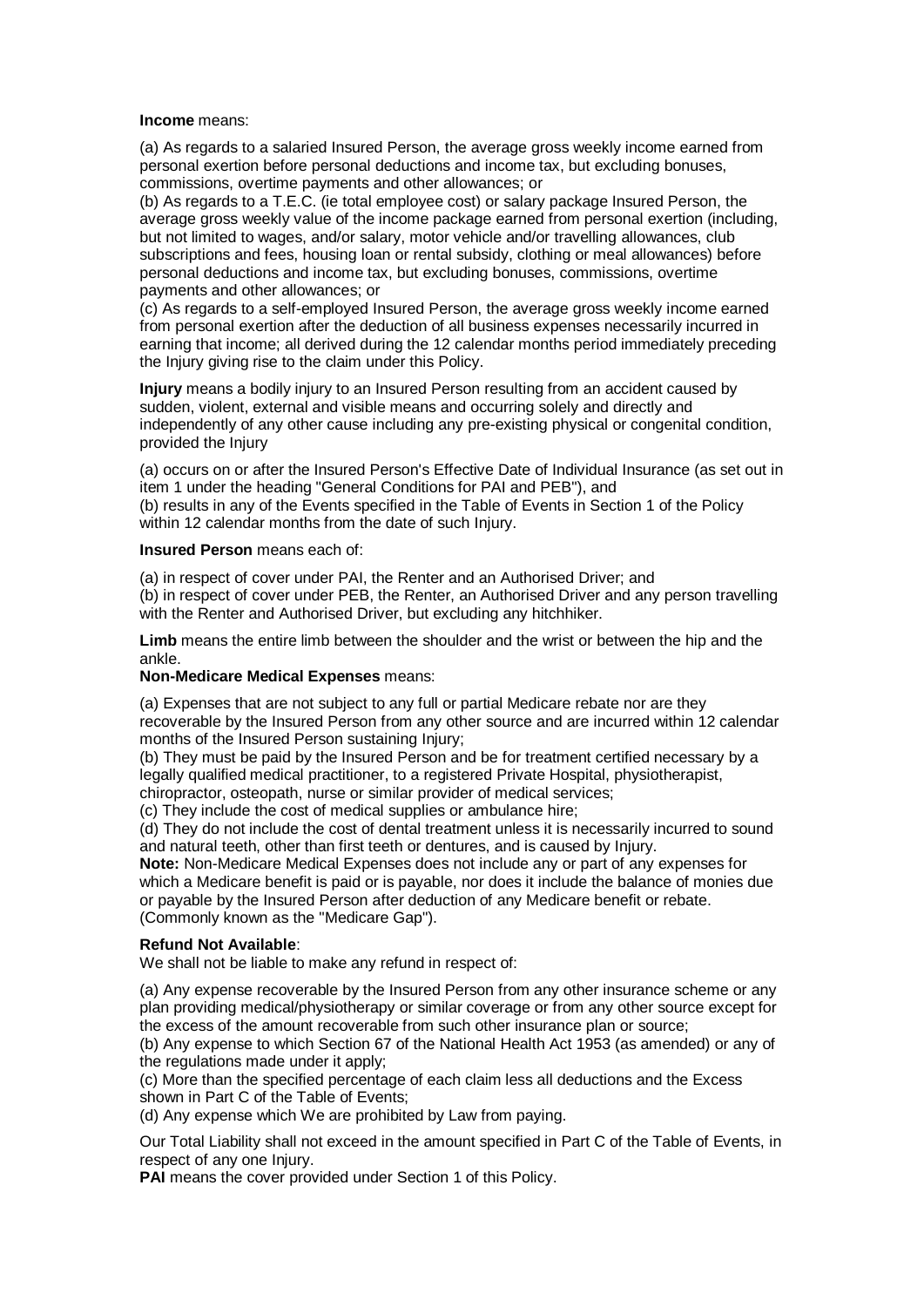**PEB** means the cover provided under Section 2 of this Policy.

**Permanent** means lasting 12 consecutive months and at the end of that period being beyond hope of improvement.

**Permanent Total Disablement** means total disablement which continues for 12 consecutive months and at that time is certified by a registered and legally qualified medical practitioner (who is not the Insured Person or a family member) as being beyond hope of improvement and entirely preventing the Insured Person forever from engaging in any business, profession, occupation or employment for which he or she is reasonably qualified by training, education or experience.

**Policy Period** means in relation to You, the period specified in the Policy Schedule and in relation to a Renter, it means the period of hire of a Avis Australia vehicle for the Avis Rental Period specified in the Rental Agreement.

**Renter** means the person with whom You have made the Rental Agreement.

**Rental Agreement** means the Avis Standard Rental Agreement or Avis Worldwide Master Rental Agreement that is in force when the Injury, loss or damage that gives rise to a claim under this Policy occurs.

**Temporary Total Disablement** means that as a result of Injury the Insured Person is wholly and continuously prevented from engaging in his or her usual occupation and is under the regular care of and acting in accordance with the instructions or professional advice of a registered and legally qualified medical practitioner who is not the Insured Person or a family member.

**Terrorist Act** - means any actual or threatened use of force or violence directed at or causing damage, injury, harm or disruption, or committing of an act dangerous to human life or property, against any individual, property or government, with the stated or unstated objective of pursuing economic, ethnic, nationalistic, political, racial or religious interests, whether such interests are declared or not. Robberies or other criminal acts, primarily committed for personal gain and acts arising primarily from prior personal relationships between

perpetrator(s) and victim(s) shall not be considered Terrorist Acts. Terrorism shall also include any act which is verified or recognised by the (relevant) Government as an act of terrorism.

**Total and Permanent Loss** means the Permanent and total physical loss of the body part referenced in the Table of Events. Where that body part is a Limb, Total and Permanent Loss means the Permanent and total physical loss or loss of use of that body part referenced in the Table of Events in Section 1 of this Policy, or for an eye entire and irrecoverable loss of sight in that eye.

**War** - means war, whether declared or not, or any warlike activities, including use of military force by any sovereign nation to achieve economic, geographic, nationalistic, political, racial, religious or other ends.

**We/Our/Us/Insurer** means Chartis Australia Insurance Limited (Chartis) ABN 93 004 727 753, AFSL No 381686.

**You/Your** means W.T.H. Pty Limited ABN 15 000 165 855 trading as "Avis Australia". Words in the singular include the plural and vice versa.

## **SECTION 1 - PERSONAL ACCIDENT INSURANCE (PAI)**

Cover under this Section is provided only if the Renter has signed the Rental Agreement accepting cover for PAI.

### **SCOPE OF COVER**

This Section of the Policy covers the Insured Person whilst he or she is:

(a) the driver of an Avis Australia vehicle, or

(b) entering through the driver's door of an Avis Australia vehicle for the purpose of driving the vehicle, or

(c) alighting through the driver's door of an Avis Australia vehicle immediately after having driven the vehicle.

### **EXPOSURE**

If an Insured Person suffers an Event as a direct result of exposure to the elements, We will pay the Compensation shown for that Event.

#### **DISAPPEARANCE**

If an Insured Person disappears and after twelve calendar months it is reasonable for Us to believe they have died due to an insured Injury, We will pay the Compensation shown for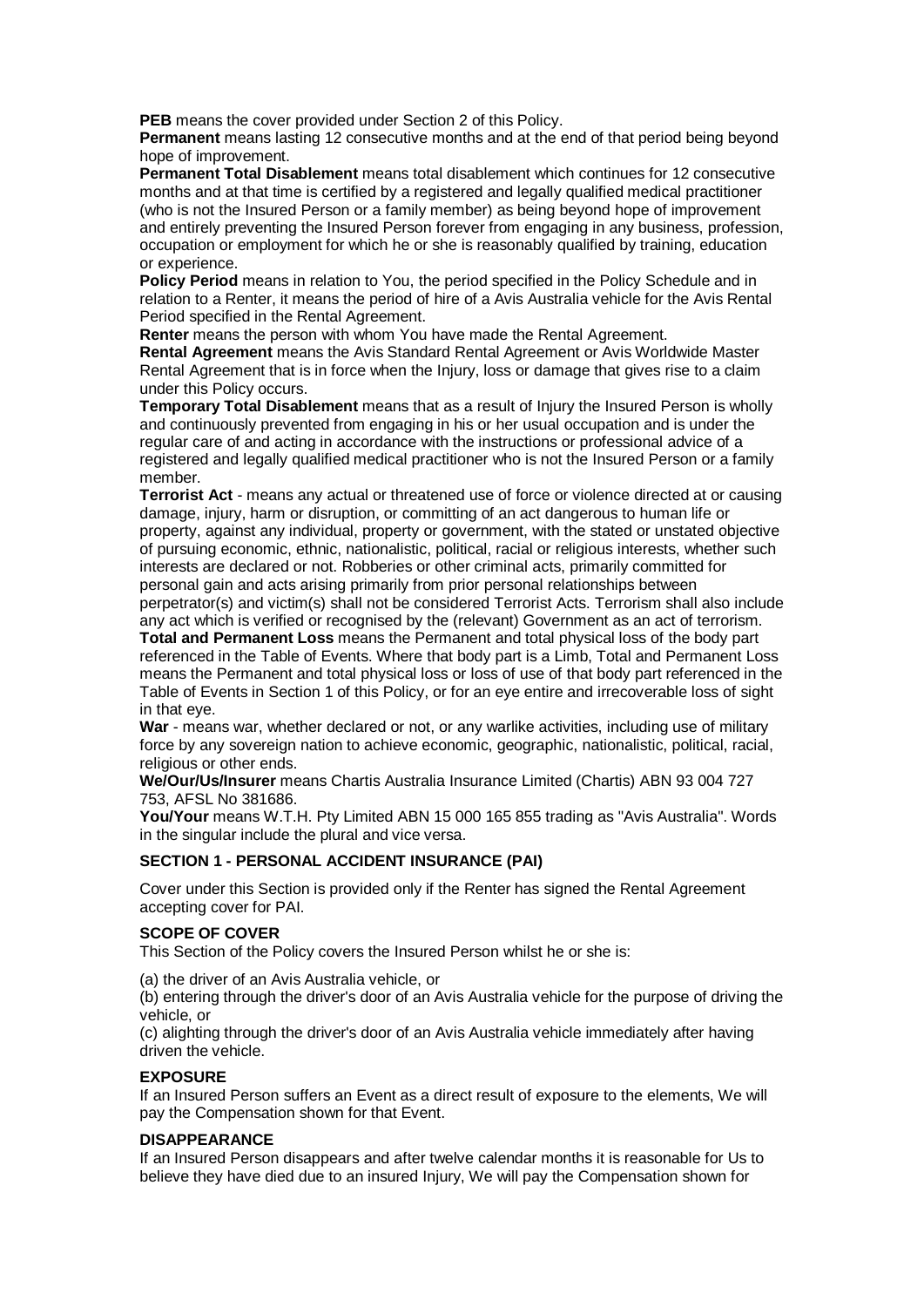Event 1 (Death) subject to receipt of a signed undertaking given by the legal personal representative of the Insured Person that any such Compensation shall be refunded if it is later demonstrated that the Insured Person did not die as a result of an Injury.

## **SPECIAL PROVISIONS FOR PAI**

1. Compensation payable under Event 1 (Death) is payable to the Insured Person's legal personal representative. All other compensation is payable to the Insured Person(s). 2. In respect to the Capital Benefits in Part A of the Table of Events:

(a) In the event of multiple Injuries sustained in the same accident and more than one Event can be claimed, only one Event will be compensated.

(b) If an Insured Person suffers an Injury resulting in any one of the Events 2 to 9 We will not be liable under this Policy for any subsequent Injury to that Insured Person.

(c) Any Compensation payable for Events 2 to 19 listed in Part A of the Table of Events shall be reduced by any Compensation already paid under Event 20 in Part B of the Table of Events in respect of the same Injury

3. Compensation is not payable:

(a) For more than one of the Events under Part B of the Table of Events [Weekly Injury Benefitl in respect of the same period of time.

(b) To more than one Insured Person in the event an accident causes Injuries to more than one Insured Person.

(c) For longer than 52 weeks in respect of the Events in Part B of the Table of Events - [Weekly Injury Benefit] as regards any one Injury.

(d) Unless as soon as possible after the happening of any Injury giving or likely to give rise to a claim, the Insured Person obtains and follows proper medical advice from a registered and legally qualified medical practitioner who is not the Insured Person or a family member.

## **4. WEEKLY BENEFITS LIMITATION**

For each Insured Person, the Compensation payable under Part B of the Table of Events [Weekly Injury Benefit] is limited to the amount stated in Part B of the Table of Events or the Insured Person's weekly Income, whichever is the lesser. If the Insured Person is entitled to receive:

(a) Weekly or periodical disability benefits under any other policy of insurance; and/or (b) Weekly or periodical disability benefits under any Workcover or Workers Compensation Act or other Statutory body having a similar effect; or under the Wrongs Act, or under any Compulsory Third Party or Motor Vehicle Act, or Transcover or Transport Accident Act or other Statutory body having similar effect; and/or

(c) earned income from any other occupation; then Compensation payable under Part B of the Table of Events [Weekly Injury Benefit] will be reduced by the amount necessary to limit the total of all payments and/or Compensation to his or her weekly Income or the limit stated in the Table of Events, whichever is the lesser.

# **5. RECURRENCE OF TEMPORARY TOTAL DISABLEMENT [WEEKLY INJURY BENEFIT]**

If an Insured Person receives Compensation under Part B of the Table of Events [Weekly Injury Benefit] and while this Policy is in force suffers a recurrence of Temporary Total Disablement from the same or related causes within 6 consecutive months of his or her return to his or her occupation on a full time basis, We will consider such Disablement to be a continuation of the prior claim period. The period of recurring Disablement will be aggregated with the prior claim period.

## **6. AGGREGATE LIMIT OF LIABILITY**

Our total liability for all claims under PAI which arise out of one accident or series of related accidents shall not exceed \$1,000,000.

## **7. AGE LIMITS**

We will not be liable for any Event which happens to an Insured Person unless at the date of the Injury they are at least 18 years of age and less than 70 years of age.

## **TABLE OF EVENTS FOR PAI - PART A CAPITAL BENEFITS**

Cover under this Section is provided only if the Renter has signed the Rental Agreement accepting cover for PAI. The Compensation for each Event is payable as a percentage of the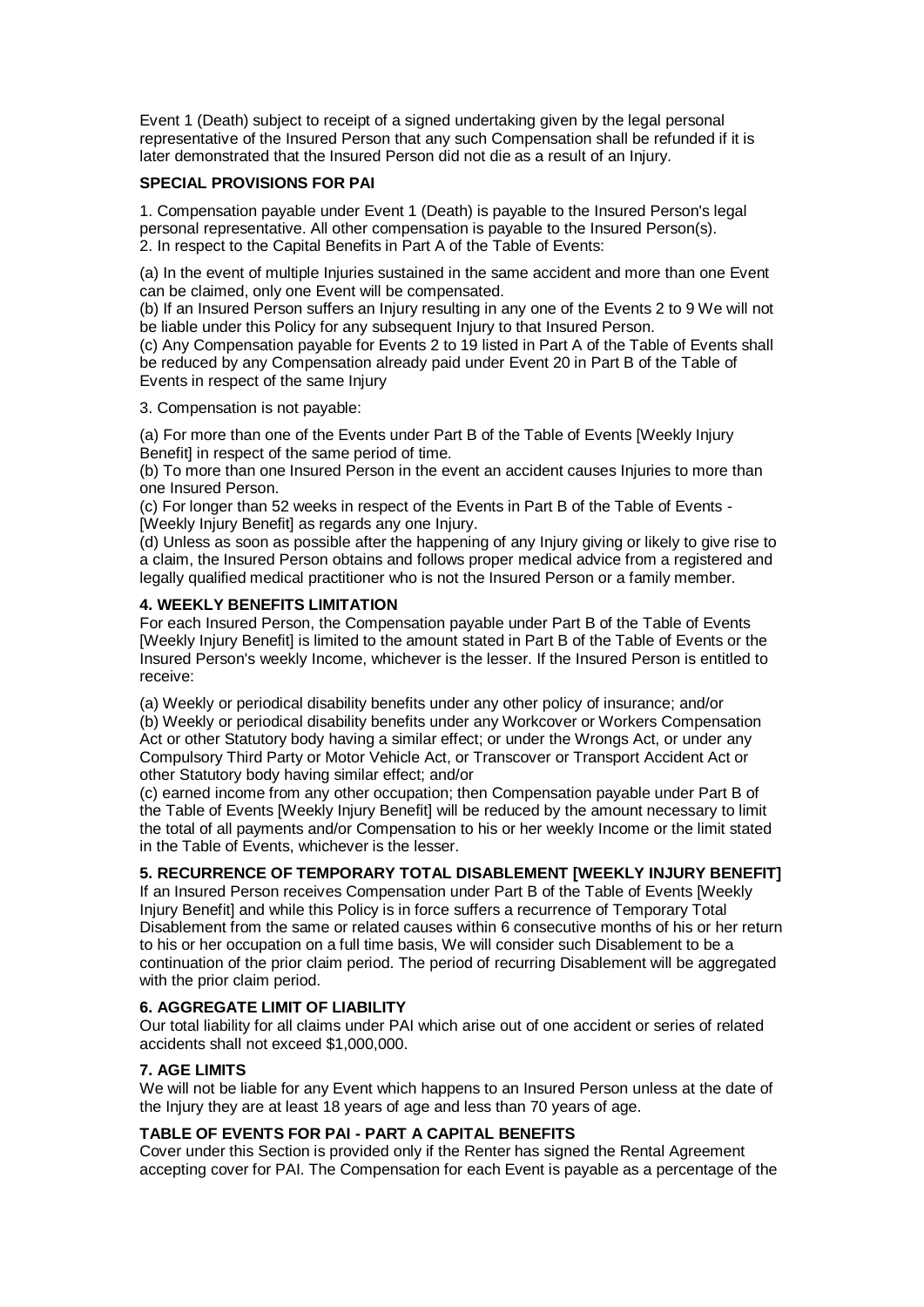Capital Sum.

| <b>CAPITAL SUM</b> |                                                                                                                                                                         | \$75,000 |                  |
|--------------------|-------------------------------------------------------------------------------------------------------------------------------------------------------------------------|----------|------------------|
|                    | THE EVENTS                                                                                                                                                              |          | THE COMPENSATION |
|                    | Injury as defined, resulting in:                                                                                                                                        |          |                  |
| 1.                 | Death                                                                                                                                                                   |          | 100%             |
| 2.                 | <b>Permanent Total Disablement</b>                                                                                                                                      |          | 100%             |
| 3.                 | Permanent Paraplegia or Quadriplegia                                                                                                                                    |          | 100%             |
| 4.                 | Permanent Total Loss of sight of both eyes                                                                                                                              |          | 100%             |
| 5.                 | Permanent Total Loss of sight of one eye                                                                                                                                |          | 100%             |
| 6.                 | Permanent Total Loss of use of two Limbs                                                                                                                                |          | 100%             |
| 7.                 | Permanent Total Loss of use of one Limb                                                                                                                                 |          | 100%             |
| 8.                 | Permanent Total Loss of the lens of both eyes                                                                                                                           |          | 100%             |
| 9.                 | Permanent Total Loss of the lens of one eye                                                                                                                             |          | 50%              |
|                    | 10. Permanent Total Loss of hearing in<br>(a) both ears<br>(a) one ear                                                                                                  |          | 75%<br>15%       |
|                    | 11. Third degree burns and/or resultant disfigurement received 50%<br>from fire or chemical reaction which extend to cover more<br>than 40% of the entire external body |          |                  |
|                    | 12. Permanent Total Loss of use of four Fingers and Thumb of 70%<br>either Hand                                                                                         |          |                  |
|                    | 13. Permanent Total Loss of use of four Fingers of either Hand 40%                                                                                                      |          |                  |
|                    | 14. Permanent Total Loss of use of one Thumb of either Hand<br>(a) both joints<br>(b) one joint                                                                         |          | 30%<br>15%       |
|                    | 15. Permanent Total Loss of use of Fingers of either Hand<br>(a) three joints<br>(b) two joints<br>(c) one joint                                                        |          | 10%<br>7%<br>5%  |
|                    | 16. Permanent Total Loss of use of Toes of either Foot<br>(a) all - one Foot<br>(b) great - both joints<br>(c) great - one joint                                        |          | 15%<br>5%<br>3%  |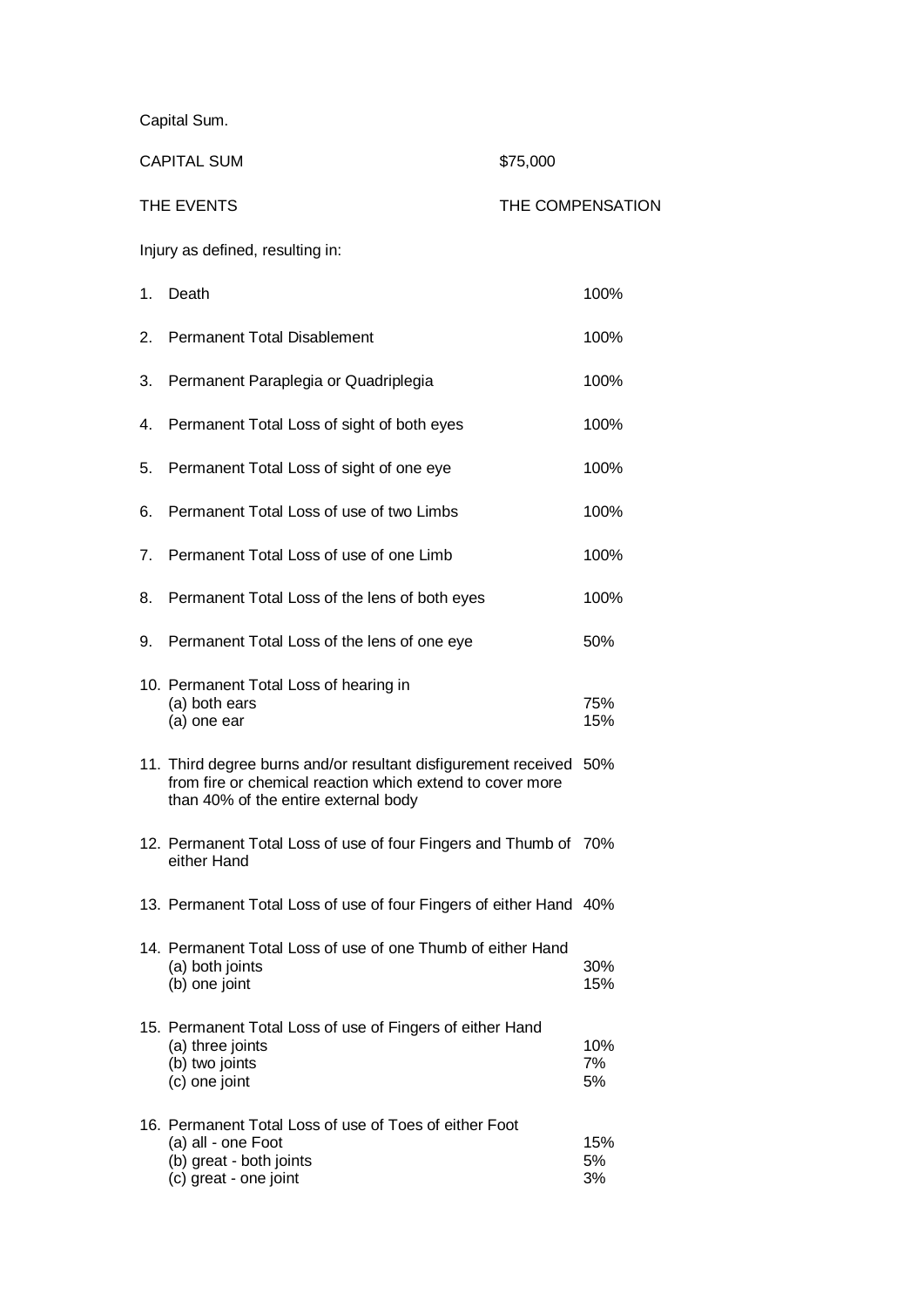(d) other than great, each Toe 1%

- 17. Loss of at least 50% of all sound and natural teeth, including Per tooth, capped or crowned teeth, but excluding first teeth and dentures.
- 18. Shortening of leg by at least 5cm. The matter of  $18.$  Shortening of leg by at least 5cm.
- 19. Permanent partial disablement not otherwise provided for under Events 3 to 18 inclusive

1% (to \$10,000 in total for all teeth)

19. Such percentage of the Capital Sum Insured as We in Our absolute discretion shall determine and being in Our opinion not inconsistent with the Compensation provided under Events 3 to 18. The maximum amount payable under Event 19 is 75% of the Capital Sum Insured shown in the Table of Events

# **Summary of Vehicle Cover and Insurance in Europe, the Middle East, Asia and Africa**

### **Collision Damage Waiver (CDW)**

Acceptance of CDW (or the inclusion of CDW within the contracted rate) removes your and the driver's liability to pay for collision damage to the Vehicle and for damage to the Vehicle caused by vandalism but you will be liable to pay the amount of any excess applied from time to time. The amount of the excess varies by country, product and Vehicle group and may be subject to change. The current details for each rental may be requested at the time of making a reservation under the Avis Preferred service. In the event of a successful third party claim by the Avis Licensee, any excess amount collected from you will be refunded. Customers who do not accept CDW are responsible up to the maximum of the responsibility amount applicable to each rental for the cost of repairing damage to the Vehicle caused by collision, vandalism, acts of terrorism or natural catastrophes. These costs may include parts, labour, towing and storage costs, a daily fee for the Avis Licensee's loss of use of the Vehicle and an administration fee.

### **Theft Protection (TP)**

Acceptance of TP relieves you of liability for payment in the event of theft of all or part of the Vehicle, but you will be liable to pay the amount of any excess applied from time to time. In the event of a successful third party claim, any excess amount collected from you will be refunded.

TP also provides in certain countries, insurance cover against theft and accidental damage to your, the driver's and passengers' personal effects travelling with you, the driver or passengers during the rental period. Please note that (i) personal belongings are covered only whilst they are locked in the Vehicle, and (ii) no single item is insured for more than a specified amount, which varies from country to country; valuables (e.g. money and jewellery) are not covered. The current details applicable to each rental may be requested at the time of making a reservation under the Avis Preferred service.

If TP is not purchased, you are liable for the cost of replacing a stolen Vehicle or parts stolen from a Vehicle up to the maximum of the responsibility amount. In addition to the cost of the replacement Vehicle or parts, the following charges may also be included unless the loss is total: labour, costs associated with the recovery and storage of a Vehicle immobilised as a result of the theft, a daily fee for the Avis Licensee's loss of the Vehicle and an administration fee.